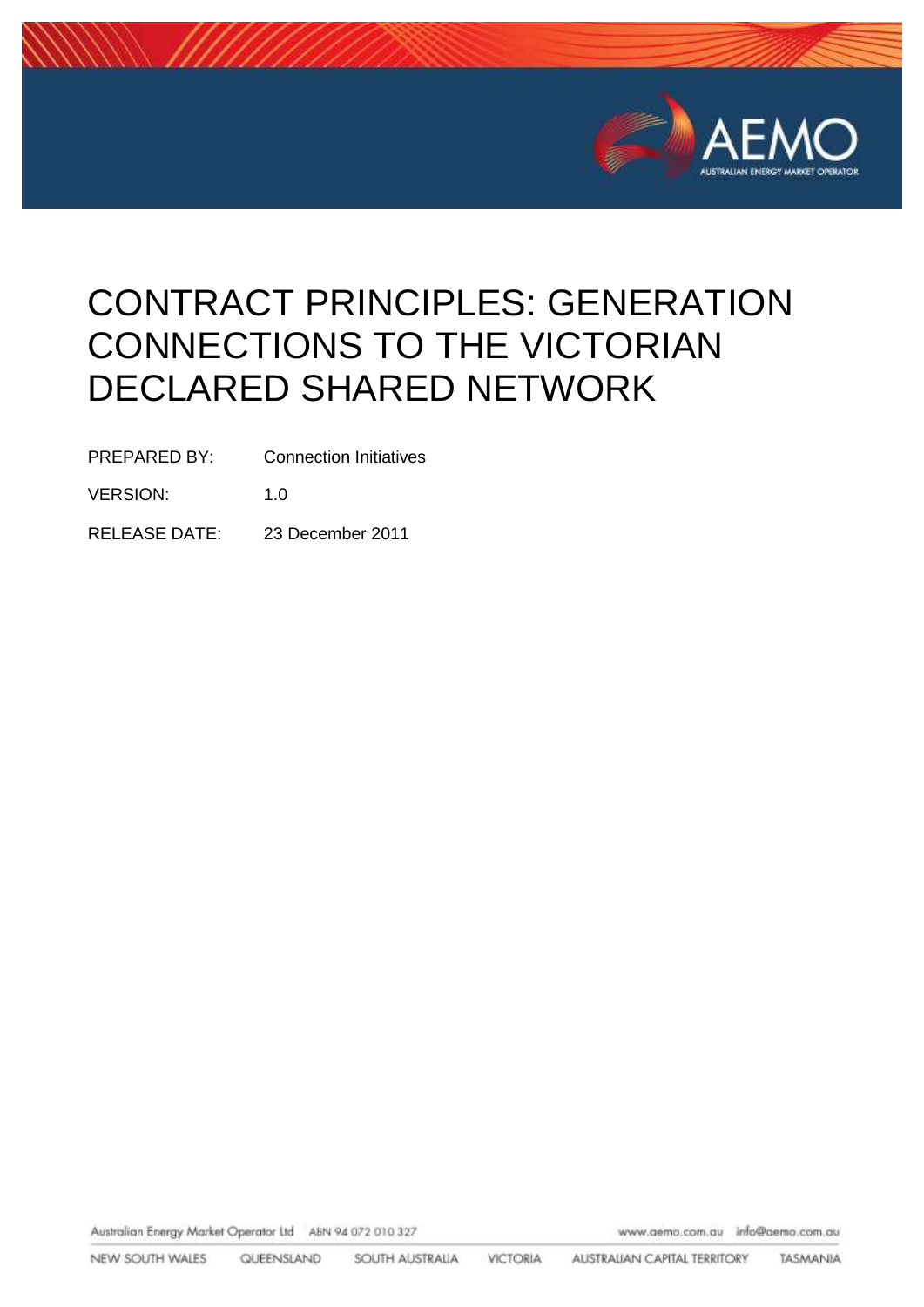

# Version Release History

| Version | Date      | <b>By</b>                    |
|---------|-----------|------------------------------|
|         | 23 Dec 11 | <b>Transmission Services</b> |

Australian Energy Market Operator Ltd ABN 94 072 010 327

www.aemo.com.au info@aemo.com.au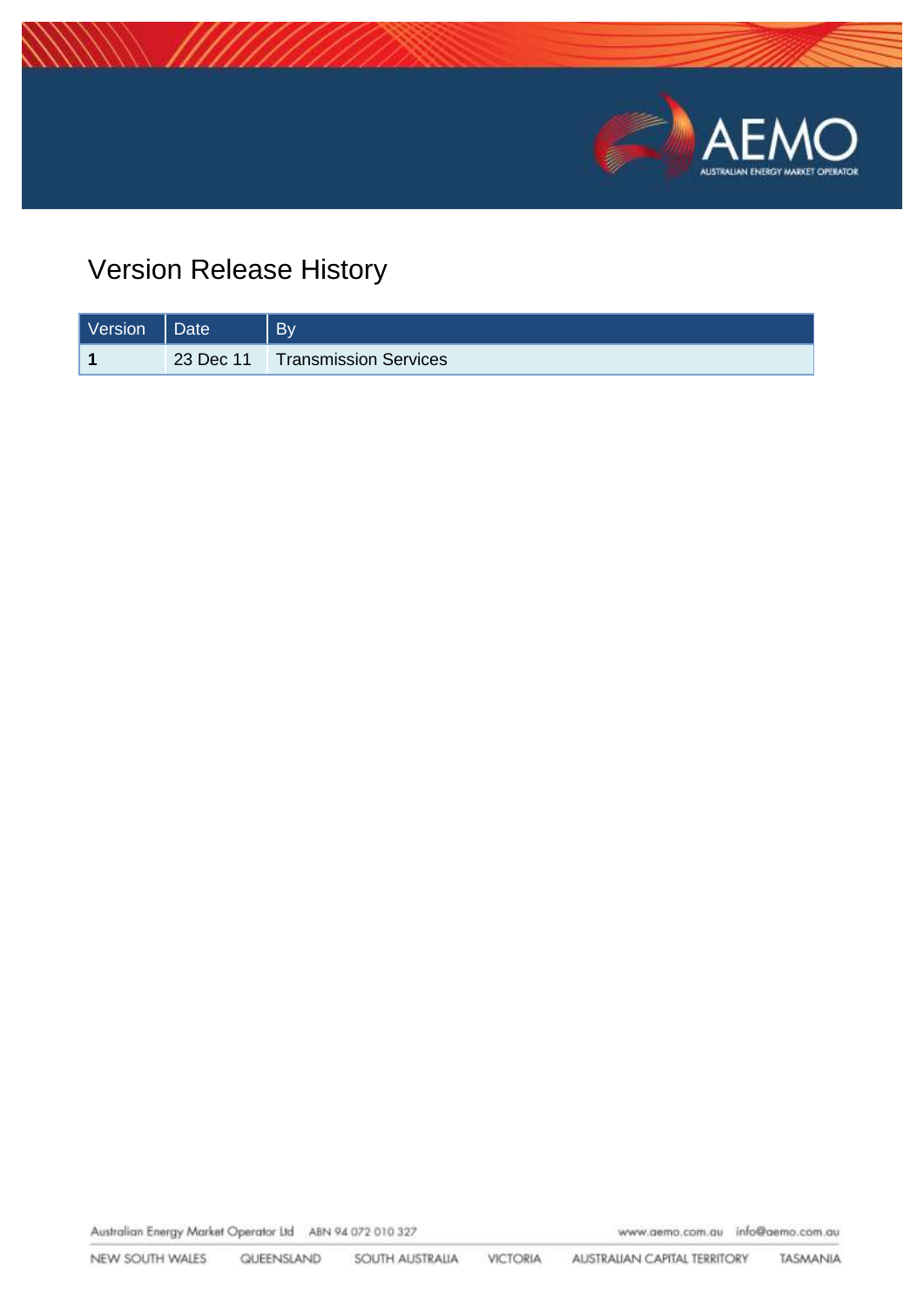

*This document is made available to you on the following basis:* 

- *(a) Purpose – These Shared Transmission Connection Guidelines (Guidelines) have been produced by the Australian Energy Market Operator Limited (AEMO) to provide information about shared network connections in Victoria as at the date of publication.*
- *(b) No substitute – These Guidelines are not a substitute for, and should not be read in lieu of, the National Electricity Law (NEL), the National Electricity Rules (NER) or any other relevant laws, codes, rules, procedures or policies. Further, the contents of these Guidelines do not constitute legal or business advice and should not be relied on as a substitute for obtaining detailed advice about the NEL, the NER, or any other relevant laws, codes, rules, procedures or policies, or any aspect of the national electricity market or the electricity industry.*
- *(c) No Warranty – While AEMO has used due care and skill in the production of these Guidelines, neither AEMO, nor any of its employees, agents and consultants make any representation or warranty as to the accuracy, reliability, completeness or suitability for particular purposes of the information in these Guidelines.*
- *(d) Limitation of liability - To the extent permitted by law, AEMO and its advisers, consultants and other contributors to these Guidelines (or their respective associated companies, businesses, partners, directors, officers or employees) shall not be liable for any errors, omissions, defects or misrepresentations in the information contained in these Guidelines, or for any loss or damage suffered by persons who use or rely on such information (including by reason of negligence, negligent misstatement or otherwise). If any law prohibits the exclusion of such liability, AEMO's liability is limited, at AEMO's option, to the re-supply of the information, provided that this limitation is permitted by law and is fair and reasonable.*

*© 2011 - All rights reserved*

Australian Energy Market Operator Ltd ABN 94 072 010 327

www.aemo.com.au info@aemo.com.au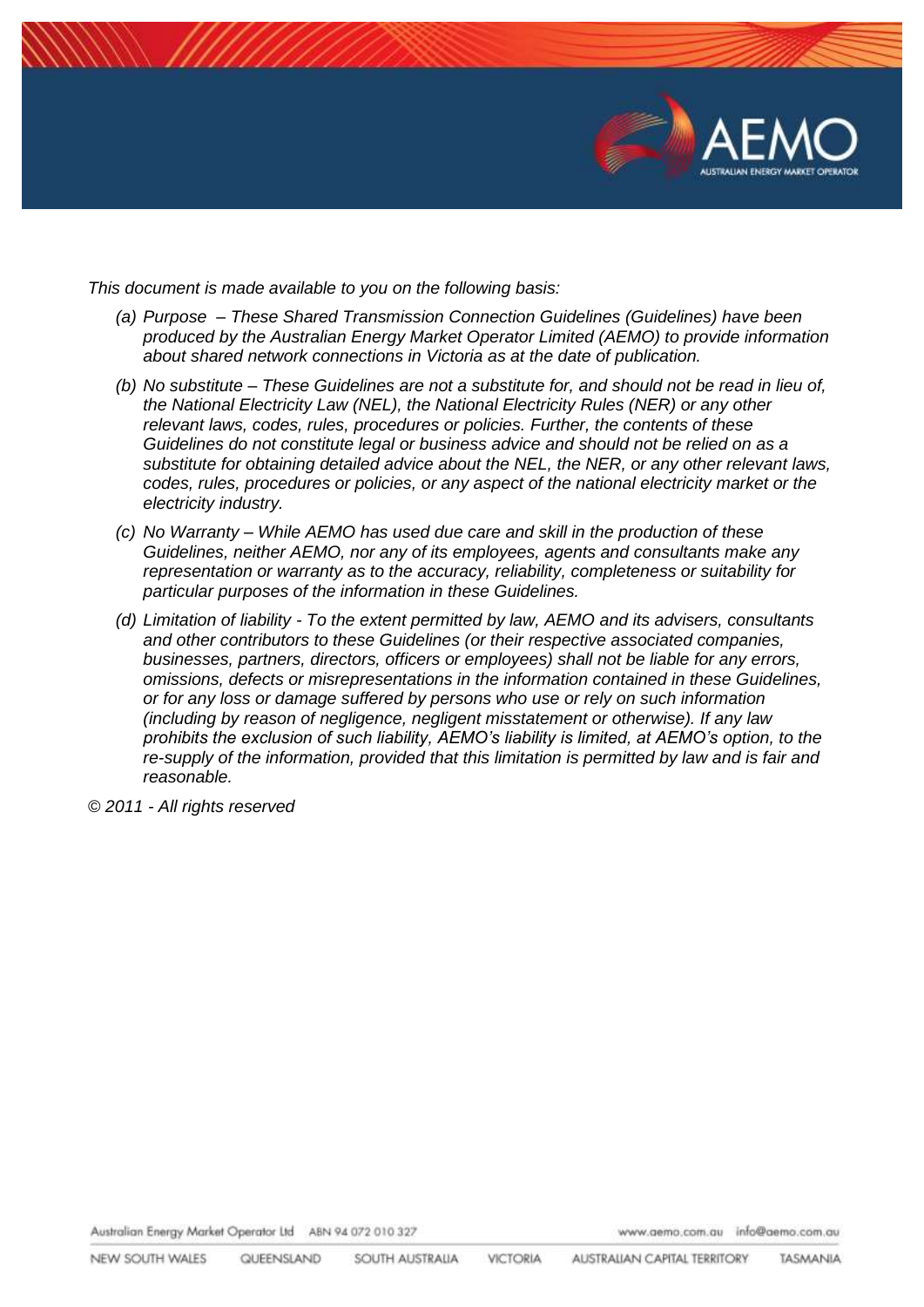

# **Contents**

| 1                                  |                                                                           |  |
|------------------------------------|---------------------------------------------------------------------------|--|
| 2                                  |                                                                           |  |
| 3                                  |                                                                           |  |
| 4                                  |                                                                           |  |
| 5<br>5.1<br>5.2                    |                                                                           |  |
| 6                                  |                                                                           |  |
| 7                                  |                                                                           |  |
| 8<br>8.1<br>8.2                    |                                                                           |  |
| 9<br>9.1<br>9.2<br>9.3<br>9.4      | What does AEMO's contract with the connection applicant need to cover? 15 |  |
| 10<br>10.1<br>10.2<br>10.3<br>10.4 | What does AEMO's contract with the connection applicant need to cover? 18 |  |
| 11<br>11.1<br>11.2<br>11.3<br>11.4 | What does AEMO's contract with the connection applicant need to cover? 19 |  |
| 12                                 |                                                                           |  |
| 12.1<br>12.2                       | What does AEMO's contract with the connection applicant need to cover? 22 |  |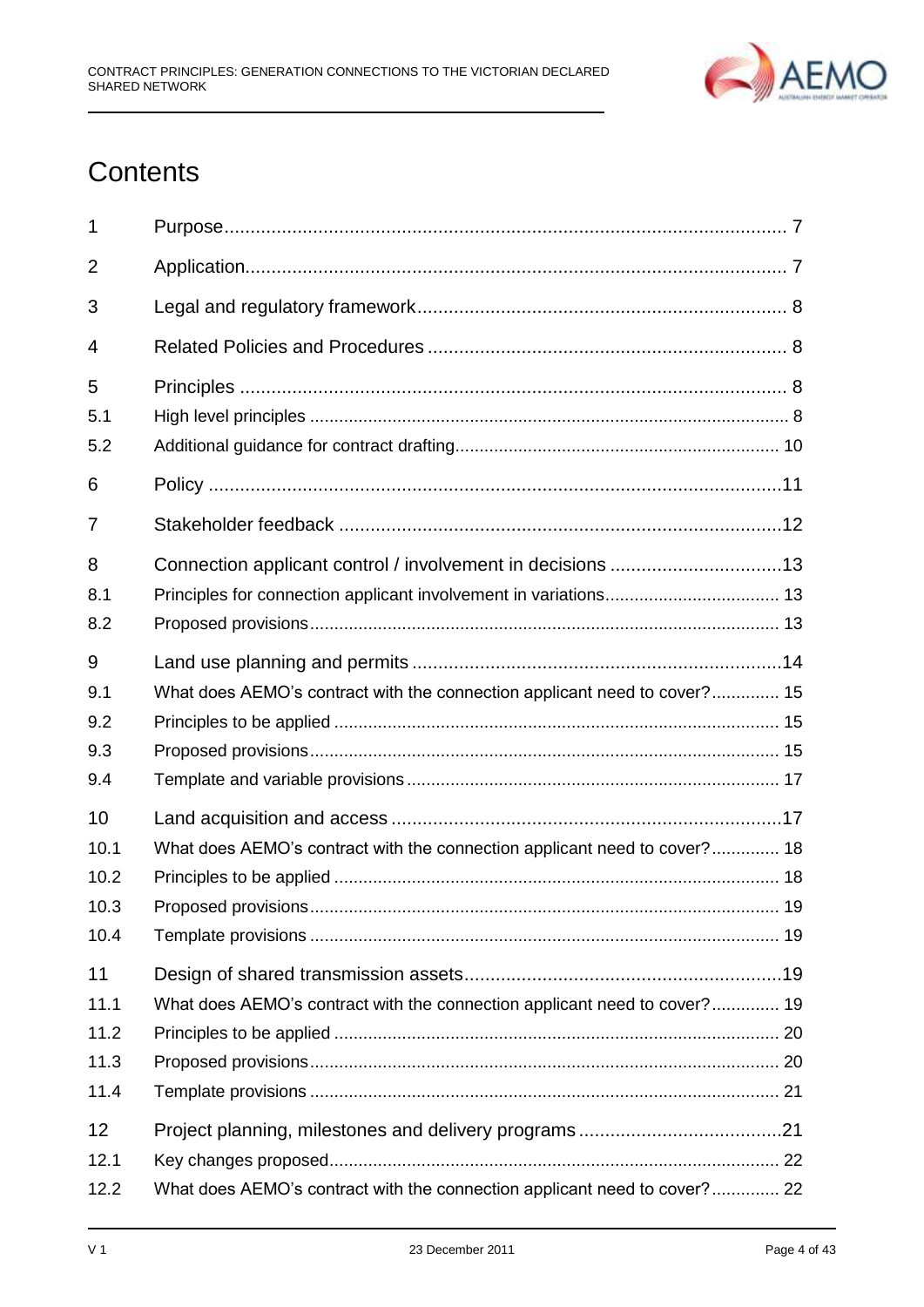#### CONTRACT PRINCIPLES: GENERATION CONNECTIONS TO THE VICTORIAN DECLARED SHARED NETWORK



| 12.3 |                                                                                                                |  |
|------|----------------------------------------------------------------------------------------------------------------|--|
| 12.4 |                                                                                                                |  |
| 12.5 |                                                                                                                |  |
| 13   | Coordination and cooperation during construction phase – site specific25                                       |  |
| 13.1 | What does AEMO's contract with the connection applicant need to cover? 25                                      |  |
| 13.2 |                                                                                                                |  |
| 13.3 |                                                                                                                |  |
| 13.4 |                                                                                                                |  |
| 14   |                                                                                                                |  |
| 14.1 |                                                                                                                |  |
| 14.2 |                                                                                                                |  |
| 14.3 | What does AEMO's contract with the connection applicant need to cover?Error!<br><b>Bookmark not defined.28</b> |  |
| 14.4 |                                                                                                                |  |
| 14.5 |                                                                                                                |  |
| 14.6 |                                                                                                                |  |
| 15   |                                                                                                                |  |
| 15.1 | What does AEMO's contract with the connection applicant need to cover? 28                                      |  |
| 15.2 |                                                                                                                |  |
| 15.3 |                                                                                                                |  |
| 15.4 |                                                                                                                |  |
| 16   |                                                                                                                |  |
| 16.1 | What does AEMO's contract with the connection applicant need to cover? 29                                      |  |
| 16.2 |                                                                                                                |  |
| 16.3 |                                                                                                                |  |
| 16.4 |                                                                                                                |  |
| 17   |                                                                                                                |  |
| 17.1 |                                                                                                                |  |
| 17.2 |                                                                                                                |  |
| 17.3 | What does AEMO's contract with the connection applicant need to cover? 34                                      |  |
| 17.4 |                                                                                                                |  |
| 17.5 |                                                                                                                |  |
| 18   |                                                                                                                |  |
| 18.1 | What does AEMO's contract with the connection applicant need to cover? 35                                      |  |
| 18.2 |                                                                                                                |  |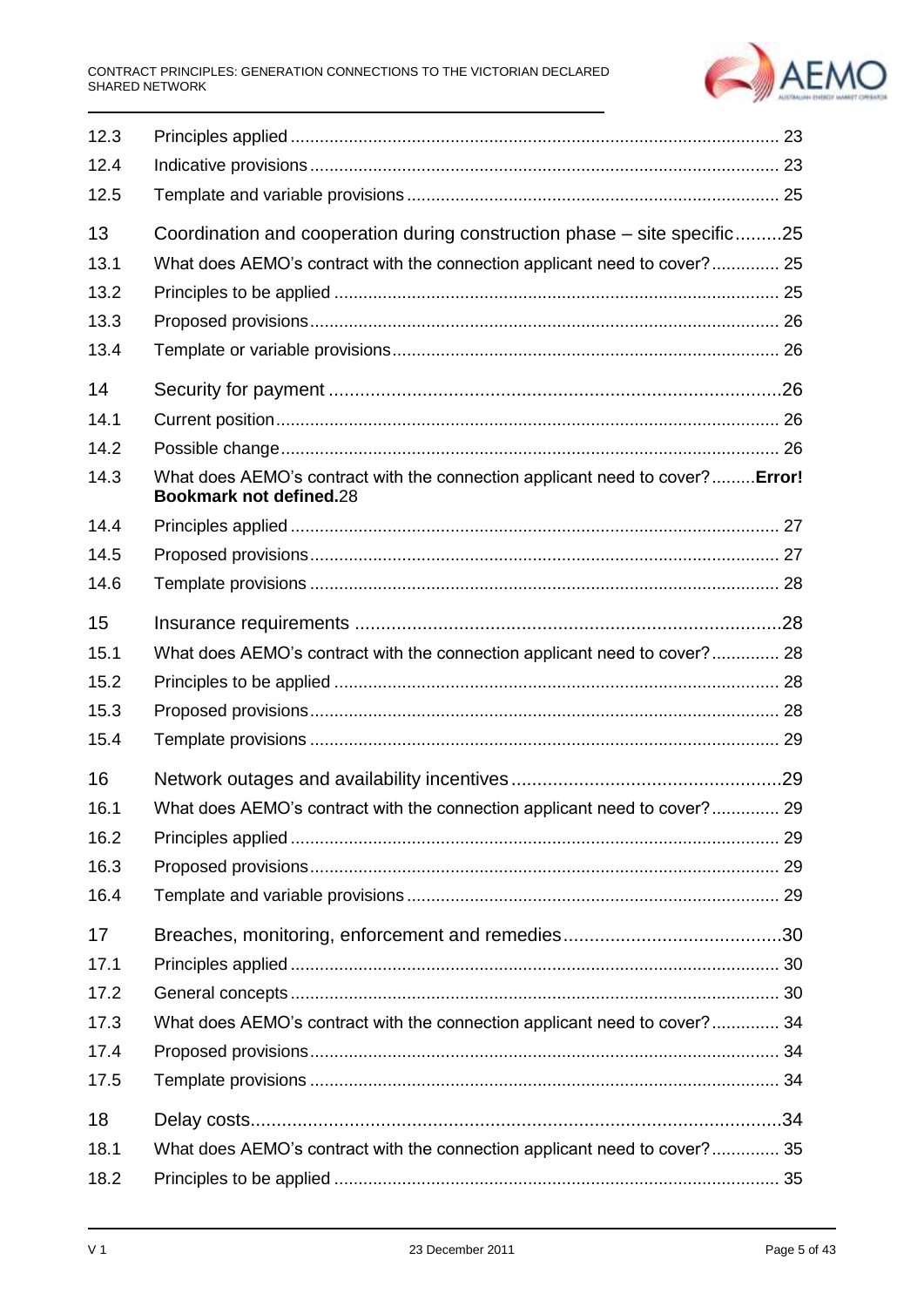

| 18.3 |                                                                                         |  |
|------|-----------------------------------------------------------------------------------------|--|
| 18.4 |                                                                                         |  |
| 19   |                                                                                         |  |
| 19.1 |                                                                                         |  |
| 19.2 |                                                                                         |  |
| 19.3 |                                                                                         |  |
| 19.4 |                                                                                         |  |
|      | Appendix A: Indicative matters that Victorian DNSP load connection arrangements need to |  |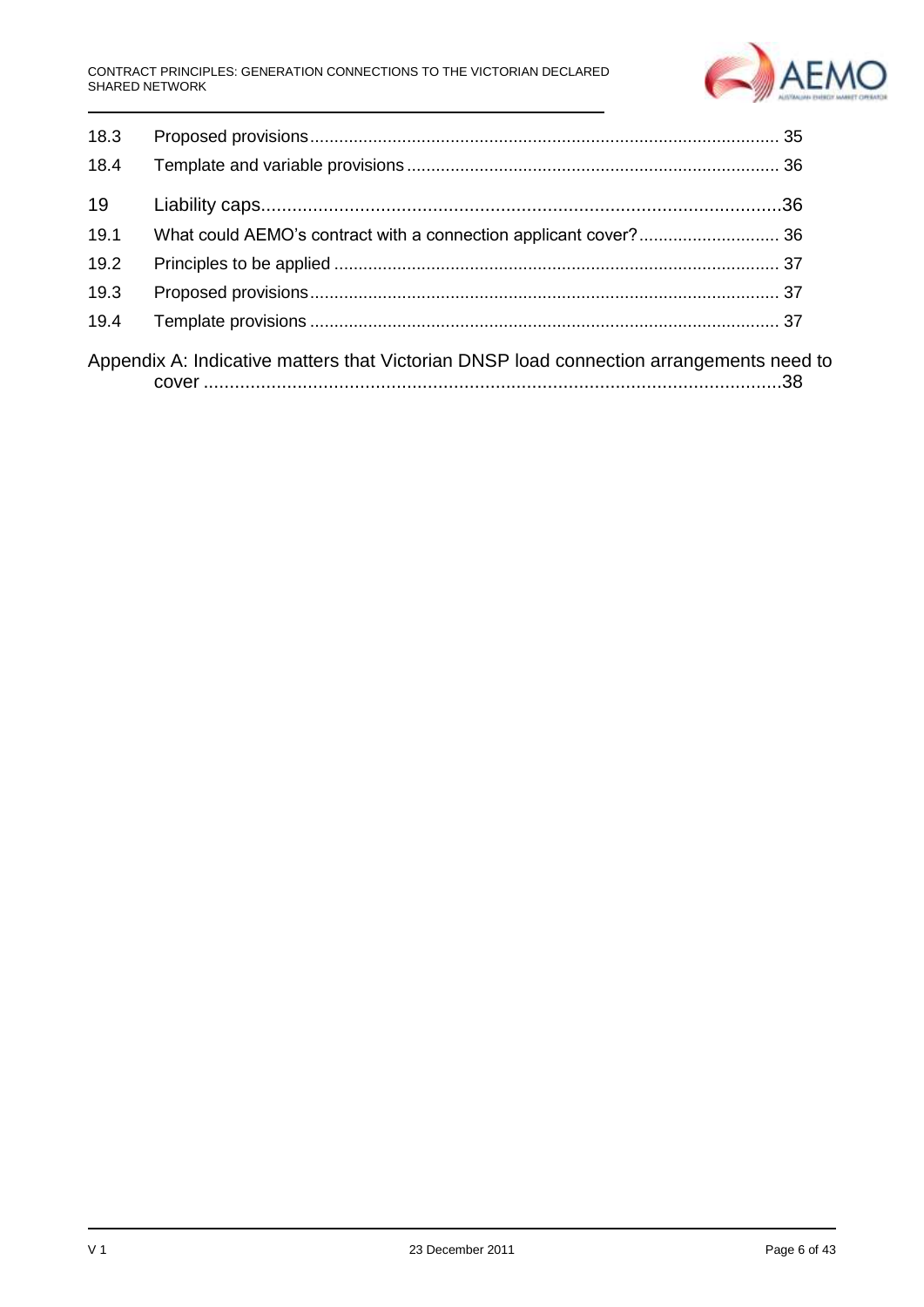

# <span id="page-6-0"></span>**1 Purpose**

This document demonstrates how AEMO aims to meet certain obligations in relation to negotiations and contracts for connections to the transmission system in Victoria by Generators.

It is a statement of AEMO's policy intent, but it does not bind AEMO or connection applicants.

It is intended that this document will support development of new AEMO template contracts as it sets out the high level principles that AEMO will apply in developing these contracts.

As far as practicable, AEMO seeks to develop during 2012 standard template contracts comprising fair and reasonable provisions that could, if parties wish, apply automatically without the need for further negotiation.

This document focuses on key issues for generator connections identified through consultation, research and successive reviews<sup>1</sup> that identified a need for:

- greater transparency;
- improved structure and timeliness in the connection process;
- certainty around AEMO's decision making processes;
- competitive connection terms and conditions;
- clarity in the respective roles undertaken by SP AusNet and AEMO; and
- proponent involvement in negotiations that affect them.

# <span id="page-6-1"></span>**2 Application**

AEMO will apply this policy document in developing template contracts for generation connections to the Victorian declared shared network *(***DSN***)* that require augmentation to the Victorian DSN, where these are:

- *negotiated transmission services* that are fully funded by a connection applicant; and
- subject to a competitive tender process conducted by AEMO to identify a *declared transmission system operator* (**DTSO**) to build, own and operate the relevant assets.

Some provisions are also relevant to major loads connecting to the Victorian DSN*.* Where this is the case, it is noted within the text.

In this context, AEMO's role is that of the sole procurer of augmentations, and the sole provider of *shared transmission services* under its Use of System Agreements with generators or transmission-connected customers.

AEMO procures the augmentation and interface construction, and the operation and maintenance through separate agreements with existing or prospective DTSOs, or with the incumbent DTSO, which is generally SP AusNet. Indicatively, the augmentation assets may comprise terminal stations, components of a terminal station, or transmission lines.

Importantly, the Rules permit connection applicants to negotiate any commercial connection arrangement they wish. The only limitation on achievement of a desired outcome is the availability of construction and DTSOs willing to agree to the terms requested. AEMO notes that negotiations

<sup>&</sup>lt;sup>1</sup> Notably, the Australian Energy Market Commission's (AEMC) Transmission Frameworks Review (current), and the Victorian Government's Inquiry into the Approvals Process for Renewable Energy Projects, conducted by the Victorian Environment and Natural Resources Committee in late February 2010.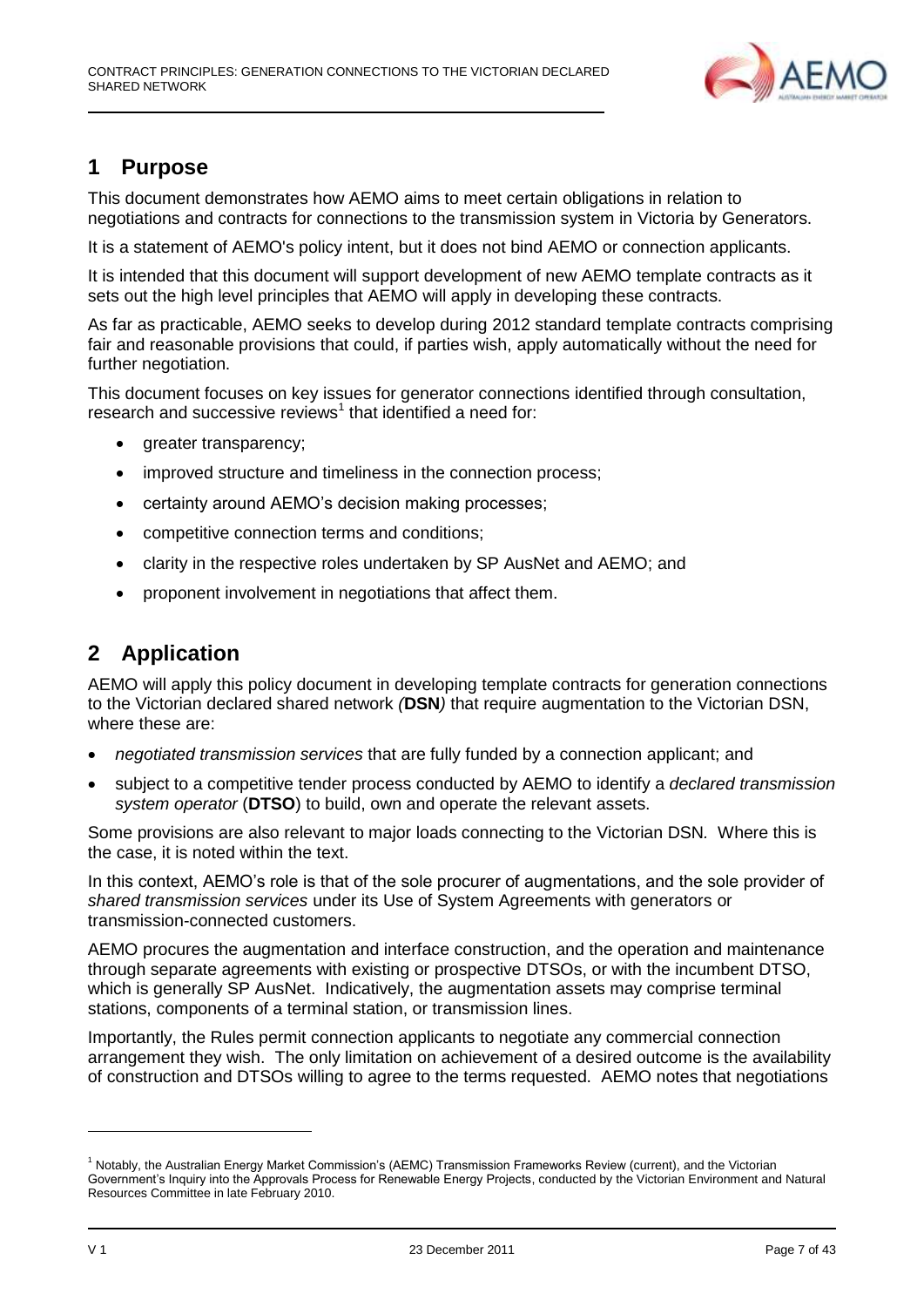

also take time, can lead to delays, and will attract additional costs that are borne by the connection applicant.

AEMO acknowledges that detailed legal drafting, practical or commercial positions adopted by DTSOs may lead to changes or compromises to a preferred position outlined in this paper.

# <span id="page-7-0"></span>**3 Legal and regulatory framework**

One of AEMO's declared network functions under section 50C of the National Electricity Law (**NEL**) is to procure augmentations to the Victorian DSN. Augmentations to accommodate new or altered generation connections are instigated by an application to connect from a connection applicant in accordance with Chapter 5 of the National Electricity Rules (**NER**).

Where the services being sought will constitute *negotiated transmission services,* contract negotiations are to be conducted in good faith in accordance with an AER-approved negotiating framework.

AEMO considers that a public statement of its initial contract position will enhance the transparency and understanding by industry of why AEMO believes its position on various issues is fair and reasonable.

As the AEMC acknowledged in its First Interim Report of the Transmission Frameworks Review<sup>2</sup>, the legal and regulatory framework for connections under the NER contains many ambiguities and inconsistencies that create uncertainty and lead to inconsistent interpretation and application by National Electricity Market (**NEM**) participants. AEMO will continue to liaise with the AEMC to share insights gained through AEMO's Connection Initiatives Project.

# <span id="page-7-1"></span>**4 Related Policies and Procedures**

The principles set out in this document are related to other policies, procedures and guidelines produced by AEMO. They should be read in conjunction with the following documents:

- Contract Principles: Generation Connections to the Victorian Declared Shared Network;
- Guidelines for Establishing Terminal Stations in Victoria;
- Guidelines for Shared Transmission Connections in Victoria;
- Cost Allocation Policy in Victoria; and
- Connecting Victoria: Transmission Project Development Protocol.

# <span id="page-7-2"></span>**5 Principles**

### <span id="page-7-3"></span>**5.1 High level principles**

In the context of the NEL and statutory role of AEMO in the Victorian regime, AEMO has developed high level principles that it will use to guide its development of fair and reasonable negotiated arrangements for connections to the shared transmission system<sup>3</sup>. The high level principles are:

 $2$  AEMC, 17 November 2011, at Chapter 12.3.

 $3$  These principles were tested and refined through AEMO workshops with generators and other stakeholders on 14 October and 8 November 2011, and targeted stakeholder consultation in November and December 2011.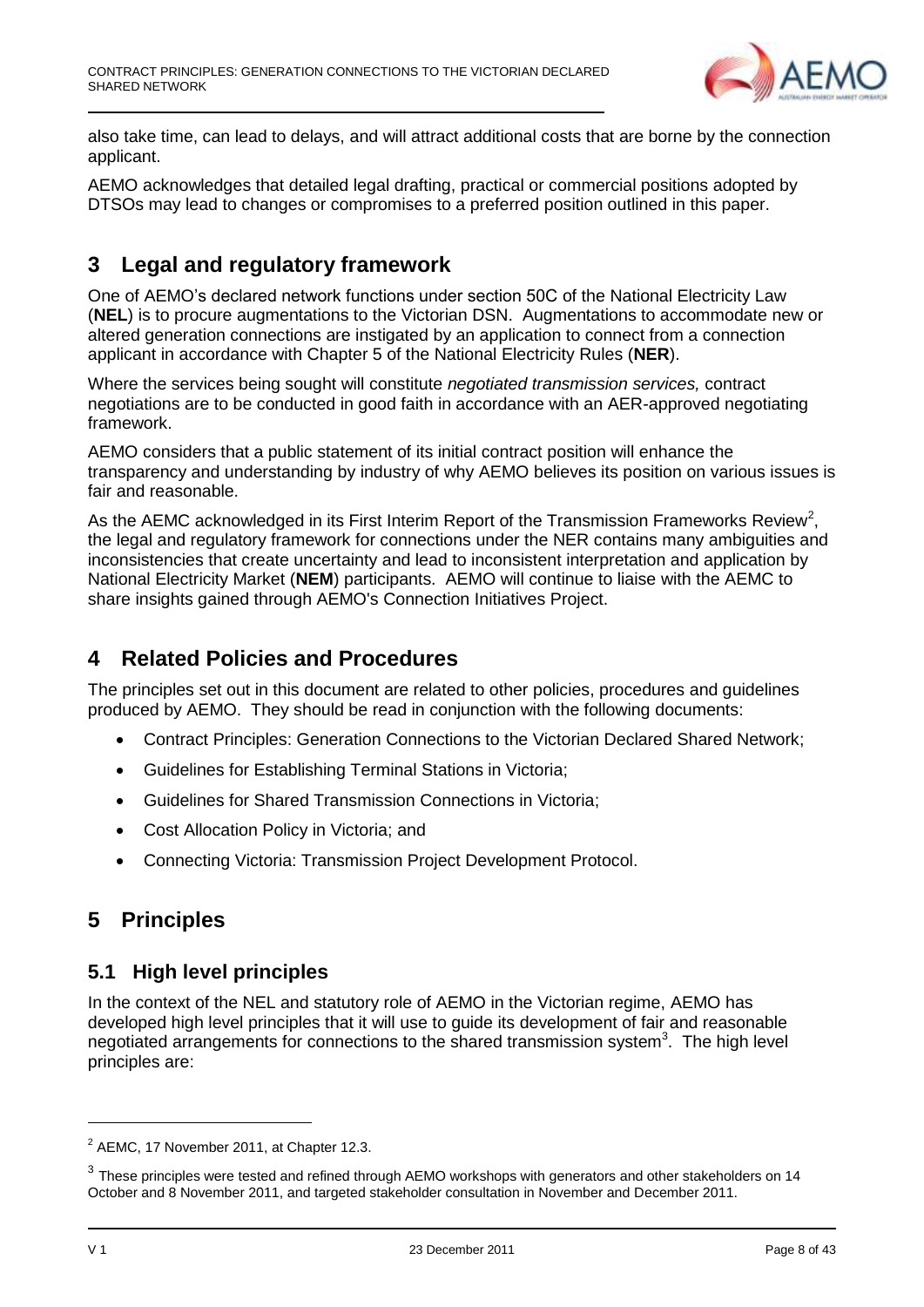

- 1. Contracts must meet the regulatory requirements, including consistency with the National Electricity Objective (NEO).
- 2. Ensure contracts are user-friendly.
- 3. Promote efficient risk allocation.
- 4. Promote clear governance and accountabilities.
- 5. AEMO aims to achieve at least an outcome that the connection proponent would achieve if it were negotiating directly.
- 6. AEMO will pass through actual costs.
- 7. AEMO will be open and transparent with all relevant parties.
- 8. AEMO, in its system security role, treats all regions in the same way.
- 9. AEMO as the planner and procurer for transmission services on the shared network will balance proponent and long term network requirements for all users.

Table 1 provides examples of how AEMO will interpret these high level contract principles.

*Table 1: AEMO interpretation of high level principles*

|                | Contract principle                      | What does this mean?                                                                                                                                                                                                                                                                                                                                                                                                                                                                                                                                                                                                                                                                                                                                                                                                      |  |  |
|----------------|-----------------------------------------|---------------------------------------------------------------------------------------------------------------------------------------------------------------------------------------------------------------------------------------------------------------------------------------------------------------------------------------------------------------------------------------------------------------------------------------------------------------------------------------------------------------------------------------------------------------------------------------------------------------------------------------------------------------------------------------------------------------------------------------------------------------------------------------------------------------------------|--|--|
| 1              | Must meet<br>regulatory<br>requirements | Consistency with the NEO.<br>The minimum agreements required under the NER (e.g. Connection<br>Agreement, use of system agreement) must be prepared.<br>Includes the steps required under the NER (e.g. enquiry, information<br>exchange, application, offer to connect, connection and<br>commissioning).<br>Parties' obligations must be consistent with their roles and/or<br>statutory limitations (e.g. AEMO is a not for profit organisation).<br>Promotes open access to transmission infrastructure (build assets<br>that will easily take up additional connections, e.g. multi-connection<br>terminal stations).<br>Consistency with principles in Schedule 8.11 of the NER for<br>contestable augmentation agreements, including stipulated risk<br>allocation.<br>Consistency with AEMO's statutory immunity. |  |  |
| $\overline{2}$ | Ensure contracts<br>are user-friendly   | Contracts that meet the needs of connection applicants, DTSOs and<br>AEMO.<br>Minimal number of agreements.<br>Consistent definitions, aligned with NER.<br>Plain English drafting, avoid duplication.<br>Logical ordering, sequencing and grouping of matters.                                                                                                                                                                                                                                                                                                                                                                                                                                                                                                                                                           |  |  |
| 3              | Promote efficient<br>risk allocation    | AEMO should only take on risks that it can manage effectively, and<br>seek cost recovery for (see below), or insure.<br>AEMO should not assume risk for matters outside its control.<br>AEMO should explore opportunities to better control risks, such as<br>pre-agreed terms with a contractor panel.<br>Proponents underwrite the costs of the infrastructure they require for<br>connection.<br>Consistency with risk allocation for contestable augmentation                                                                                                                                                                                                                                                                                                                                                         |  |  |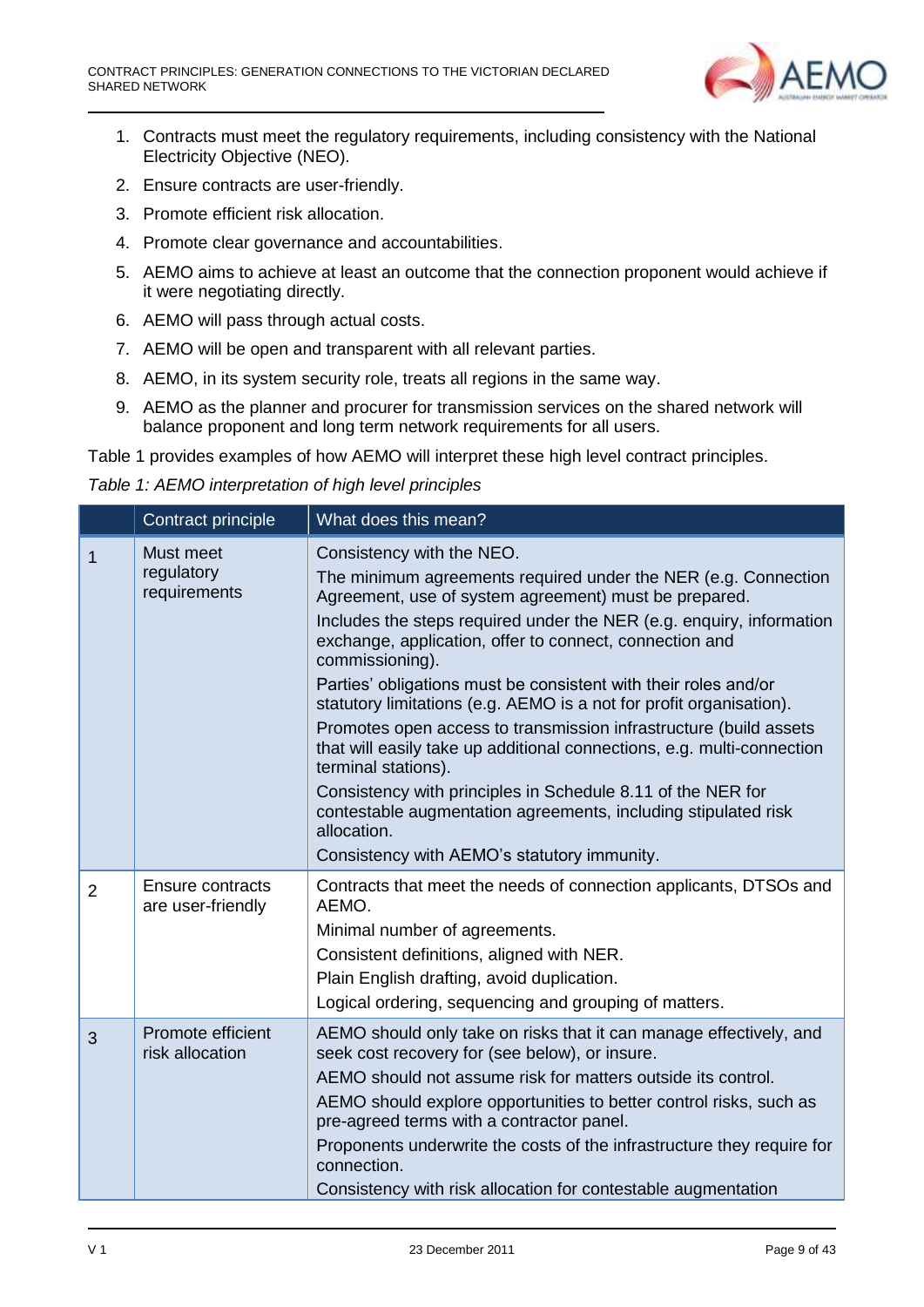

|                | Contract principle                                                                                                                                                                                | What does this mean?                                                                                                                                                                                                                                                                                                                                                                                                                                                                                    |  |  |
|----------------|---------------------------------------------------------------------------------------------------------------------------------------------------------------------------------------------------|---------------------------------------------------------------------------------------------------------------------------------------------------------------------------------------------------------------------------------------------------------------------------------------------------------------------------------------------------------------------------------------------------------------------------------------------------------------------------------------------------------|--|--|
|                |                                                                                                                                                                                                   | agreements set out in Schedule 8.11 of the NER, that is, risk<br>allocation for site construction, statutory approvals, native title,<br>output specification, design construction and commissioning,<br>operating, network and interface, and industrial relations.<br>Where the risk is manageable, it should be allocated to party that<br>can best manage it within its role. Where a risk is not manageable,<br>it should be allocated to the party that can best absorb it                        |  |  |
| $\overline{4}$ | Promote clear<br>governance and<br>accountabilities                                                                                                                                               | Contracts should support statutory roles and accountabilities<br>Spell out core roles and ensure that detailed provisions do not<br>undermine them.                                                                                                                                                                                                                                                                                                                                                     |  |  |
| 5              | AEMO to achieve at<br>least an outcome<br>that the connection<br>applicant would<br>achieve if it were<br>negotiating directly                                                                    | AEMO should not assume greater risks than those of other NSPs.<br>Connection applicants are not entitled to a risk profile that is better<br>than if it were negotiating directly with an incumbent DTSO.                                                                                                                                                                                                                                                                                               |  |  |
| 6              | AEMO will pass<br>through actual costs                                                                                                                                                            | The cost of any risks borne by AEMO must be recouped.                                                                                                                                                                                                                                                                                                                                                                                                                                                   |  |  |
| $\overline{7}$ | AEMO will be open<br>and transparent with<br>all relevant parties                                                                                                                                 | AEMO will facilitate the flow of information between parties, the form<br>and regularity of which should be specified.<br>AEMO provides formal updates on a regular basis (to be<br>determined).                                                                                                                                                                                                                                                                                                        |  |  |
| 8              | AEMO, in its system<br>security role, treats<br>all regions in the<br>same way                                                                                                                    | System security is paramount with any transmission shared network<br>assets.<br>AEMO requires technical compatibility.                                                                                                                                                                                                                                                                                                                                                                                  |  |  |
| 9              | AEMO as the<br>planner and<br>procurer for<br>transmission<br>services on the<br>shared network will<br>balance connection<br>applicant and long<br>term network<br>requirements for all<br>users | AEMO will balance connection applicant needs and long term needs<br>of all users of the shared network.<br>AEMO will consider the NEO, including promoting efficient, timely<br>generation investment outcomes.<br>As the market system planner and sole procurer for transmission<br>services on the shared network, AEMO will:<br>Complete its role efficiently.<br>$\bullet$<br>Balance the proponent requirements for flexibility with the need<br>$\bullet$<br>for efficient and certain outcomes. |  |  |

# <span id="page-9-0"></span>**5.2 Additional guidance for contract drafting**

The high level principles will be supported by additional guidance for contract negotiations, and to assist lawyers drafting template provisions. The outcomes sought are as follows.

- 1. Respect accountability boundaries.
	- o Contracts should support statutory roles and accountabilities.
	- o Do not blur accountabilities:
		- $\triangleright$  Note risk allocation in Schedule 8.11 of the NER.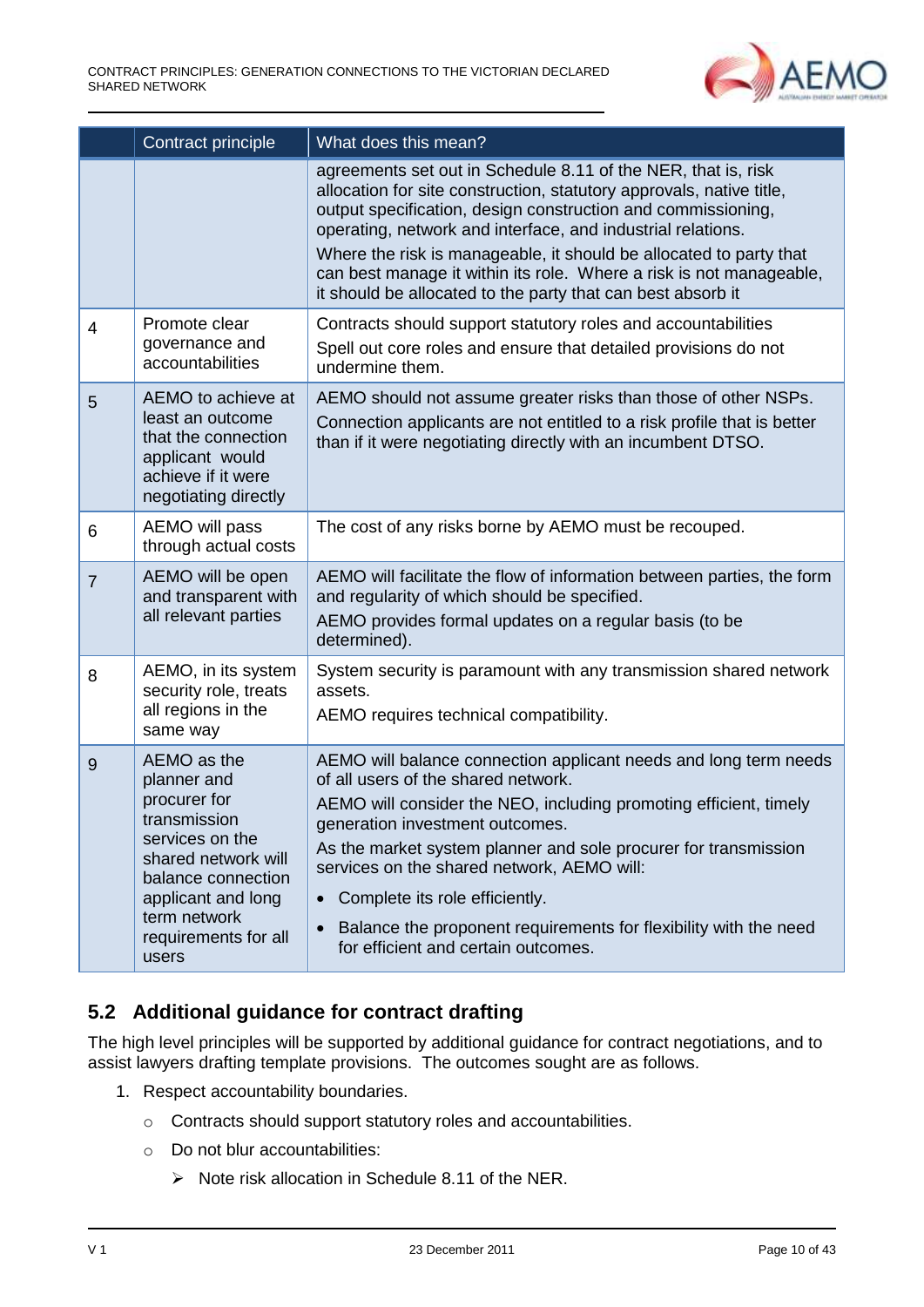

- $\triangleright$  Technical decisions should be made by the entity accountable for them. Accountable entities may be required to consult or consider others' views, but should not be required to act on those views.
- $\triangleright$  AEMO is to define outputs or end-points where possible.
- 2. Promote consistency across NEM regions.
	- o Where practical, rely on AEMO's statutory powers, rather than replicating in contracts.
	- $\circ$  Clearly distinguish actions / decisions by AEMO as NEM system operator from those of AEMO as NSP for the Victorian DSN.
	- o AEMO in its capacity as system operator should treat Victorian connection applicants / connections the same as those in other regions.
	- o Promote consistency with industry practice.
- 3. Develop user-friendly contracts.
	- o Ensure clear rights and obligations.
	- o Use standardised, consistent definitions:
		- $\triangleright$  Use NEL and NER definitions where possible.
	- o Use logical prioritisation and ordering.
		- $\triangleright$  Identify and group together provisions relating to different contract elements.
		- $\triangleright$  Identify and group provisions chronologically.
		- $\triangleright$  If a provision has limited temporal application (e.g. construction phase only), consider separating from provisions or agreements that continue for the life of the asset.
	- o Minimise the number of contracts (as far as practicable).
- 4. Balance certainty and flexibility.
	- o Identify those provisions or matters that could be common to all agreements.
	- $\circ$  Identify those matters (technical, commercial) that are more likely to be subject to variation.
- 5. Promote efficient remedies.
	- $\circ$  Align incentives, information and accountabilities with powers to monitor and enforce.
	- o Promote adequate, workable enforcement mechanisms.
- 6. Promote free flow of information between the DTSO and connection applicant, via AEMO (subject to known exceptions).

# <span id="page-10-0"></span>**6 Policy**

AEMO will instruct its lawyers to develop new standard connection agreements that reflect the high level principles and drafting guidance set out above. In addition, AEMO will provide its lawyers with specific guidance on 12 policy areas that have been highlighted through:

Victorian and national transmission connection reviews and consultations4;

<sup>&</sup>lt;sup>4</sup> Australian Energy Market Commission's Transmission Frameworks Review and the Victorian Government's Inquiry into the Approvals Process for Renewable Energy Projects.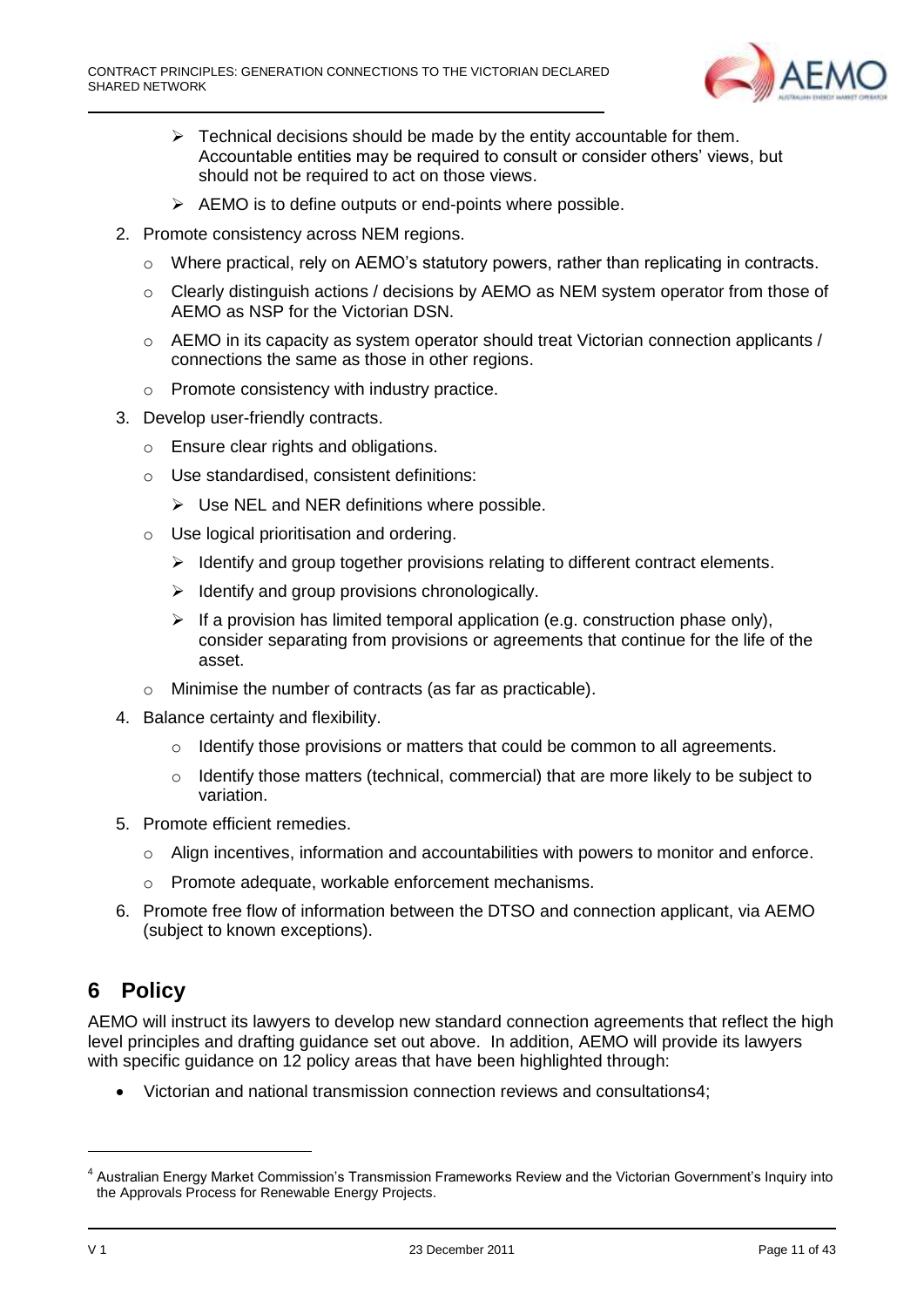

- AEMO research and analysis of the problems identified formally and informally by Victorian connection applicants;
- analysis of the regulatory, technical and commercial context for Victorian transmission connections (as outlined in Appendix A); and
- targeted consultation with generators5.

For each of the 12 general topics, Sections 8 to 19 of this document provide a general description of the area as it affects generation or where relevant, transmission-connected customers; an overview of the guiding principles that will be used to guide contract drafting; and outlines likely provisions where possible.

Lastly, AEMO identifies whether provisions are likely to be standard (part of the template contracts) or variable and negotiable by the proponents. The intention is that some contract provisions, once drafted and settled, are likely to be offered as standard or boiler plate provisions to all potential proponents, incorporated in all tenders issued to DTSOs, and included in network agreements with DTSOs (these are referred to as template provisions).

Variable or negotiable provisions will reflect AEMO's understanding of those aspects within a particular topic that are likely to vary to accommodate different technical or commercial scenarios.

As noted above, as far as practicable, the aim is to develop standard contracts comprising fair and reasonable provisions that could apply automatically. However, these categorisations do not prevent connection applicants requesting and negotiating alternative provisions, provided that:

- connection applicants accept the consequential delays and additional costs involved in negotiations; and
- AEMO is able to obtain agreement from the relevant DTSO.

# <span id="page-11-0"></span>**7 Stakeholder feedback**

There has been general support for AEMO's process and objectives in developing contract principles and template provisions, particularly from generators. There is also support emerging from the transmission sector for template provisions to minimise connection contract negotiation<sup>6</sup> costs and delays.

Most stakeholders support AEMO's high level contract principles and drafting guidelines, and the positions reflected in this policy paper. Understandably, stakeholders reserve final positions until actual drafting progresses in 2012.

AEMO notes, that many stakeholders remain critical of the complexity associated with the Victorian procurement model. The arrangements provide transparency and choice to connection applicants. Some choices made by connection applicants have exacerbated complexity. AEMO considers that the measures proposed through this policy and other aspects of its Connection Initiatives Project will address many of the underlying stakeholder concerns.

Stakeholders will have the opportunity to comment on all draft template provisions as they are developed through 2012, through targeted consultation.

<sup>&</sup>lt;sup>5</sup> Proposed principles and provisions were tested and refined through AEMO workshops with generators and other stakeholders on 14 October and 8 November 2011, and targeted consultation in November and December 2011.

<sup>&</sup>lt;sup>6</sup> Presentation by Merryn York, Powerlink, to AEMC public forum on its First Interim Report, Transmission Frameworks Review, Melbourne Airport, 12 December 2011.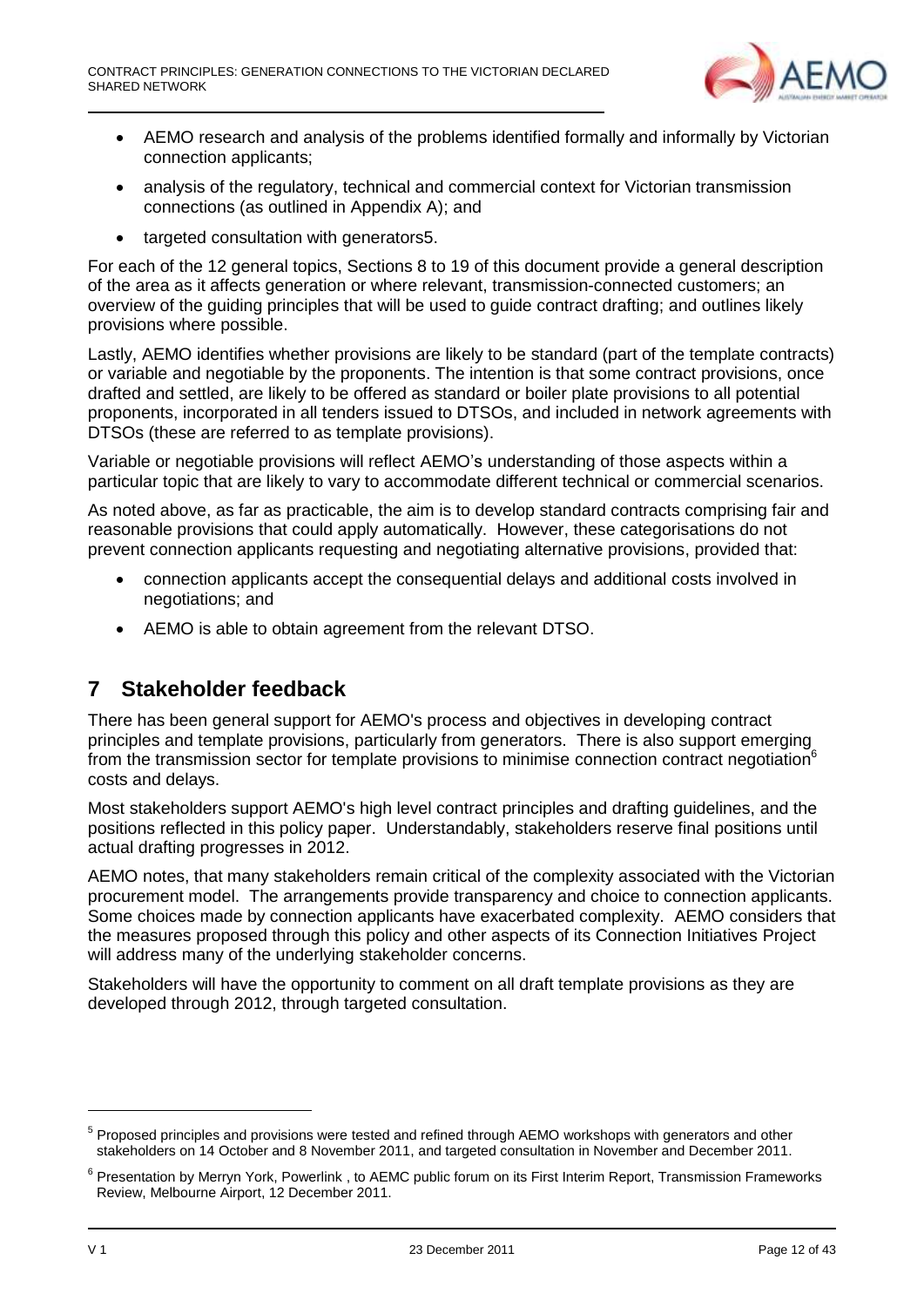

# <span id="page-12-0"></span>**8 Connection applicant control / involvement in decisions**

AEMO recognises the trade-offs between transparency and contract complexity, and proponents' interest in matters that affect the cost, timing or quality of a project and transmission services. AEMO will seek an efficient balance that best meets its high level principles<sup>7</sup>.

Examples of matters that may affect a connection applicant, whether a generator or a transmission-connected load, are:

- progress against milestones;
- scope variations affecting project timing, costs or service quality (variations may be instigated by DTSO, AEMO or a connection applicant);
- breaches by NSPs of underpinning network obligations;
- choice of remedies and enforcement actions; and
- force majeure events.

#### <span id="page-12-1"></span>**8.1 Principles for connection applicant involvement in variations**

Generator connection applicants have expressed concerns about uncertainty created by variations that are outside their control, particularly those variations that affect timing and cost.

The principles to be applied by AEMO in developing variations to contestable augmentation contracts are:

- If a matter does not affect cost, timing or quality, there need be no connection applicant involvement:
	- o such matters would be clearly listed in standard documentation; and
	- $\circ$  where there is any doubt, AEMO would consult with the connection applicant.
- If a matter does affect cost, timing or quality, then depending on the type of matter, a connection applicant should:
	- a. be consulted, and have its views considered;
	- b. be kept informed, but have no say in decisions; or
	- c. control and make decisions.

For multi-connection terminal stations, AEMO is likely to be the key decision-maker, consulting with connection applicants, but ultimately balancing the interests of current and future users of the shared network.

### <span id="page-12-2"></span>**8.2 Proposed provisions**

At this stage, it is envisaged that AEMO would consult with the connection applicant on an individual project basis to agree the approach for each issue. However, if in developing template provisions some consensus emerges, the agreed positions will be reflected in the template contracts.

In developing the contract templates, indicative application of the principles would see the following contract provisions in relation to contract variations:

 $7$  These principles are set out in Section 5.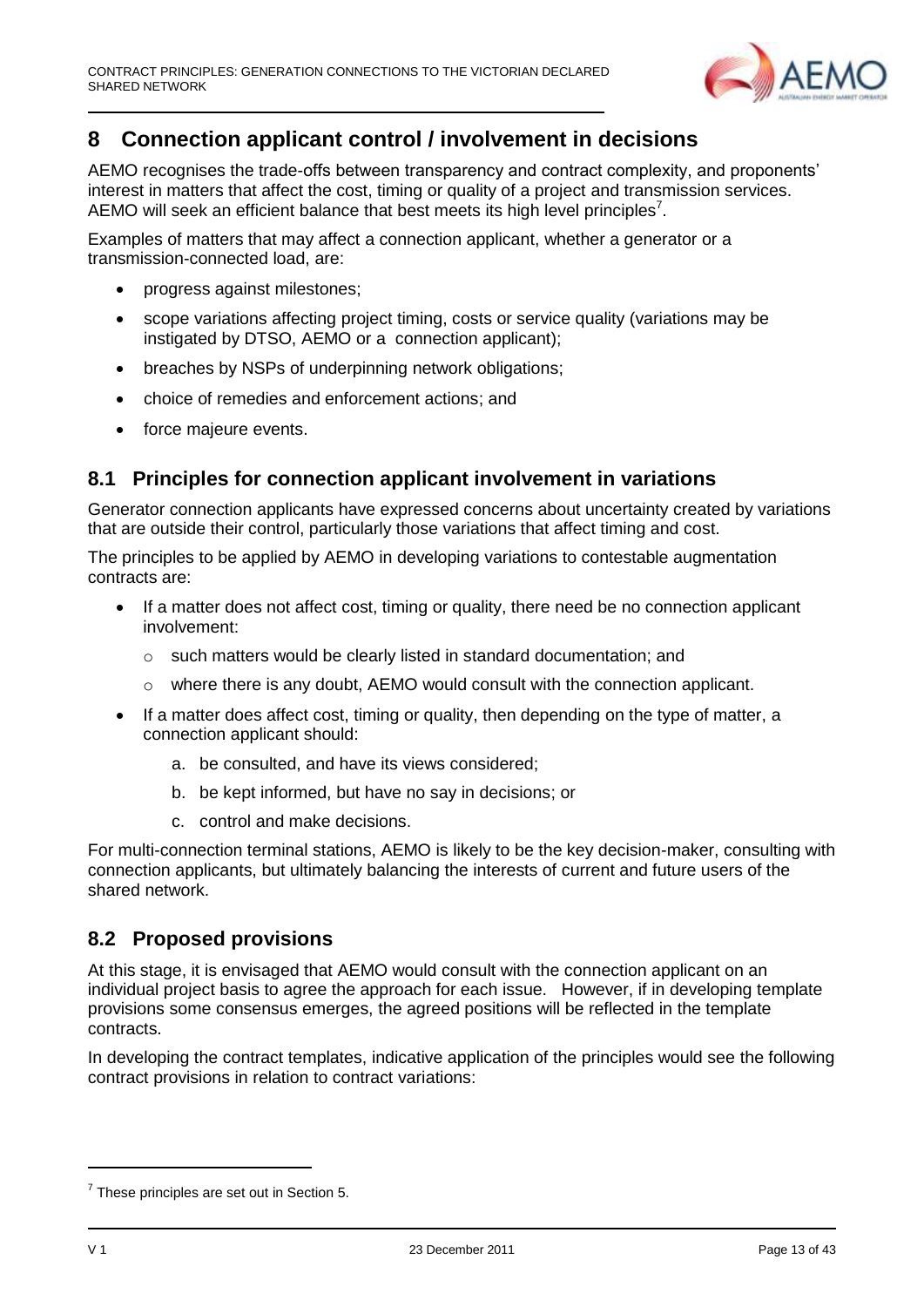

#### *Table 2: Proponent input to decisions*

| Connection applicant                                              | <b>Matter</b>                                                                                                                                                                                                                                                                                                                                                     |  |  |  |
|-------------------------------------------------------------------|-------------------------------------------------------------------------------------------------------------------------------------------------------------------------------------------------------------------------------------------------------------------------------------------------------------------------------------------------------------------|--|--|--|
| <b>Connection</b><br>applicant to be<br>consulted                 | Variation instigated by AEMO (1). May be dispute resolution on<br>$\bullet$<br>costs.<br>Variation instigated by DTSO (2).<br>$\bullet$<br>Breaches by NSPs and DTSO, if they adversely impact on the<br>$\bullet$<br>cost, timing or quality of service.<br>Choice of remedies and enforcement actions – for multi-<br>$\bullet$<br>connection terminal station. |  |  |  |
| <b>Connection</b><br>applicant to be kept<br>informed             | Progress against milestones.<br>$\bullet$<br>Breaches by NSPs, if they do not adversely impact on the cost,<br>timing or quality of service.<br>Force majeure.<br>$\bullet$                                                                                                                                                                                       |  |  |  |
| <b>Connection</b><br>applicant to control,<br>make final decision | Variation instigated by connection applicant – but note, DTSO can<br>$\bullet$<br>reject. May be dispute resolution on costs.<br>Choice of remedies and enforcement actions – for single<br>$\bullet$<br>connection.                                                                                                                                              |  |  |  |

Notes:

- (1) Examples of variations by AEMO would include variations to reflect changes in system security obligations or requirements, or an unforeseeable change to the functional specification. These may entail:
	- additional control system to manage non-credible event;
	- relocation of equipment to permit future development due to unforseen site issues; or
	- additional functional requirements to meet a change in system security obligations.

(2) An example of a variation by a DTSO is a change in:

- proposed protection design;
- the type of equipment proposed for use rating / brand, etc;
- physical layout due to site issues;
- a proposed change in construction approach to facilitate construction works;
- a proposed change to milestones / milestone dates; or
- a proposed change in auxiliary supply arrangements.

# <span id="page-13-0"></span>**9 Land use planning and permits**

This topic deals with work during the initial project feasibility assessment phase and formal contractual obligations in relation to land use planning. It can apply to generators and transmission-connected customers.

Note that Section 10 deals with land acquisition and types of proprietary rights.

For transmission-connected customers, as for generators, arrangements generally will be bespoke. The principal guidance document dealing with issues of land acquisition and development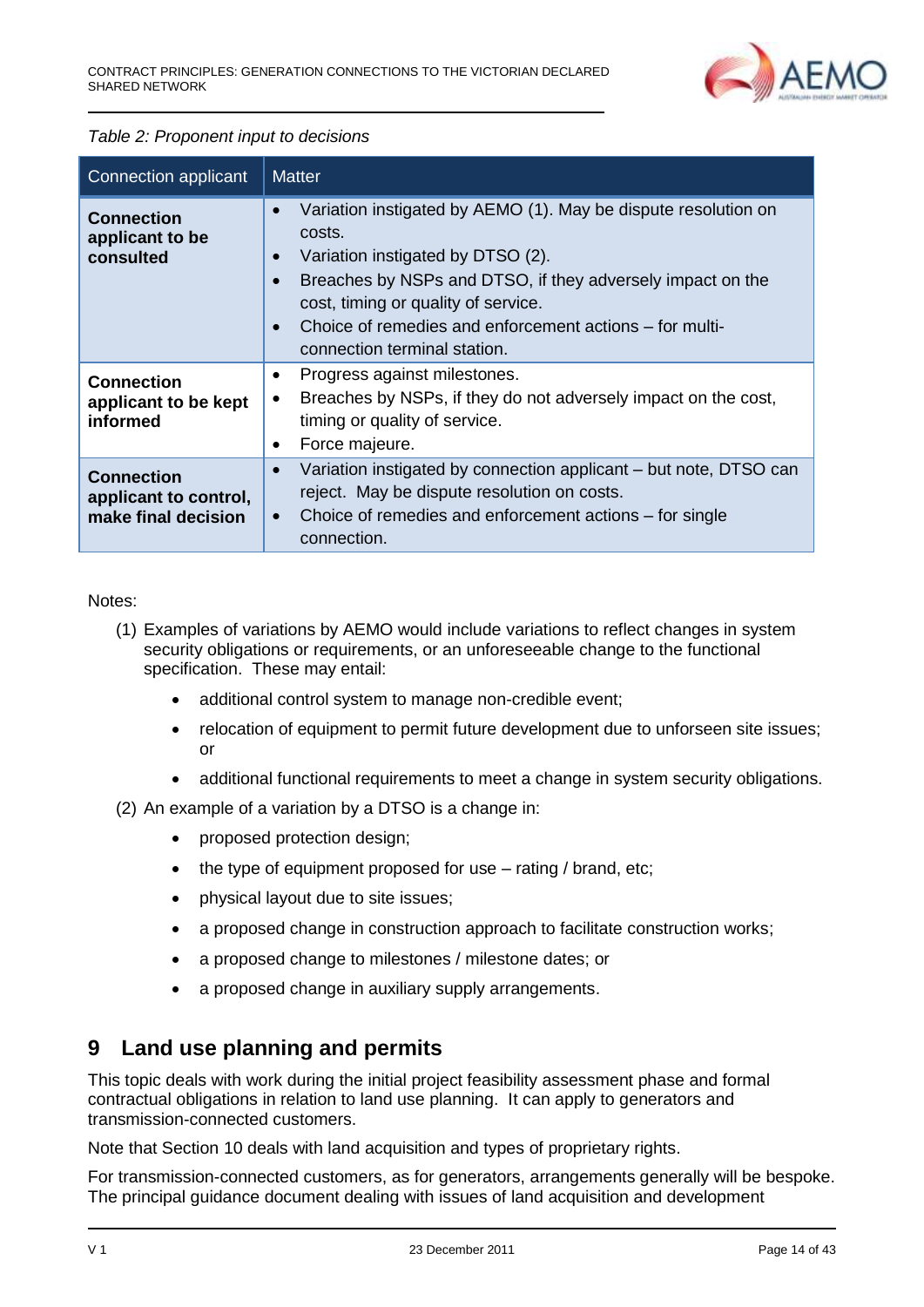

approvals processes is AEMO's protocol titled "Connecting Victoria: Transmission Project Development Protocol". That document assists stakeholders to determine which entity is bestplaced to assume a leading role in land acquisitions and associated matters.

However, the following general observations can be made about planning and permit issues that may arise for connection applicants and contracts:

- A planning permit will be informed by the single line diagram for the initial connection, the concept design for the initial connection and the proposed building envelope. The permit will affect the detailed augmentation design.
- Planning permits are usually granted by the appropriate authority subject to a number of conditions, such as the approval of:
	- o vegetation offset plans;
	- o landscape plans;
	- o environmental management plans; or
	- o traffic management plans.
- Construction activities need to be carried out to relevant standards and to the satisfaction of the appropriate authority.

#### <span id="page-14-0"></span>**9.1 What does AEMO's contract with the connection applicant need to cover?**

Consistent with the lead role agreed under the project development protocol, the contract is likely to address rights and obligations in relation to:

- planning for generating plant, connection assets owned by the connection applicant, terminal stations, and SP AusNet interface;
- developing plans, and with whose input;
- obtaining permits, complying with conditions; and
- varying a plan.

#### <span id="page-14-1"></span>**9.2 Principles to be applied**

The key principles relevant in this area seek:

- clear governance and accountabilities:
- **•** efficient risk allocation:
- a balance between connection applicant and long term network requirements for all users;
- user-friendly contracts minimising complexity and duplication; and
- no impediments to future third party access.

### <span id="page-14-2"></span>**9.3 Proposed provisions**

Contractual provisions will give effect to the roles and responsibilities agreed in accordance with the Connecting Victoria: Transmission Project Development Protocol.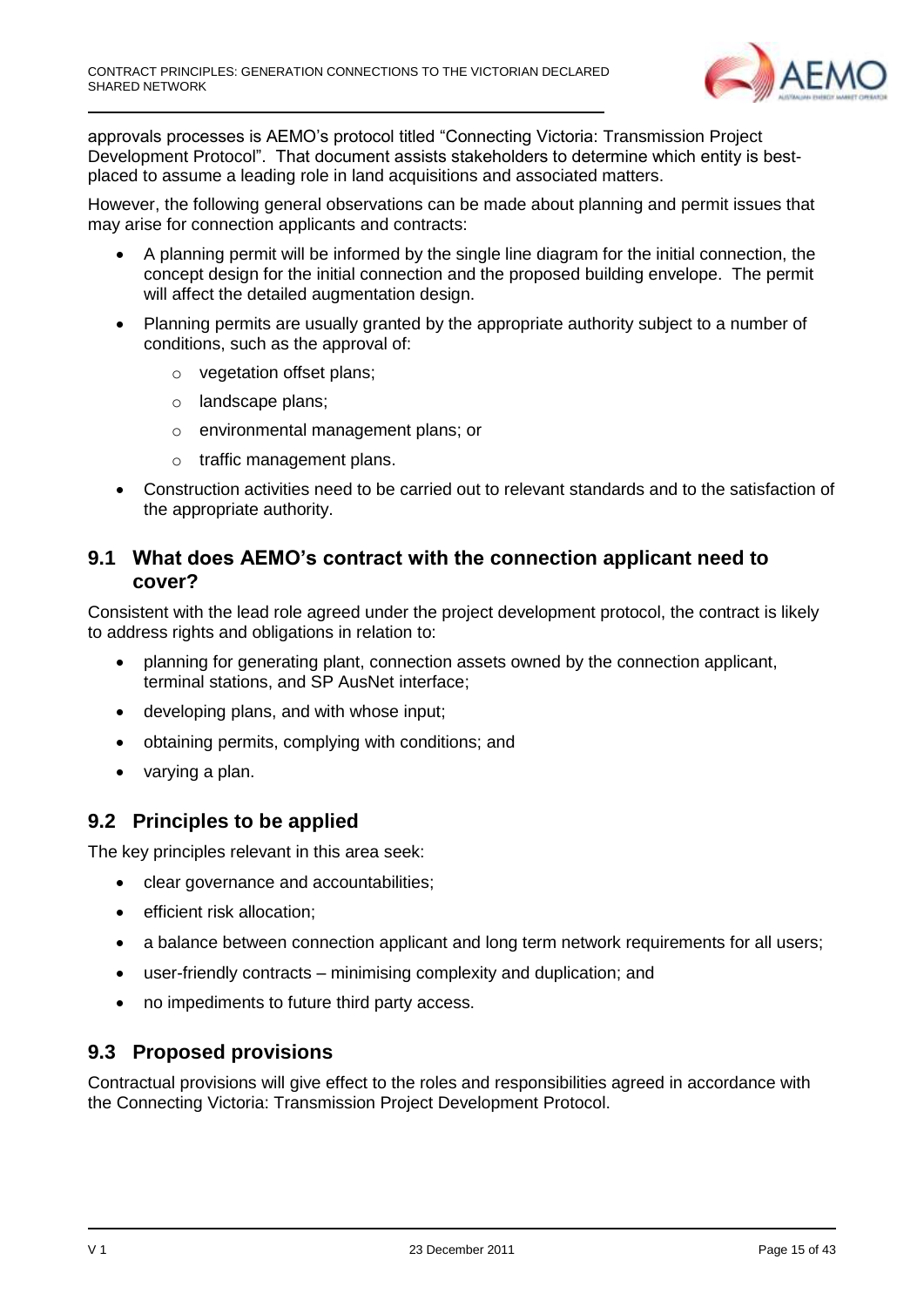

#### **Role of the project development protocol**

The principal guidance document dealing with issues of land acquisition and development approvals processes is AEMO's protocol titled, "Connecting Victoria: Industry Protocol for Project Development". That document assists stakeholders to determine which entity is best-placed to assume a leading role in land acquisitions and associated matters.

Applying the protocol will clarify other key responsibilities during the augmentation delivery process. Specific sections of the protocol address:

- prescribed augmentations to alleviate a transmission constraint;
- prescribed augmentations to alleviate a distribution constraint;
- a negotiated augmentation to accommodate a single connection applicant; and
- a negotiated augmentation to accommodate multiple connection applicants.

However, some project-specific matters will still need to be addressed or supported in use of system, project and network agreements.

#### **Planning permits**

A planning permit will be informed by the single line diagram for the initial connection, the concept design for the initial connection and the proposed building envelope. The permit will affect the detailed augmentation design.

Planning permits are usually granted subject to a number of conditions, such as the approval of:

- vegetation offset plans:
- landscape plans;
- environmental management plans; and
- traffic management plans,

by the appropriate authority, and construction activities need to be carried out to relevant standards and to the satisfaction of the appropriate authority.

In all instances, AEMO will:

- during the pre-feasibility phase of the connection:
	- o follow the project development protocol;
	- $\circ$  consult with the connection applicant about the forms of connection; and
	- $\circ$  issue invitation to tender in line with planning approvals and permits.
- require confirmation of planning compliance before commissioning.

For a multi-connection terminal station, AEMO will:

- develop the functional specifications for the augmentation; and
- specify the building envelope for the augmentation, based on a concept design of the augmentation (used for planning approvals, and AEMO invitation to tender).

For a multi-connection terminal station, the connection applicant will:

- secure the land; and
- obtain development approvals, with AEMO's input on:
	- o the terminal station;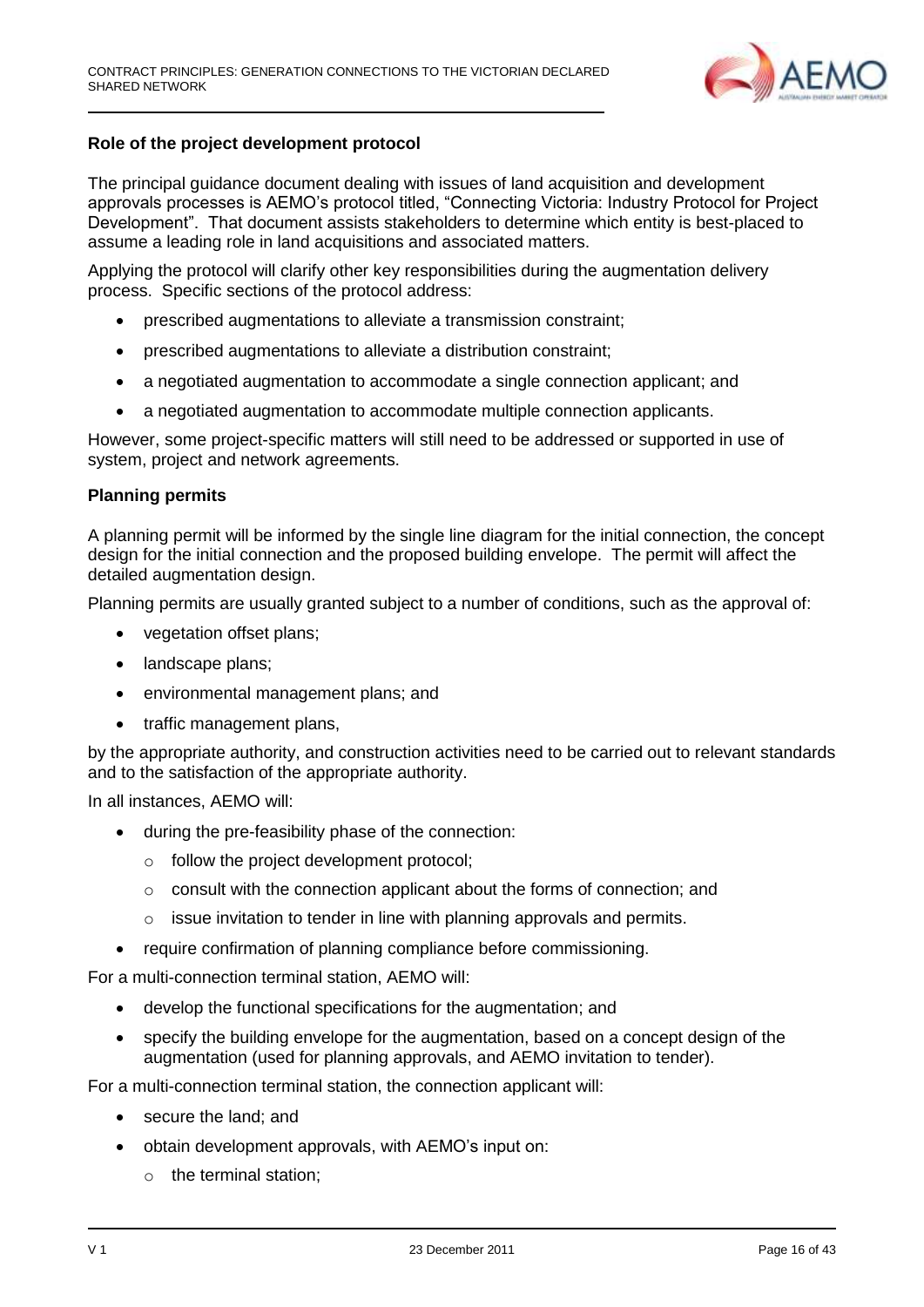

- o expected development now and into the future; and
- o any investigations into community impacts.

For both single connection and multi-connection terminal stations, the DTSO will be responsible for the design and construction of transmission assets that comply with the planning permit conditions.

# <span id="page-16-0"></span>**9.4 Template and variable provisions**

AEMO expects that most provisions will be offered as template provisions.

However, a connection applicant may choose to develop some of the detailed planning approvals that are required as conditions of the planning permit. Any detailed approvals that are prepared by the connection applicant would be attached to AEMO's tender documentation. Where detailed plans are not provided by the connection applicant, it is assumed that the DTSO would develop them and factor such costs into its bid.

# <span id="page-16-1"></span>**10 Land acquisition and access**

A connection applicant generally will acquire land, or an interest in land on which assets will be located. The DTSO will need rights to occupy and use land on which shared network assets are located. These concepts could also apply for transmission-connected customers.

For a multi-connection terminal station, a connection applicant would be required to secure the land rights for an ultimate development. However, AEMO's Cost Allocation Policy ensures that the initial connection applicant is not disadvantaged when a subsequent connection applicant connects. AEMO will apply the principles from its cost allocation policy to ensure that subsequent connection applicants are required to share the historical costs (including costs of transmission outages) and forward looking network charges borne by the initial connection applicant that are associated with the initial augmentation.

The types of land access requirements are as follows:

- **Access to the site** If the site on which an augmentation is to be situated is not accessible by public road, third parties will need to access the site by private roads. The type of land right that is likely to give them these powers is a licence or an easement.
- **Land for the initial augmentation** The site on which augmentation assets are to be situated will need to be protected from third party trespassers. Once energised, the site will be highly dangerous and will need to be fenced off and clearly inaccessible without permission. The types of land rights that can give the augmentation owner these types of assurances will be either full ownership, or a lease, as both of these will give them exclusive possession of the land on which the augmentation is to be situated.
- **Land for connection assets** Similar issues arise with respect to the location of connection assets, if they are to be owned by someone other than the connection applicant. Either full ownership or a lease would be appropriate.
- **Land for any subsequent augmentation** Third party access means that any party wishing to construct a subsequent augmentation will require land on which to locate the subsequent augmentation. The same issues confront the owner/constructor of a subsequent augmentation as do the owner/constructor of the initial augmentation. The types of land rights a subsequent augmentation owner will need are either full ownership or a lease.
- **Access to store equipment** Constructing parties need access to land on which they can store equipment. A licence to use part of the land for laydown purposes will provide sufficient rights, unless exclusive possession is required, in which case a lease might be required as this need is likely to be temporal.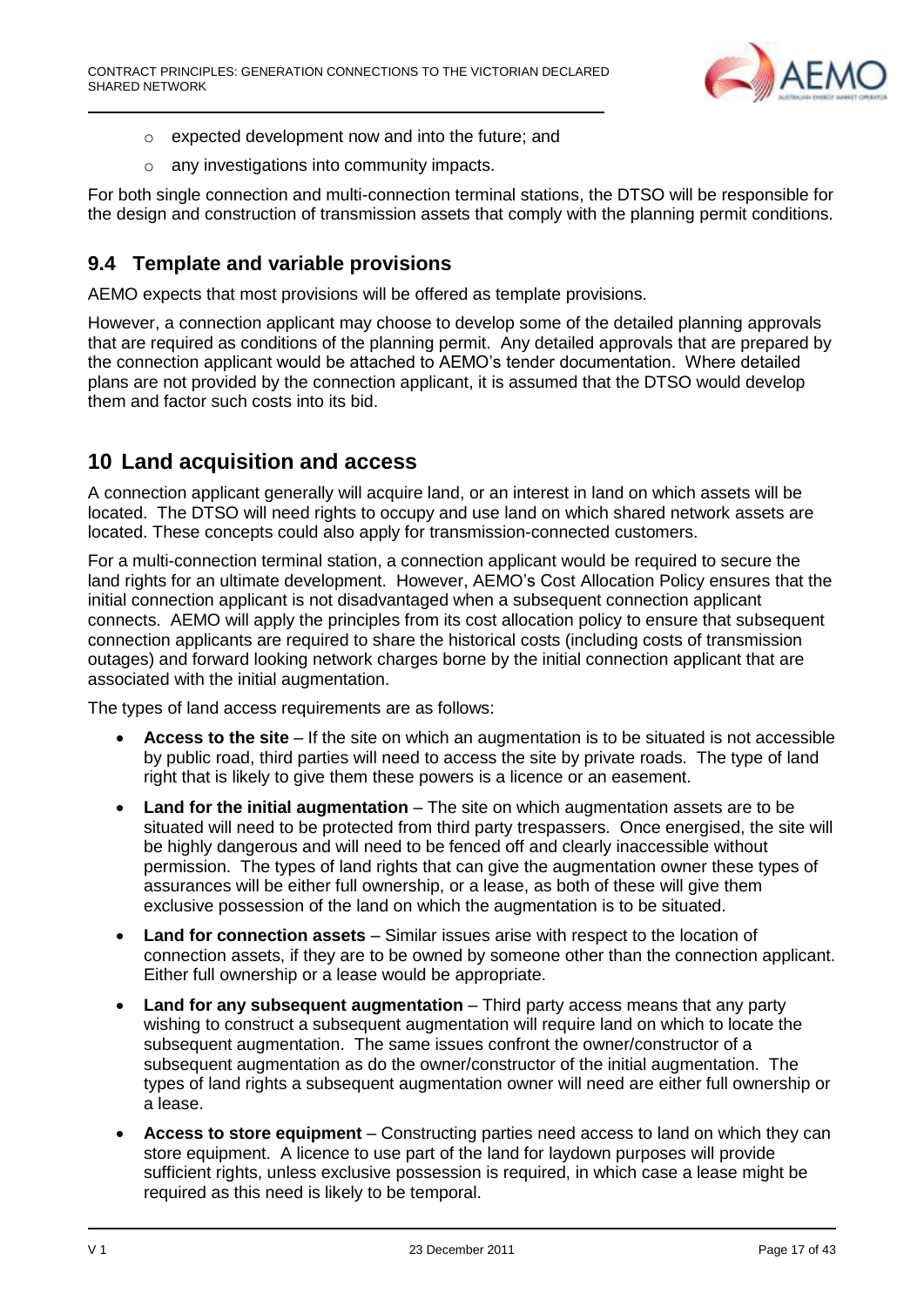

- **Erecting powerlines** This need will arise where powerlines either don't exist, or where existing powerlines need to be augmented to accommodate the needs of the augmentation to be constructed. Easement rights are usually obtained for this purpose.
- **Access to powerlines** This requirement arises from the need to access powerlines for the purposes of ongoing maintenance. Easement rights are usually obtained for this purpose.
- **Access to augmentation** Where a subsequent augmentation is constructed, third parties will need to access the initial augmentation for the purposes of connecting new augmentations, or for the purpose of locating subsequent augmentations. Licence rights would be appropriate in this instance as exclusive possession is not appropriate.

Table 3 indicates how the land rights considered above might need to be allocated as between the different parties involved with the use of an augmentation.

|                                       | to the site<br>Access | Land for the Initial<br>Augmentation | Connection<br>and for<br>Assets | Augmentation<br>Land for any<br>Subsequent | Access to store<br>equipment | powerlines<br>Erecting | powerlines<br>Access to | Access to<br>Augmentation |
|---------------------------------------|-----------------------|--------------------------------------|---------------------------------|--------------------------------------------|------------------------------|------------------------|-------------------------|---------------------------|
| Connection<br>applicant               | $\checkmark$          | $\checkmark$                         | $\checkmark$                    |                                            | ✓                            |                        |                         |                           |
| <b>DTSO</b>                           |                       | $\checkmark$                         |                                 |                                            | $\checkmark$                 |                        |                         |                           |
| <b>SP AusNet</b>                      | $\checkmark$          |                                      |                                 |                                            | ✓                            | ✓                      | ✓                       |                           |
| <b>New</b><br>connection<br>applicant | $\checkmark$          |                                      | $\checkmark$                    | ✓                                          | $\checkmark$                 |                        |                         |                           |
| New DTSO                              |                       |                                      |                                 |                                            |                              |                        |                         |                           |

*Table 3: Who needs which land rights?*

## <span id="page-17-0"></span>**10.1 What does AEMO's contract with the connection applicant need to cover?**

Agreements will need to deal with the various forms of land rights where the connection applicant or another entity owns the land.

# <span id="page-17-1"></span>**10.2 Principles to be applied**

The key principles relevant in this area seek:

- clear governance and accountability;
- **•** efficient risk allocation;
- efficient project delivery effective coordination and cooperation; and
- no unreasonable impediments to future third party access.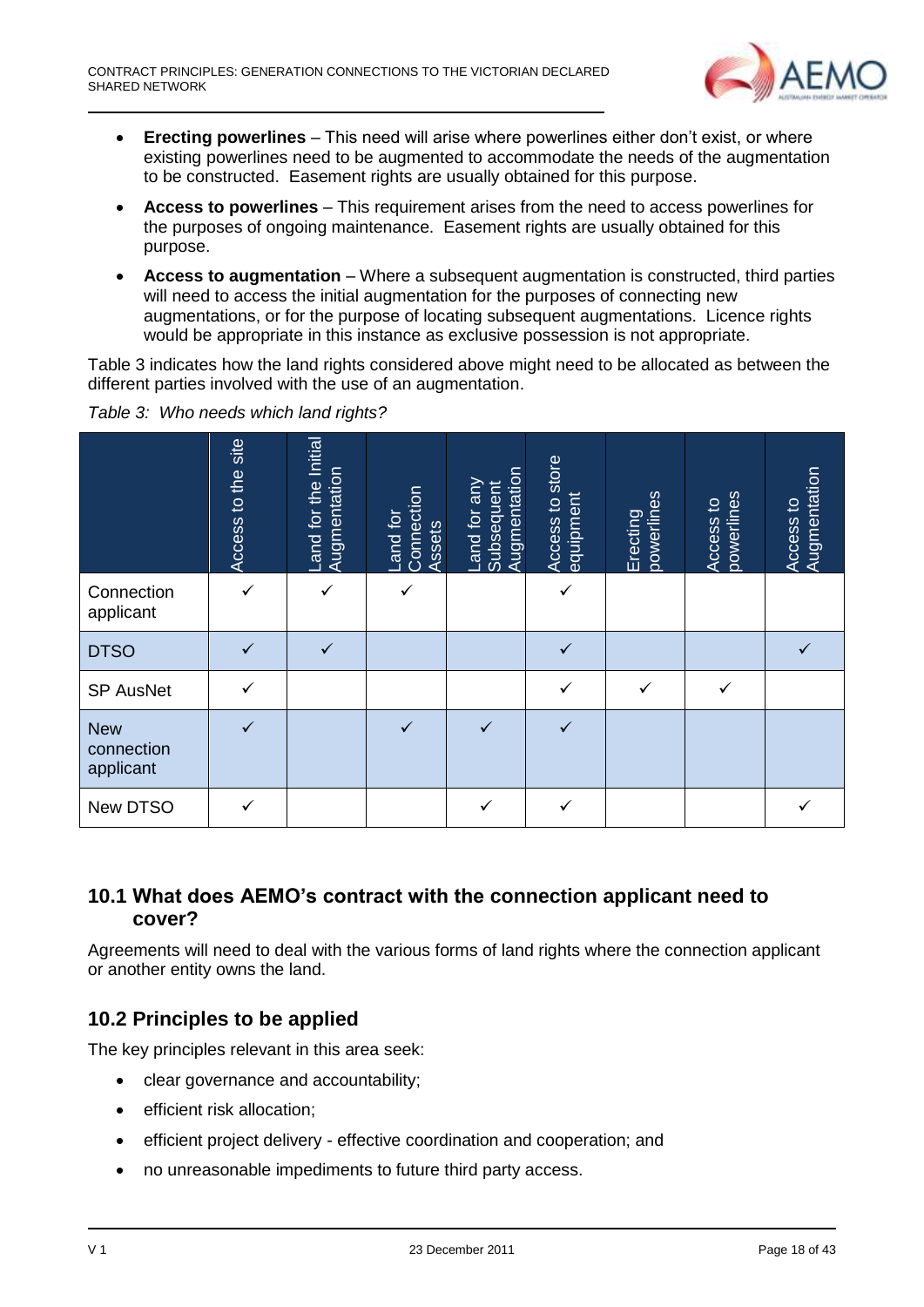

# <span id="page-18-0"></span>**10.3 Proposed provisions**

Indicatively, the connection applicant would be required to:

- grant licences to allow access to roads during and post-construction on fair and reasonable terms;
- allow access by all entities involved in construction, ongoing operation and maintenance, potential future DTSOs, new connection applicants and other users of the shared network assets; and
- grant easements to relevant DTSOs for transmission powerlines.

The connection applicant may also be asked to transfer to the DTSO land on which shared network assets are located.

AEMO notes that the connection applicant and DTSO have the strongest interests in this negotiation. AEMO's key interest is in facilitating future third party access by ensuring agreements do not create unreasonable barriers to future access. This requirement is considered reasonable in light of practical issues faced under the legislative framework and AEMO's desire to ensure that the policy objective of third party access is met.

Matters considered in this section could apply equally to transmission-connected customers.

#### <span id="page-18-1"></span>**10.4 Template provisions**

Once the contract provisions are settled, AEMO expects the provisions to be offered as template provisions capable of automatic acceptance and application (that is, without the need for lengthy negotiations).

# <span id="page-18-2"></span>**11 Design of shared transmission assets**

This topic refers to the detailed design of the augmentation that is undertaken by the DTSO in relation to contestable augmentations and the incumbent DTSO in relation to interface works. The detailed design is to be based on AEMO's functional specification and subject to any planning permit conditions.

A connection applicant wants to know that AEMO's functional specification and the DTSO's designs will not prohibit the connection applicant from meeting its performance standards and delivering its load to market. Connection applicants want to maximise certainty in the functional specification by ensuring that the framework creates appropriate incentives and procedures to avoid or minimise subsequent variations to the functional specification.

AEMO has reviewed existing contracts and identified opportunities to improve accountabilities and to minimise any unnecessary duplication that can affect timing. Separately, AEMO has further refined and developed internal templates for primary and secondary functional requirements.

Matters considered in this section could apply equally to transmission-connected customers.

#### <span id="page-18-3"></span>**11.1 What does AEMO's contract with the connection applicant need to cover?**

Contracts will provide for a wide range of commercial and technical matters. From a technical perspective, contracts collectively will deal with:

- location of the connection;
- service definition:
- design and commissioning;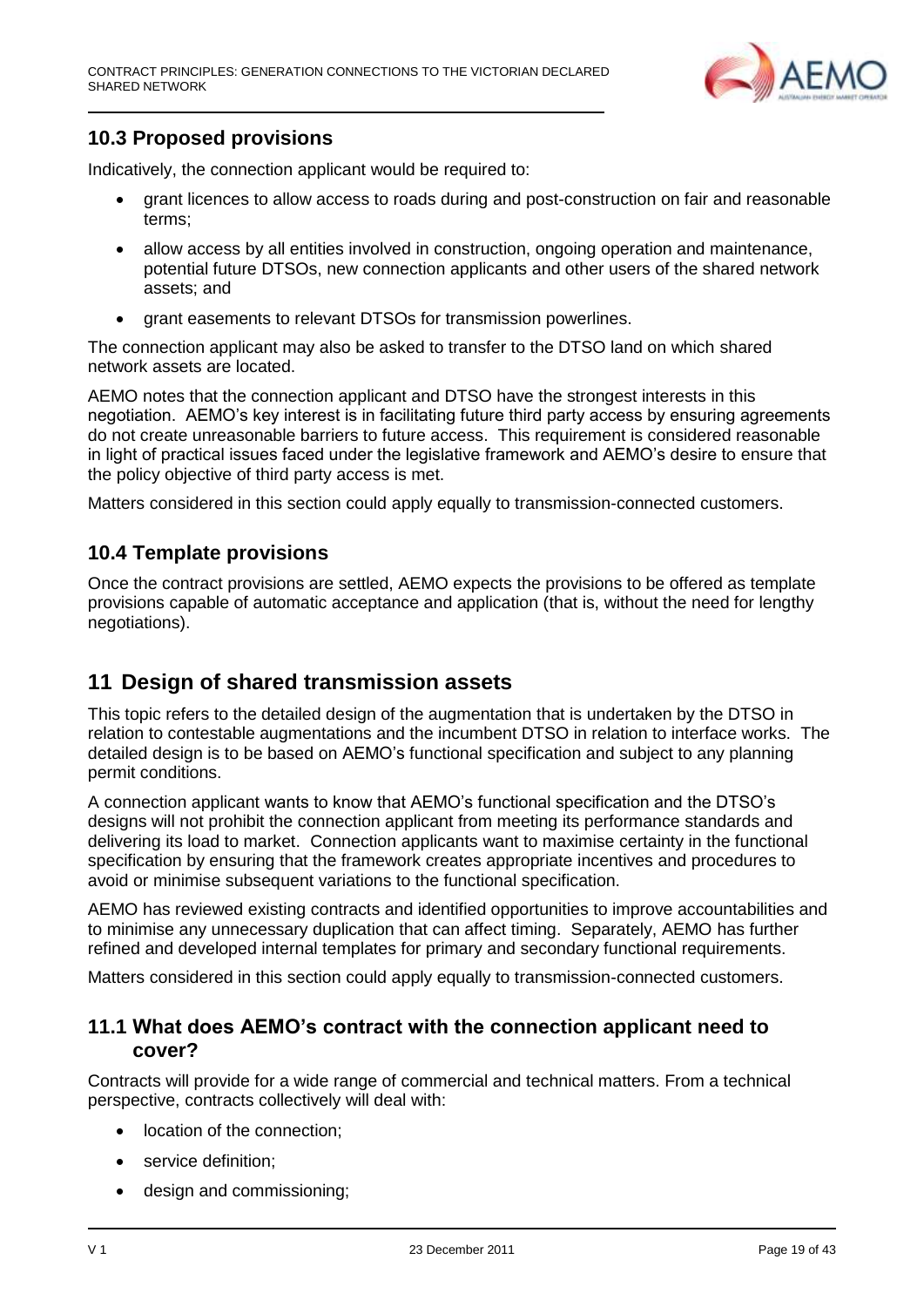

- local and remote functional specification (that is, protection and control requirements and primary functional requirements); and
- primary equipment (e.g. transformers), and secondary equipment (e.g. communications equipment, control schemes, monitoring, etc).

Only those matters of direct impact or interest for the connection applicant need to be included in connection applicant-AEMO agreements.

Given connection applicants' stated need for confidence in the DTSO's design (including AEMO's functional specification), ideally the contracts would provide for consultation with the generators in their development. However, there are some practical hurdles to this approach, notably intellectual property and confidentiality associated with designs.

### <span id="page-19-0"></span>**11.2 Principles to be applied**

The key principles relevant in this area seek to achieve:

- clear governance and accountability;
- technical decisions should be made by the entity accountable for technical compliance;
- accountable entities may be required to consult or consider others' views, but should not be required to act on those views;
- contract simplicity do not complicate connection applicant-AEMO contracts with network matters;
- procedural efficiency minimise duplication;
- transparency allowing a connection applicant access to review and comment on:
	- $\circ$  the functional specification (as produced by AEMO during the connection application process); and
	- $\circ$  the detailed design prepared by the DTSO after contract execution<sup>8</sup>; and
- efficient risk allocation.

### <span id="page-19-1"></span>**11.3 Proposed provisions**

The connection applicant will be responsible for designing and constructing its own plant to meet agreed performance standards and other functional requirements during commissioning and operation.

The connection applicant will be offered the opportunity to review and comment on both AEMO's functional specification an, subject to the DTSO's agreement, to the DTSO's designs for transmission assets. This allows the connection applicant to manage any delay risks caused by the DTSO designing assets that do not comply with the functional specification. If the connection applicant chooses to be involved in review of the design it can highlight these issues prior to construction commencing, minimising the impact of any required corrections.

The DTSO will be accountable to AEMO for:

- designing (and constructing) transmission assets that meet planning requirements, and AEMO's functional specifications;
- developing the commissioning program, conducting commissioning tests;

<sup>&</sup>lt;sup>8</sup> As noted above, this is subject to DTSO agreement, and adequate confidentiality and intellectual property protections being implemented.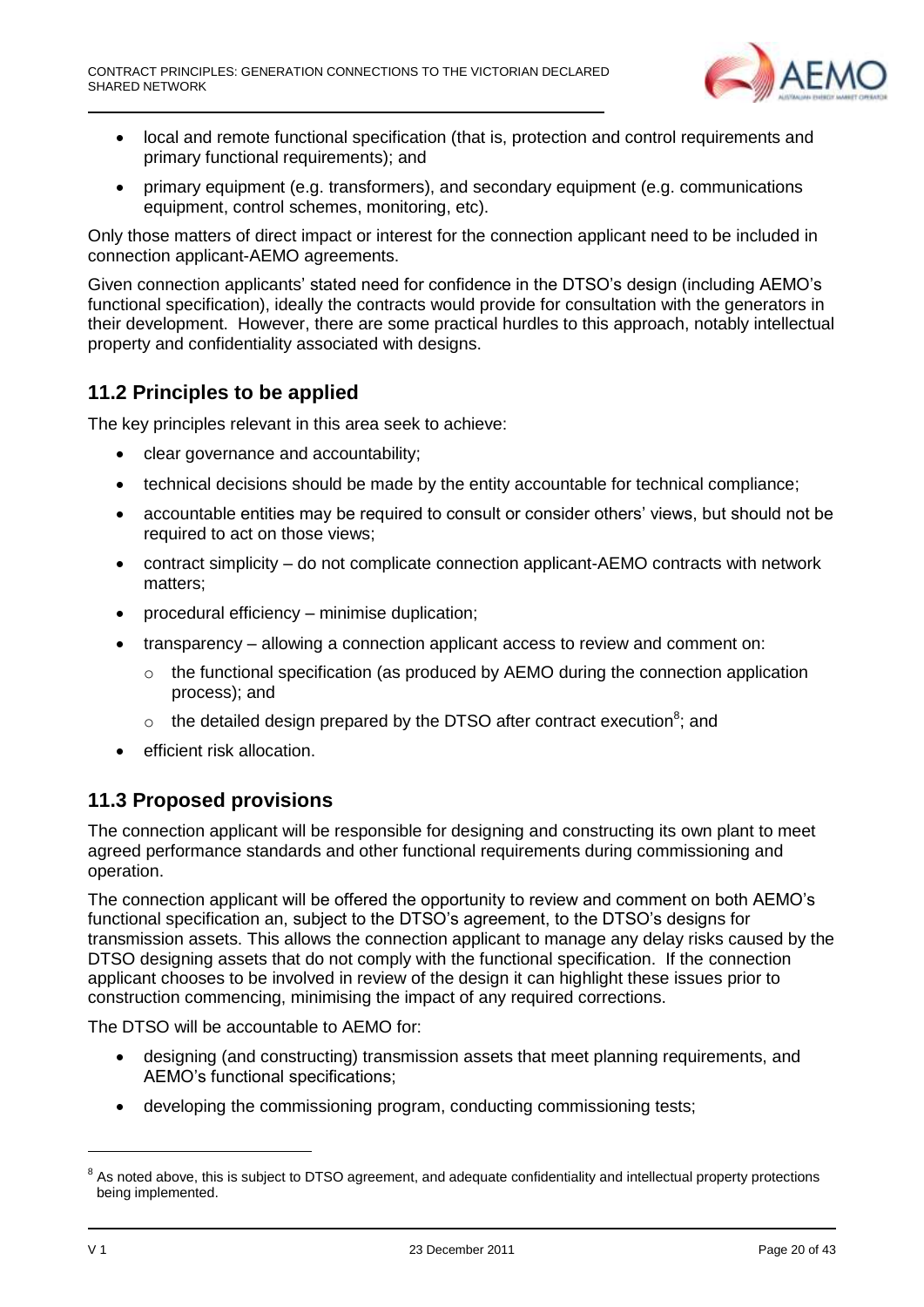

- observing Australian standards, good electricity industry practice; and
- satisfying AEMO that network assets meet all necessary standards, including those stipulated by AEMO.

AEMO will:

- conduct tenders for contestable augmentations, based on information provided by the connection applicant;
- develop the functional specification;
- specify (to network service providers) measurable outcomes, that is, network performance standards, any matter/ design that must be satisfied for practical completion; and
- check that all outcomes have been achieved for practical completion before commissioning.

#### <span id="page-20-0"></span>**11.4 Template provisions**

Once the contract provisions are settled, AEMO expects the provisions would be offered as template provisions capable of automatic acceptance and application (that is, without the need for lengthy negotiations).

## <span id="page-20-1"></span>**12 Project planning, milestones and delivery programs**

Project plans and delivery programs are required for all construction works associated with a terminal station and interface works.

These plans are driven by:

- AEMO's functional specification; and
- the design of the terminal station or interface works that is prepared by the relevant DTSO or incumbent DTSO.

Relevant provisions are set out in agreements between AEMO and the relevant DTSO. Practical completion under those agreements triggers financial obligations for AEMO; in turn, those payment obligations are passed on to the connection applicant. Failure to meet the delivery program, or changes in the program, can result in significant additional costs, or delays, or both, for the connection applicant.

Reviews have identified the following areas of concern with current arrangements $9$ :

- lack of adequate, timely focus on details by NSPs that can lead to a project plan and milestones that are not fair and reasonable, or achievable;
- lack of clarity, advice, or co-ordination and further information about proposed changes to plans;
- poor incentives on NSPs to provide rigorous, timely and considered input to initial plans;
- inequity in the requirements to pay delay costs;
- late changes by NSPs to the design that affect plans, and therefore connection applicant costs, timing and potentially the service quality;
- monitoring of progress against plans, and the potential for unnecessary duplication, or skewed accountabilities;

<sup>&</sup>lt;sup>9</sup> See for example submissions made to the AEMC's Transmission Frameworks Review.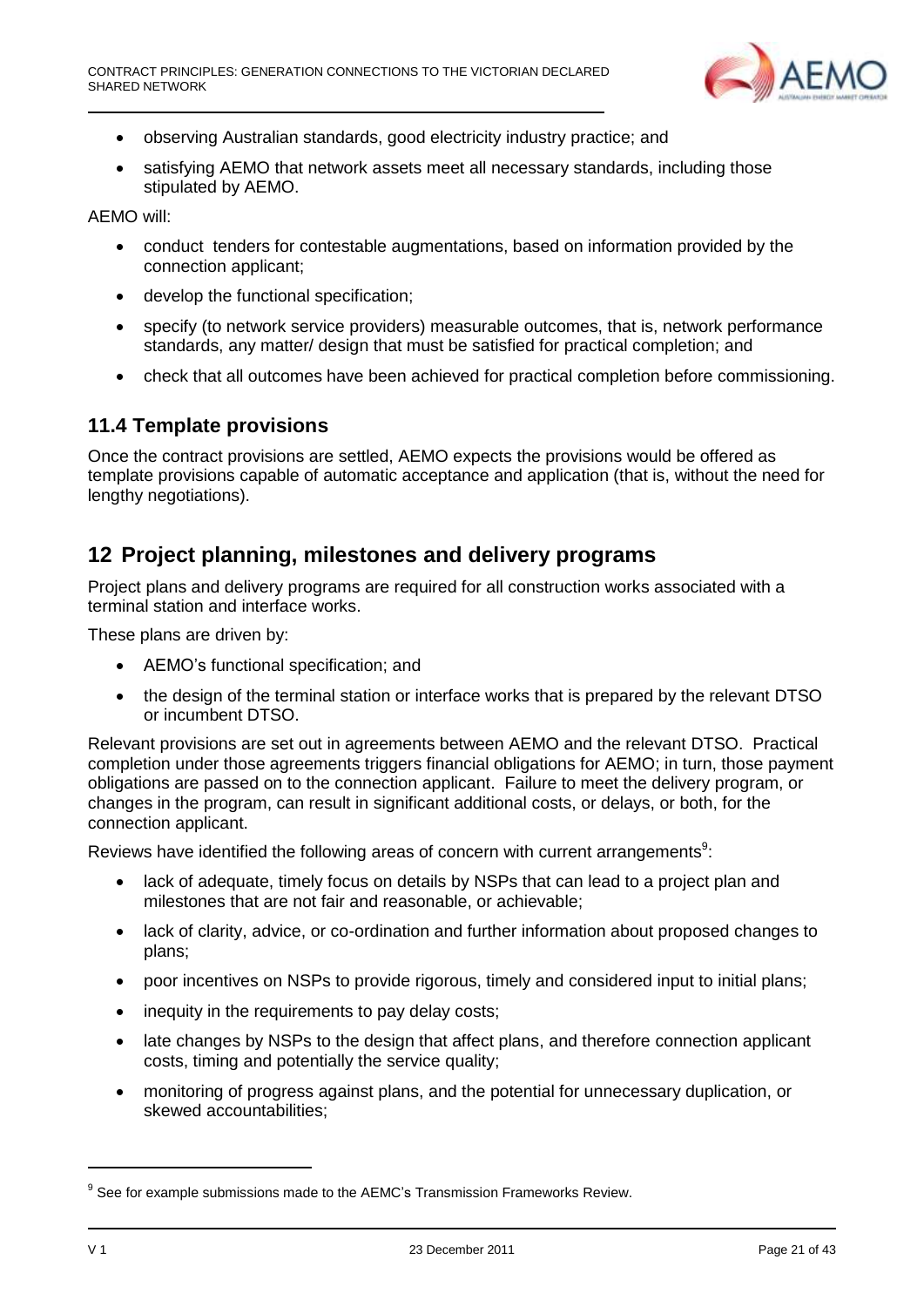

- variations and how decisions are made by AEMO to accept or challenge a proposed variation;
- inadequate time allowed for consultation, actions and inputs required by others: and
- planning for outages, power system security (electricity supply) during construction and commissioning.

A related matter is the AEMO/ DTSO roles and responsibilities in relation to factory acceptance tests.

AEMO is reviewing technical provisions against the high level principles, to simplify provisions and procedures and remove any unnecessary duplication. AEMO is also exploring avenues to arrive at an outage plan earlier in the planning process.

Applying the high level principles, responsibility for program monitoring would be allocated to the entities with the strongest incentives in ensuring realistic estimates and timely delivery. That entity may be the connection applicant. AEMO, however, must also balance connection applicants' stated desire for simplicity in contracts with the connection applicants' desire to be involved in the underpinning network decisions that affect them.

Connection applicants have indicated a strong preference for direct communication with the DTSO in relation to project coordination, including monitoring progress against project plans and milestones. This position applies equally to new multi-connection terminal stations, as generally, only one initial connection applicant will be involved during terminal station construction.

Matters considered in this section could apply equally to transmission-connected customers.

### <span id="page-21-0"></span>**12.1 Key changes proposed**

In theory, connection applicants could assume greater direct control over project progress.

This would be achieved by direct obligations between the connection applicant and entities involved in construction of terminal stations and interface assets in relation to coordination and cooperation during and post-construction. AEMO remains accountable, however, for power system security and minimising disruption through outages. DTSO and incumbent DTSO delivery plans would remain a requirement under network agreements, triggering breaches and AEMO remedies under those agreements.

Detailed drafting and consultation will test the feasibility of such arrangements without undermining the high level principles, in particular, without impeding future third party access.

Section 13 deals with site-specific cooperation and coordination during the construction phase.

#### <span id="page-21-1"></span>**12.2 What does AEMO's contract with the connection applicant need to cover?**

An AEMO – connection applicant contract should deal with the connection applicant's payment obligations and how those obligations can be varied. This may include reference to changes in the underpinning network agreements.

To the extent that the connection applicant is to have input to network decisions affecting the project plan, the connection applicant's right to such input, and AEMO's obligation to inform or consult with them, would be recorded in the AEMO – connection applicant agreement.

In theory, DTSO and connection applicant project obligations could be owed to each other under a project coordination agreement, or to AEMO under a multi-party project coordination deed as is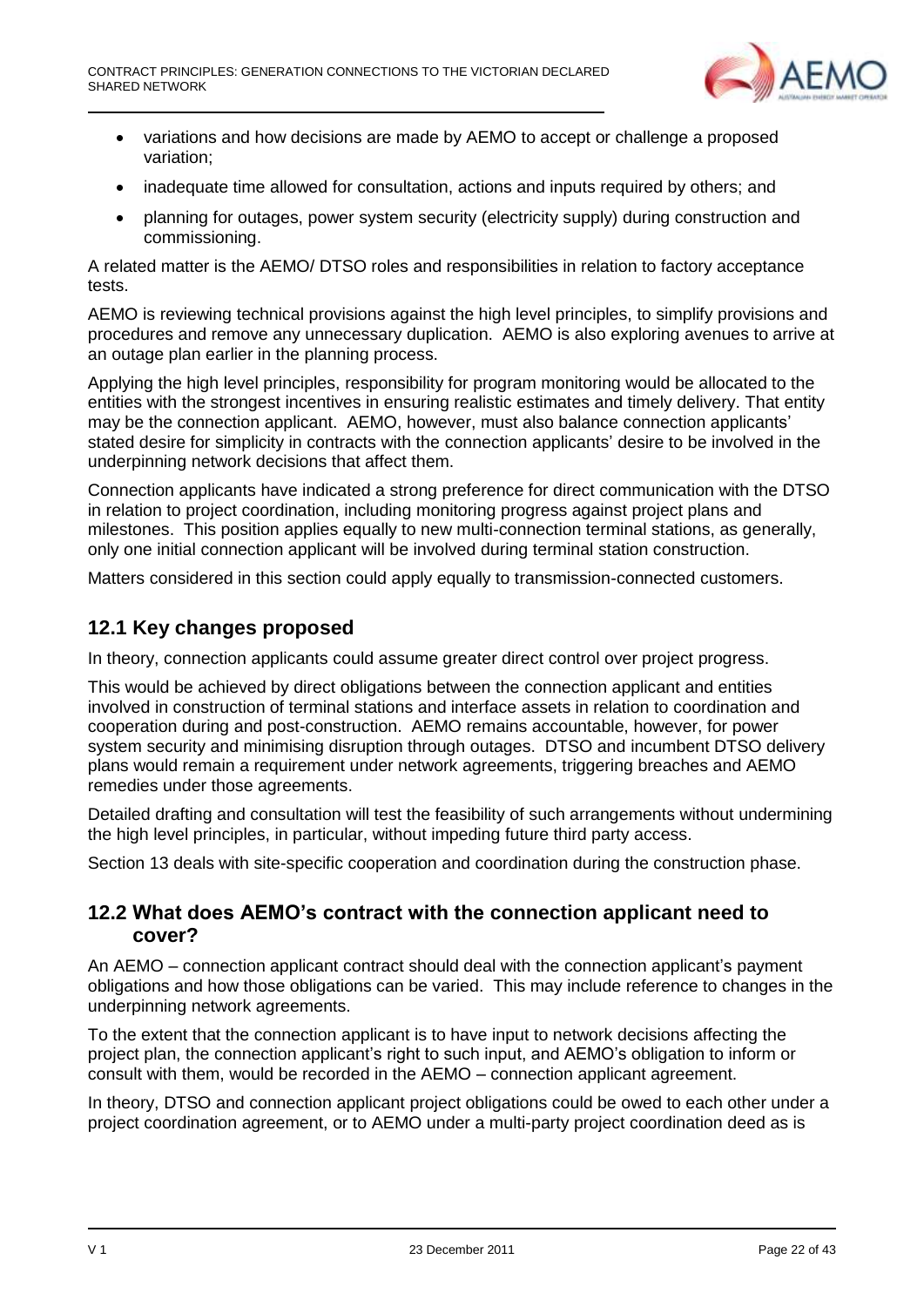

current practice<sup>10</sup>. Monitoring and enforcement arrangements would need careful consideration (see Section 17).

#### <span id="page-22-0"></span>**12.3 Principles applied**

The key principles relevant in this area seek:

- to align incentives, information and accountabilities with powers to monitor and enforce;
- **•** efficient risk allocation;
- clear governance and accountabilities;
- to meet regulatory requirements;
- to maintain system reliability and security by:
- effectively managing the impact of the connecting party on the shared network;
- facilitating future shared network expansion;
- transparency;
- no unreasonable impediments to future third party access;
- AEMO pass through of actual costs; and
- user-friendly agreements separating construction phase provisions from ongoing operational provisions.

#### <span id="page-22-1"></span>**12.4 Indicative provisions**

Connection applicants, DTSOs and the incumbent DTSO will be required to act in a manner that minimises disruption to others. Indicatively, connection applicants will be required to:

- enter into a project coordination agreement with the DTSO and incumbent DTSO:
	- o subject to the comments in Section 12.1, a template could be provided by AEMO, based on relevant parts of the current Project Coordination Deed;
- monitor progress against milestones; and
- liaise directly with the DTSO/ incumbent DTSO and affected stakeholders in relation to its proposed changes to plans.

Under its Use of System Agreement with AEMO, the connection applicant will be required to:

- consult with AEMO in relation to any changes to plans that affect the timing of AEMO actions to ensure that revised plans are achievable;
- advise AEMO of any matters affecting practical completion;
- underwrite all augmentation costs including costs resulting from agreed variations; and
- post project completion, cooperate with AEMO, the DTSO, the incumbent DTSO, and any future connection applicant requiring access to the site.

 $10$  In comments made in a public forum on the AEMC's Transmission Frameworks Review Interim Report, Melbourne, 12 December 2011, generators indicated that in other NEM jurisdictions a single agreement between the generator proponent and TNSP deals will connection, construction, coordination and ongoing network services.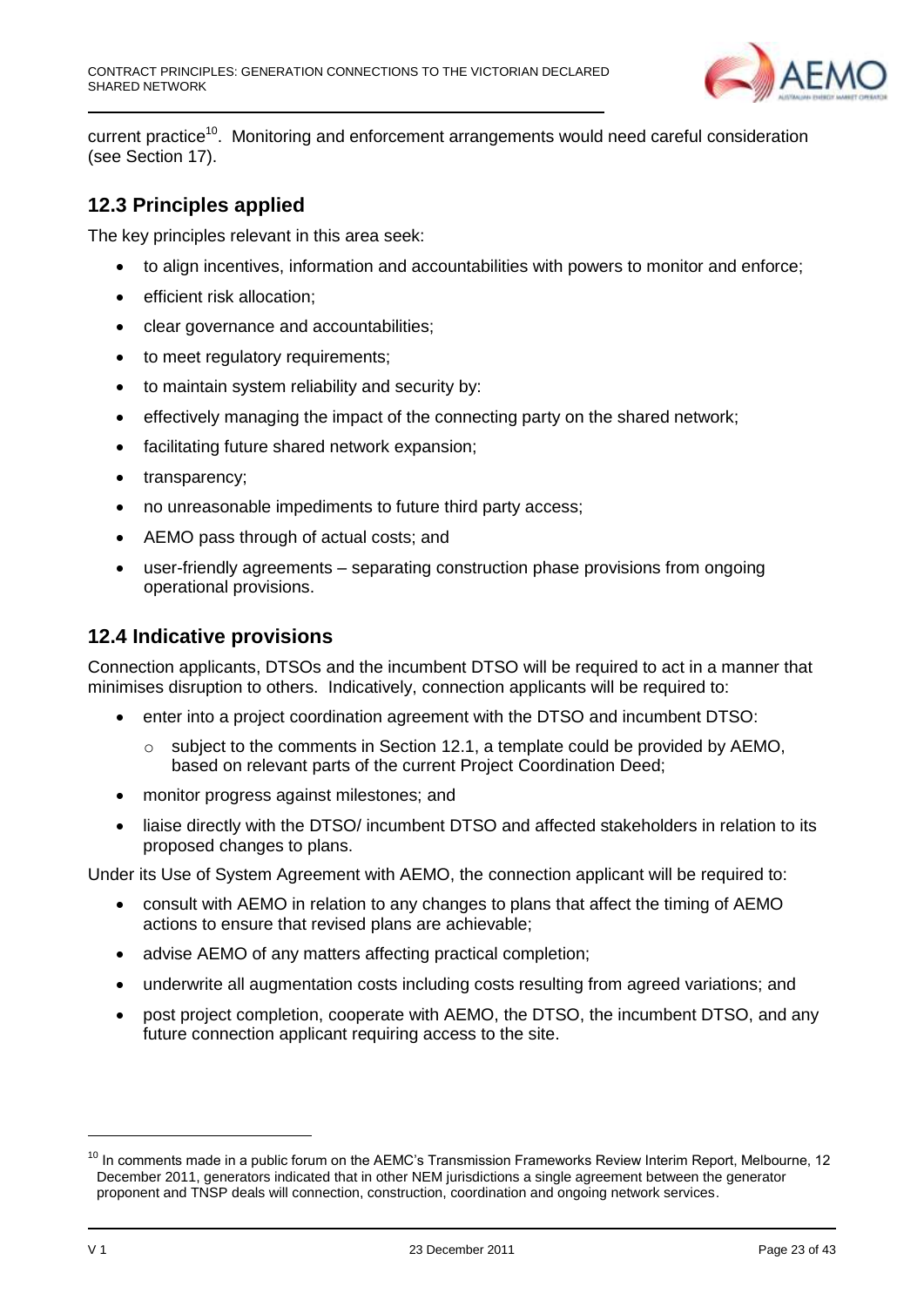

The DTSO will be required to:

- enter into a project coordination agreement with the connection applicant and incumbent DTSO; and
- liaise directly with the connection applicant, incumbent DTSO and any affected stakeholders in relation to its proposed changes to plans.

Under its project / network agreement with AEMO, the DTSO will be required to:

- meet the agreed project delivery plan;
- consult with AEMO in relation to any changes to plans that affect the timing of AEMO actions, to ensure that revised plans are achievable;
- advise AEMO of any matters affecting practical completion;
- post project completion, cooperate with AEMO, the connection applicant and any future connection applicant requiring access to the site; and
- provide access to future connection applicants on essentially the same terms and conditions as the initial connection applicant (AEMO is developing a cost allocation policy and principles to ensure that the initial connection applicant is not disadvantaged).

Indicatively, incumbent DTSOs would be required to:

- consult in a timely manner to ensure that agreed plans for interface works are efficient and achievable (existing regulatory obligation);
- enter into a project coordination agreement with the connection applicant and DTSO; and
- liaise directly with the connection applicant, DTSO and any affected stakeholders in relation to its proposed changes to plans.

Under its project / network agreement with AEMO, the incumbent DTSO would be required to:

- meet the agreed project delivery plan;
- consult with AEMO in relation to any changes to plans that affect the timing of AEMO actions to ensure that revised plans are achievable; and
- advise AEMO of any matters affecting practical completion.

Under its Use of System Agreement with the connection applicant, and its network services agreements with each of the DTSO and incumbent DTSO, AEMO will:

- incorporate agreed plans in its agreements with the DTSO / incumbent DTSO;
- respond in a timely manner when consulted on changes to plans initiated by others;
- enforce remedies for breaches of plans under network agreements;
- decide whether to allow "Minor Outstanding Items";
- determine practical completion;
- pay the DTSO/ incumbent DTSO upon practical completion; and
- pass on all augmentation costs to the connection applicant, including costs resulting from agreed variations.

AEMO will also require that any future connection applicant that connects to the terminal station enters into an agreement with the initial connection applicant and DTSO in relation to site access and coordination, and contributes to historical and forward-looking network charges in accordance with AEMO's proposed Cost Allocation Policy.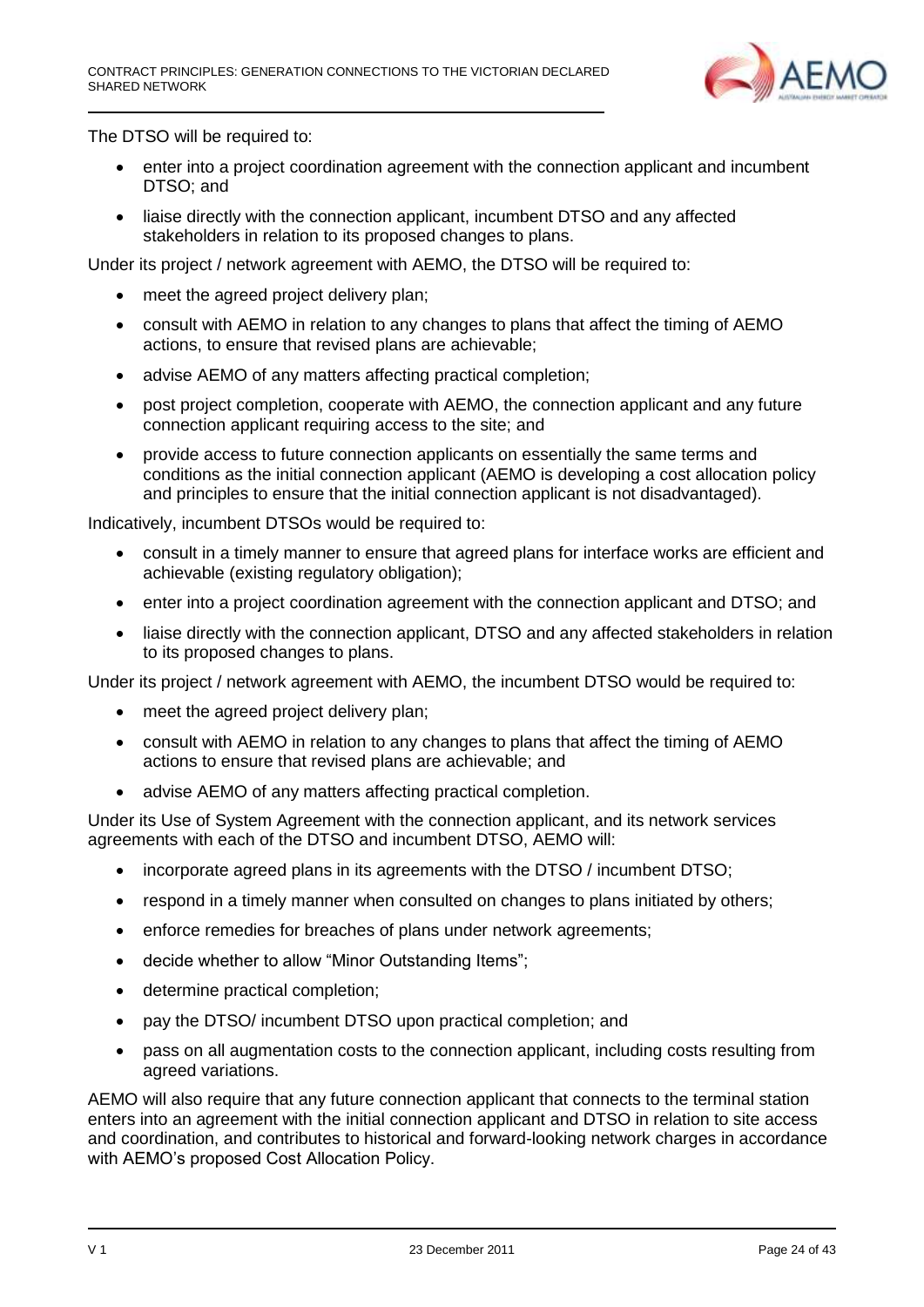

## <span id="page-24-0"></span>**12.5 Template and variable provisions**

Obligations owed to AEMO in the Use of System and network agreements would be offered as template provisions capable of automatic acceptance and application (that is, without the need for lengthy negotiations).

However, on-site entities could agree project coordination and cooperation provisions. This matter is dealt with in Section 13.

# <span id="page-24-1"></span>**13 Coordination and cooperation during construction phase – site specific**

Connection applicants have indicated a strong preference for direct communication with the DTSO in relation to project coordination, including monitoring progress against project plans and milestones. This position applies equally to new multi-connection terminal stations, as generally, only one initial connection applicant will be involved during terminal station construction.

DTSOs are not yet clear about the feasibility of such arrangements within the Victorian framework, but some have expressed willingness to explore options.

Matters considered in this section could apply equally to transmission-connected customers.

#### <span id="page-24-2"></span>**13.1 What does AEMO's contract with the connection applicant need to cover?**

AEMO wants to be confident that the connection applicant has appropriate incentives and obligations to co-operate and co-ordinate activities with DTSOs and other stakeholders during construction.

All entities involved in construction are interested in:

- $\bullet$  milestones and practical completion:
- project coordination and oversight;
- access to the site, including traffic management, responsibility for occupational health and safety, etc;
- environmental management; and
- outage coordination.

However, some obligations would lie better in an agreement other than the AEMO-connection applicant Use of System Agreement as:

- AEMO is not onsite during construction and, therefore, is unable to monitor cooperation efficiently; and
- the connection applicant has the strongest commercial incentives for ensuring that the project runs smoothly, without delays and additional costs.

Instead, obligations may reside in a Project Coordination Deed between AEMO, the DTSO, the incumbent DTSO and connection applicant that covers coordination and other matters for the whole site until the decommissioning of the terminal station.

### <span id="page-24-3"></span>**13.2 Principles to be applied**

The key principles relevant in this area seek:

to promote clear governance and accountabilities;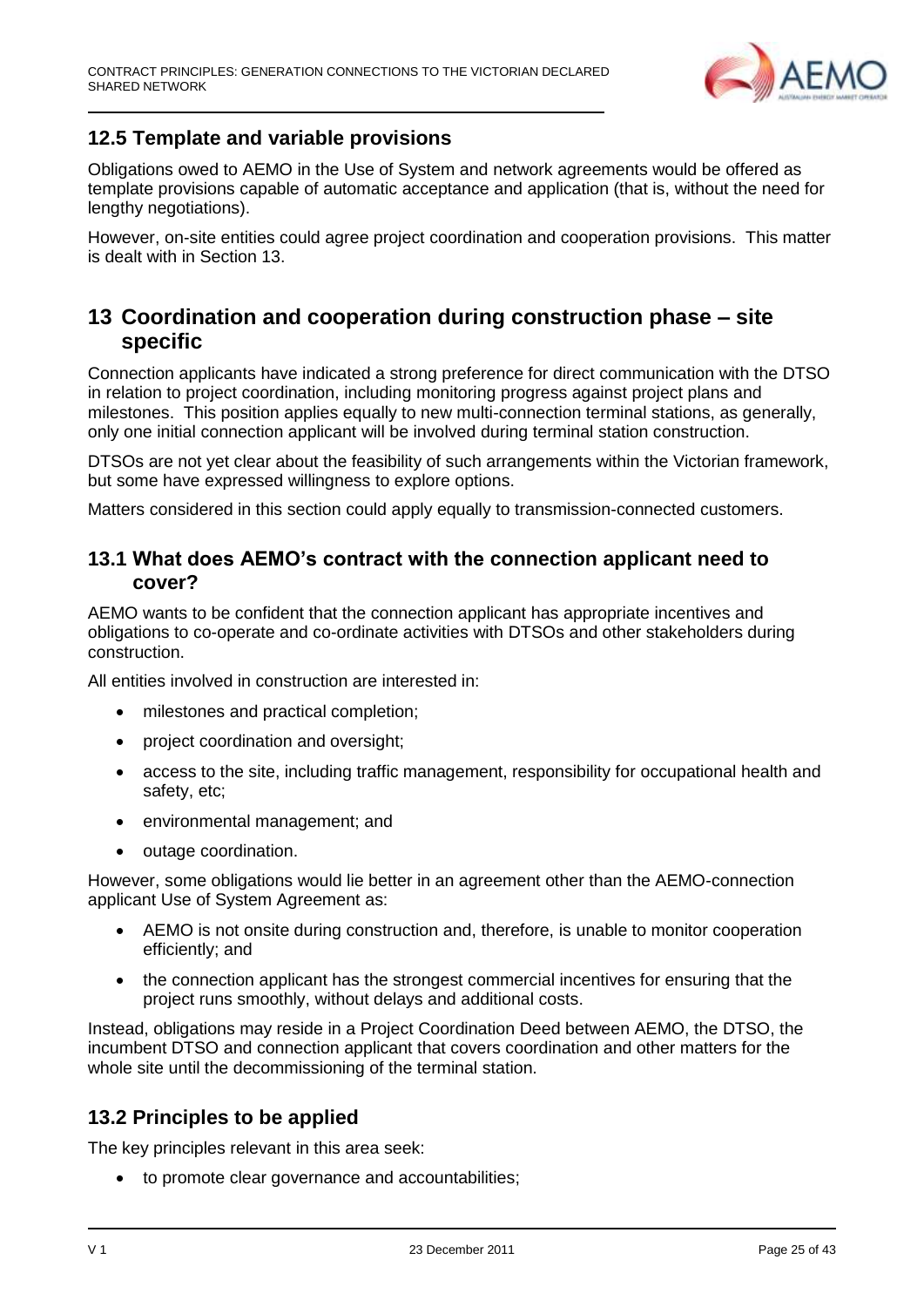

- efficient risk allocation:
- to minimise disruption to others; and
- efficient monitoring and enforcement.

## <span id="page-25-0"></span>**13.3 Proposed provisions**

The appropriate agreement will be discussed with connection applicants and SP AusNet (for interface works). Indicatively, a connection applicant will be required to:

- consult with affected stakeholders;
- coordinate and cooperate with construction parties;
- pay costs associated with delays caused by the connection applicant;
- coordinate construction activities so as to minimise disruption to others; and
- grant construction parties access to the site for storage, laydown areas.

## <span id="page-25-1"></span>**13.4 Template or variable provisions**

Subject to the comments in Section 12.1, AEMO could develop a template that is based on the relevant sections of its current Project Coordination Deed. Provided provisions do not undermine obligations owed to AEMO under Use of System, network services or project agreements, the parties (on-site entities) would be able to agree to project coordination and cooperation arrangements that differ from the template provisions.

# <span id="page-25-2"></span>**14 Security for payment**

### <span id="page-25-3"></span>**14.1 Current position**

Connection applicants underwrite the full costs of any augmentation and interface works that is necessary for them to connect their facilities to the shared transmission network. Connection applicants are required to provide security for payment in the form of either a bank guarantee or a parent company guarantee. This security requirement will be retained.

The processes required, and risks borne, by the relevant DTSO and AEMO vary depending on the form of guarantee provided. Importantly, AEMO's rights under a parent company guarantee are assigned to the relevant DTSO.

To date, AEMO has not stipulated the form of security at the outset, but has called for tenders to be priced based on each form of guarantee. Generally, tendered prices have not varied for the two options, though debates around the form of security and specific provisions have slowed negotiations.

Informally, the incumbent DTSO has indicated that in the current financial climate it would not accept a parent company guarantee.

Matters considered in this section could apply equally to transmission connected customers.

### <span id="page-25-4"></span>**14.2 Possible change**

AEMO's initial thinking is that the choice of the form of security should be a matter for the connection applicant to choose, with some guidance from AEMO and DTSOs as to the factors or characteristics that would be expected for a DTSO to consider accepting a parent company guarantee. Tenders would then proceed in line with the connection applicant's stated preference.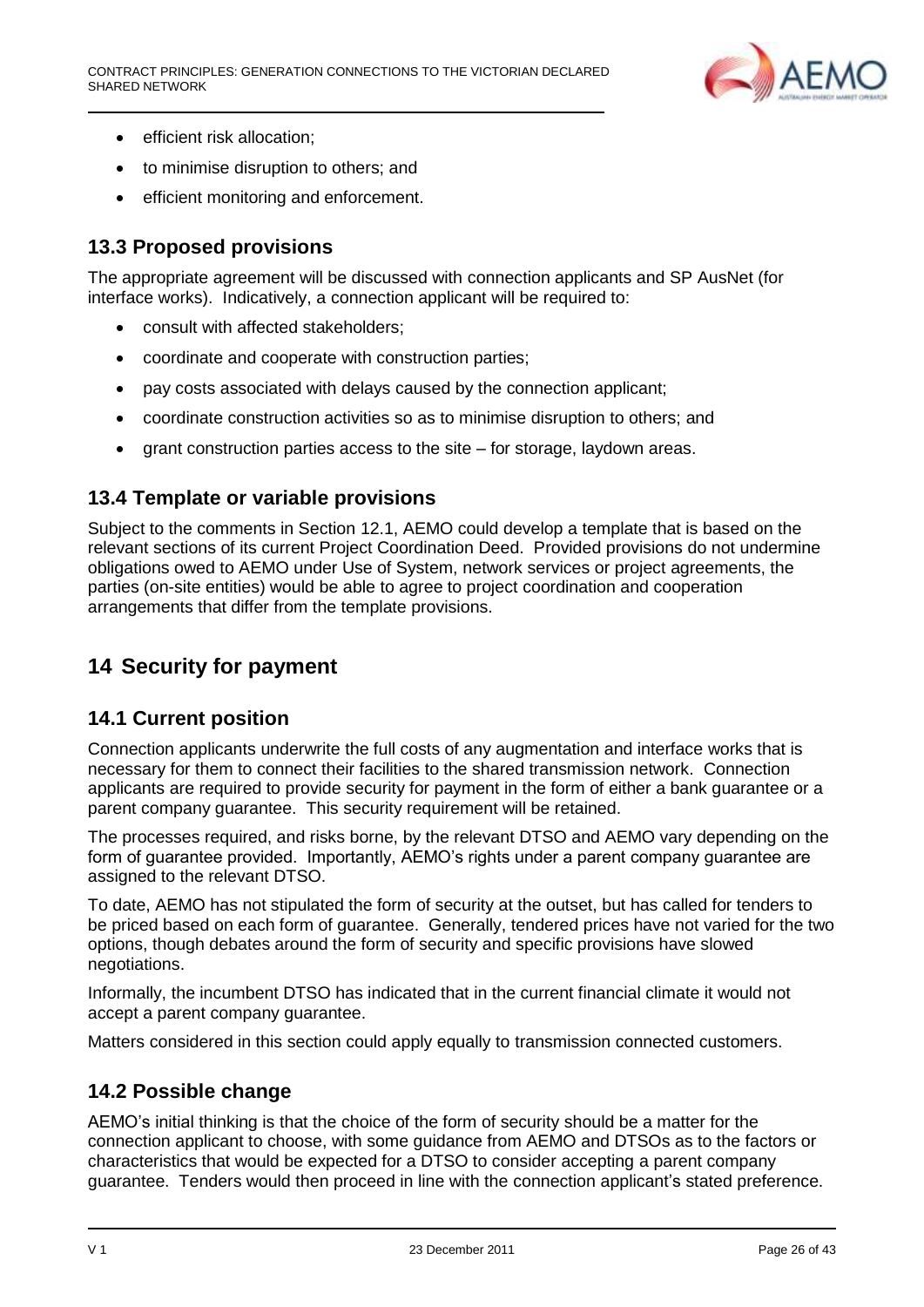

Ultimately, the DTSO would be the entity deciding whether to accept a parent company guarantee. AEMO would remain, as now, neutral.

Standard detailed provisions for each of the two types of security will be developed for all agreements. AEMO would work with the DTSOs to develop guidance for connection applicants regarding the circumstances in which a parent company guarantee may be acceptable, and the characteristics of an acceptable parent company guarantee. However, as noted above, at this stage the incumbent DTSO has expressed a strong reluctance to accept a parent company guarantee.

As with other provisions, connection applicants could negotiate non-standard arrangements. However, anecdotal evidence suggests that such negotiations are generally protracted and difficult, with each law firm having strong preferences for its own wording. A fair and reasonable standard form of wording could save considerable time, cost and effort.

### **14.3 What does AEMO's contract with the connection applicant need to cover?**

The agreement needs to cover:

- the connection applicant's obligation to provide and maintain a bank or parent company guarantee;
- the required attributes of that quarantee:
- the circumstances in which the guarantee may be called on, and by whom; and
- breach and enforcement provisions.

#### <span id="page-26-0"></span>**14.4 Principles applied**

The key principles that apply to security provisions are:

- **•** efficient risk allocation:
- encouraging connection applicant control, that is, in relation to informed choice as to the form of security;
- AEMO cost pass through and connection applicant underwriting obligations; and
- efficient processes, that is, a fair and reasonable standard to avoid the need for lengthy negotiations.

#### <span id="page-26-1"></span>**14.5 Proposed provisions**

Indicatively, the connection applicant would be required to:

- nominate its preferred form of security, that is, whether bank guarantee or parent company guarantee; and
- provide and maintain the guarantee with the required attributes.

AEMO will be required to:

- call on the guarantee only in accordance with circumstances outlined in the agreement, which should be fair and reasonable; and
- assign its rights in relation to a parent company guarantee to the relevant DTSO.

In circumstances where the DTSO has agreed to a PCG, the DTSO will be required to:

accept an assignment from AEMO of a parent company guarantee; and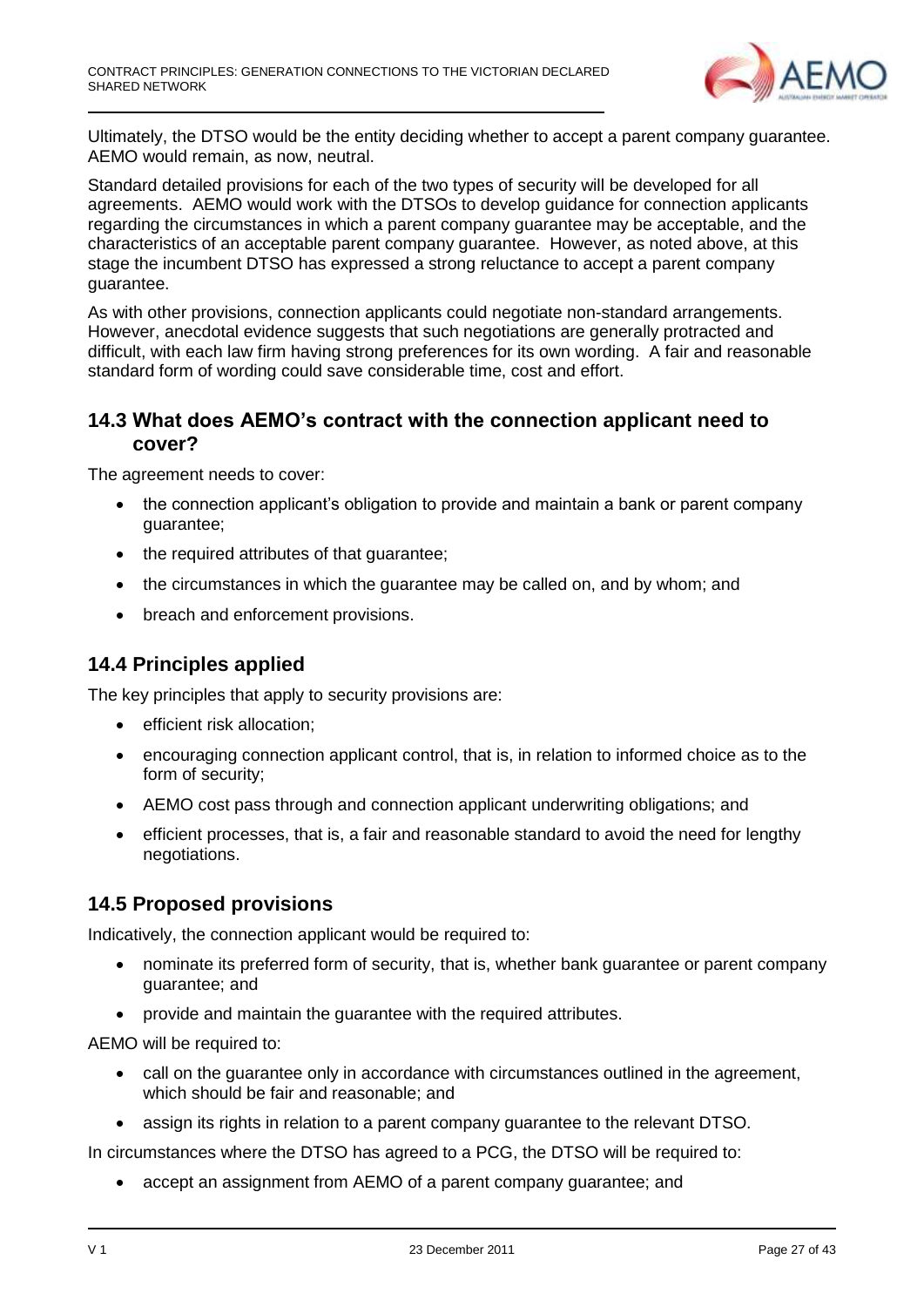

• call on the parent company guarantee only in accordance with circumstances outlined in the DTSO-AEMO network services agreement.

## <span id="page-27-0"></span>**14.6 Template provisions**

Once the contract drafting is finalised, AEMO expects the outcome to be offered as template provisions capable of automatic acceptance and application (that is, without the need for lengthy negotiations).

## <span id="page-27-1"></span>**15 Insurance requirements**

Insurance is required to underpin DTSO service delivery obligations. Key insurances required are public liability in relation to construction, loss and theft, and professional indemnity in relation to design.

#### <span id="page-27-2"></span>**15.1 What does AEMO's contract with the connection applicant need to cover?**

The agreement needs to cover:

- information only the connection applicant contract could identify the insurances that AEMO will require in its network agreements with transmission service providers; and
- the contract will also set out any insurance excess amounts or amounts that are below the threshold that can be claimed through insurance, that will be passed on to the connection applicant.

These arrangements could also apply for transmission-connected customers.

### <span id="page-27-3"></span>**15.2 Principles to be applied**

The key principles relevant in this area seek:

- clear governance and accountabilities supporting clear accountability for construction site risks;
- delay-risk mitigation the underlying rationale for insurance obligations is to encourage timely response and rectification if problems occur, to minimise delays. This is particularly important where there are few incentives for a DTSO to deliver on time; and
- due diligence on service providers as part of reasonable due diligence on potential service providers, AEMO includes insurance requirements in its tenders. It requires assurances or proof of continuing insurance under network service agreements.

### <span id="page-27-4"></span>**15.3 Proposed provisions**

AEMO will review requirements and the principles above. In its network services agreements, AEMO will require DTSOs to maintain public liability and other site insurances until project practical completion and completion of all minor outstanding items. AEMO will also require DTSOs to maintain professional indemnity insurance for 7 years post completion.

AEMO has considered changing (and simplifying) its underpinning network services agreements to provide for where a DTSO fails to maintain the required insurances, and AEMO suffers losses or incurs costs as a result of that failure (e.g. due to an claim that would otherwise have been covered by DTSO insurance). In that instance, at practical completion AEMO could pay the DTSO the agreed network charges less AEMO costs, including the costs of capital. However, one generator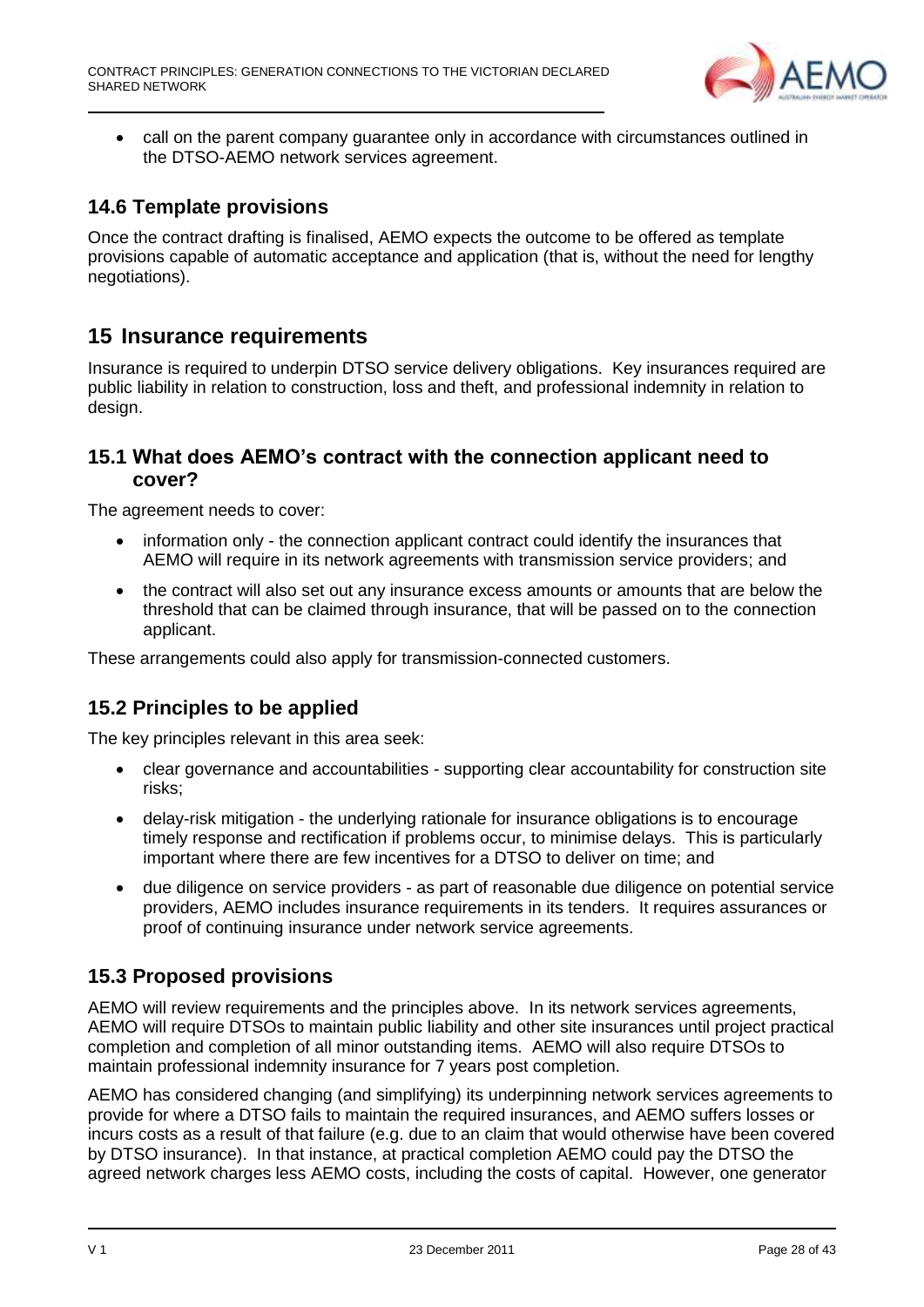

has flagged its preference for AEMO to step in and procure insurance at the DTSO's cost if the DTSO allows insurance to lapse. AEMO will analyse this option further during drafting.

#### <span id="page-28-0"></span>**15.4 Template provisions**

Once the contract provisions are settled, AEMO expects the provisions would be offered as template provisions capable of automatic acceptance and application (that is, without the need for lengthy negotiations).

## <span id="page-28-1"></span>**16 Network outages and availability incentives**

#### <span id="page-28-2"></span>**16.1 What does AEMO's contract with the connection applicant need to cover?**

The agreement needs to cover service rebate arrangements – during both construction and operation phases.

### <span id="page-28-3"></span>**16.2 Principles applied**

Key principles relevant in this area seek:

- to minimise disruptions and outages;
	- $\circ$  create incentives to minimise frequency and duration, and to time outages to minimise impact on others;
- to promote an efficient, reliable network; and
- to apply for negotiated services the same protections and incentives that apply for prescribed services.

Matters considered in this section could apply equally to transmission-connected loads.

### <span id="page-28-4"></span>**16.3 Proposed provisions**

Indicative provisions would include:

- incentive arrangements in network service agreements and project agreements with DTSOs; and
- service rebate arrangements in Use of System Agreements between AEMO and connection applicants.

For negotiated services, AEMO aims to replicate the protections and incentives as for prescribed services. AEMO would also standardise and publish a methodology.

### <span id="page-28-5"></span>**16.4 Template and variable provisions**

The common methodology will apply in all instances, but incentives may vary by agreement from 0% to 100% of network charges. Variations may be based on the nature of generation – base load, intermediate and peaking – and how much the connection applicant is prepared to pay for availability (assuming that a more onerous incentive scheme may result in higher premiums at the outset).

AEMO will begin development of a methodology for negotiated services in 2012, to be incorporated in its Connections Information Kit.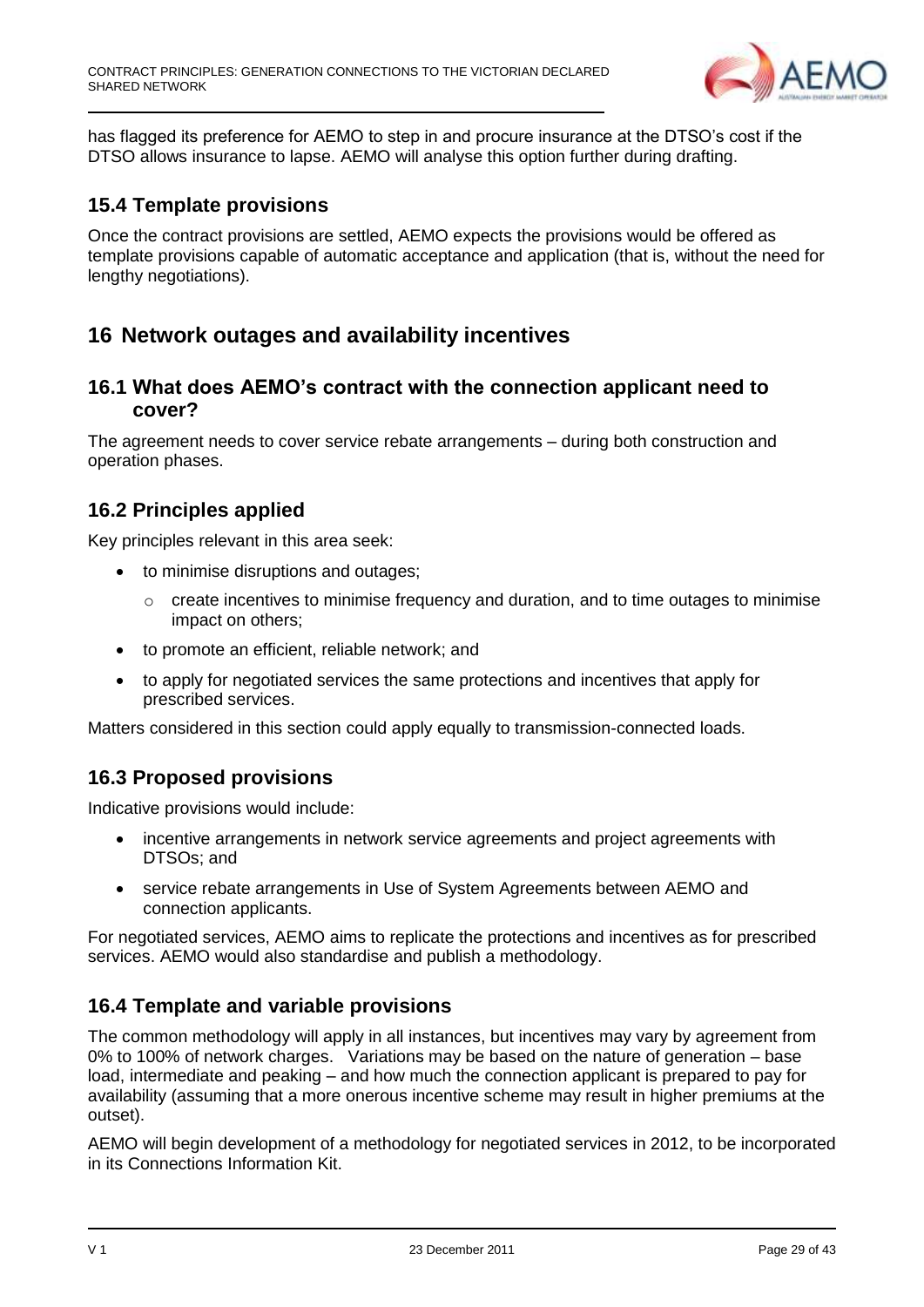

# <span id="page-29-0"></span>**17 Breaches, monitoring, enforcement and remedies**

AEMO's review of current breach, monitoring, enforcement and remedy provisions against the high level principles and simplification objectives highlighted a number of areas for potential improvement.

It has not reached concluded positions, but raised a number of matters that it explored with stakeholders during targeted consultation. Proposed principles were well accepted, but AEMO anticipates that detailed drafting will require additional stakeholder consultation.

## <span id="page-29-1"></span>**17.1 Principles applied**

The key principles to be applied here are as follows.

- Promoting efficient risk allocation by encouraging:
	- o parties to manage risks within their control efficiently and effectively; and
	- o DTSOs to set prices at a level which allows for risks faced.
- Promoting efficient remedies, through:
	- $\circ$  aligning incentives, information and accountabilities with powers to monitor and enforce;
	- o adequate, workable enforcement mechanisms; and
	- o effective and proportionate remedies.
- Clear governance and accountability.
	- $\circ$  technical decisions should be made by the entity accountable for them  $$ accountable entities may be required to consult or consider affected stakeholders' views, but should not be required to act on those views;
	- o AEMO should define outputs and end-points where possible; and
	- $\circ$  AEMO, in its system security role, should treat all regions in the same way.

These principles apply equally to transmission-connected customers. However, the technical issues faced with transmission-connected customers are more aligned with those encountered in DNSP load connections.

#### <span id="page-29-2"></span>**17.2 General concepts**

Breaches can be categorised as financial, non-financial or NER breaches. Non-financial and NER breaches are further grouped according to the time frame required for resolution; and their material impacts on others, or power system security.

Connection applicants have a strong interest in breaches that affect project cost, timing, or the quality of the service received and their ability to get their load to market, or that affect the integrity of their generation plant.

A DTSO will be particularly concerned with failure to pay, delays caused by others that affect DTSO resourcing for this or other projects, or breaches that cause harm to DTSO assets.

Table 4 below provides examples of each type of breach, indicates which entities have strong incentives to monitor and seek rectification of a breach, and proposes some possible remedies.

Generally, the party in breach should be given a reasonable opportunity to remedy the breach, before listed remedies are pursued. All parties will be required to mitigate losses.

*Table 4: Examples of breaches and remedies*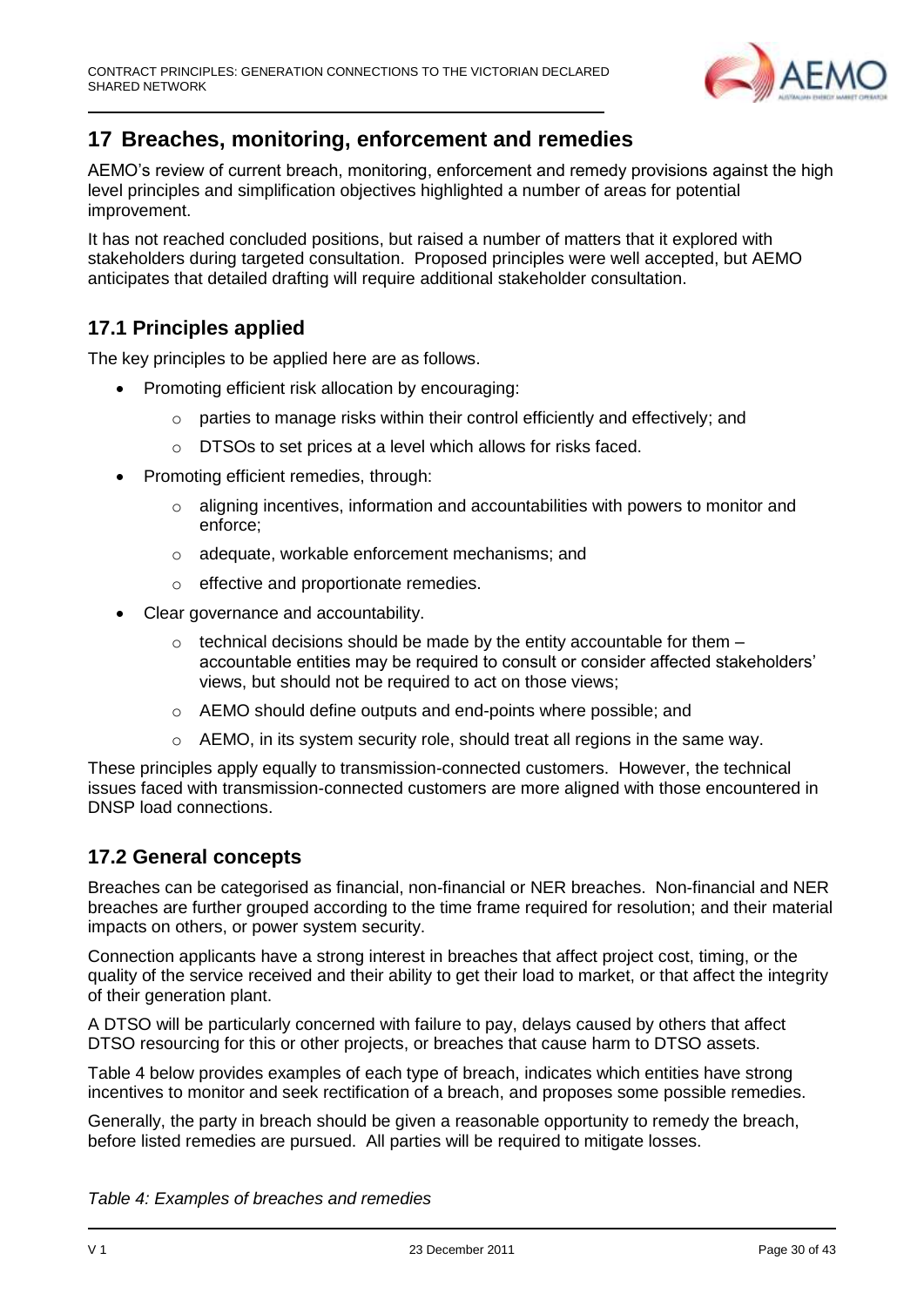

| Type of breach, examples                                                                                                                    | Who can monitor                                                                                              | Possible remedies, comments                                                                                                                                                                                                                                                                                                                                                                                                                                                                                                                                                                                                                                                                                                                                                      |  |  |
|---------------------------------------------------------------------------------------------------------------------------------------------|--------------------------------------------------------------------------------------------------------------|----------------------------------------------------------------------------------------------------------------------------------------------------------------------------------------------------------------------------------------------------------------------------------------------------------------------------------------------------------------------------------------------------------------------------------------------------------------------------------------------------------------------------------------------------------------------------------------------------------------------------------------------------------------------------------------------------------------------------------------------------------------------------------|--|--|
| Financial                                                                                                                                   |                                                                                                              |                                                                                                                                                                                                                                                                                                                                                                                                                                                                                                                                                                                                                                                                                                                                                                                  |  |  |
| Failure to pay<br>By connection applicant<br>By DTSO (e.g. rebates)                                                                         | Entity entitled to<br>receive moneys<br><b>AEMO</b>                                                          | For connection applicant non-payment, draw<br>on security provided by connection applicant.<br>AEMO draws on bank guarantee.<br>DTSO draws on parent company guarantee.<br>For DTSO non-payment (e.g. rebates, delay<br>costs), AEMO to pursue normal contractual<br>remedies, possibly offset payments.                                                                                                                                                                                                                                                                                                                                                                                                                                                                         |  |  |
| Expiry of bank guarantee                                                                                                                    | <b>AEMO</b>                                                                                                  | Consider whether arises during construction or<br>operational phase.<br>During construction:<br>Require replacement bank guarantee.<br>Delay/suspend construction if the bank<br>guarantee is not replaced.<br>Operational phase:<br>Require replacement bank guarantee.<br>Suspension or termination of<br>permission to use the system.                                                                                                                                                                                                                                                                                                                                                                                                                                        |  |  |
| Insolvency events:<br>Affecting a connection<br>applicant<br>Affecting a DTSO                                                               | Difficult to monitor<br>AEMO and contract<br>parties will be<br>notified under<br>general insolvency<br>laws | For a connection applicant – an administrator<br>has a strong incentive to continue agreements.<br>NER remedies will apply, though note these<br>remedies are discretionary.<br>Orderly termination of Network Service<br>Agreements create challenges.<br>For a DTSO – appropriate remedies depend<br>on the timing of the event, that is, whether<br>during construction, or when asset is in<br>service.<br>AEMO considers step in rights to be highly<br>problematic.<br>The options need to be worked through with<br>generators.<br>One option is for AEMO to compel a DTSO to<br>sell assets to an entity that is nominated by the<br>connection applicant and AEMO, at an<br>independent valuation. AEMO acknowledges<br>that negotiating the price will be challenging. |  |  |
| Difficult to monitor<br>Insolvency event affecting<br>a DTSO when an asset is<br><b>AEMO</b> and contract<br>operational<br>parties will be |                                                                                                              | As a practical matter, receiver and manager<br>will have incentives to continue to operate, and<br>arrange an orderly sale.                                                                                                                                                                                                                                                                                                                                                                                                                                                                                                                                                                                                                                                      |  |  |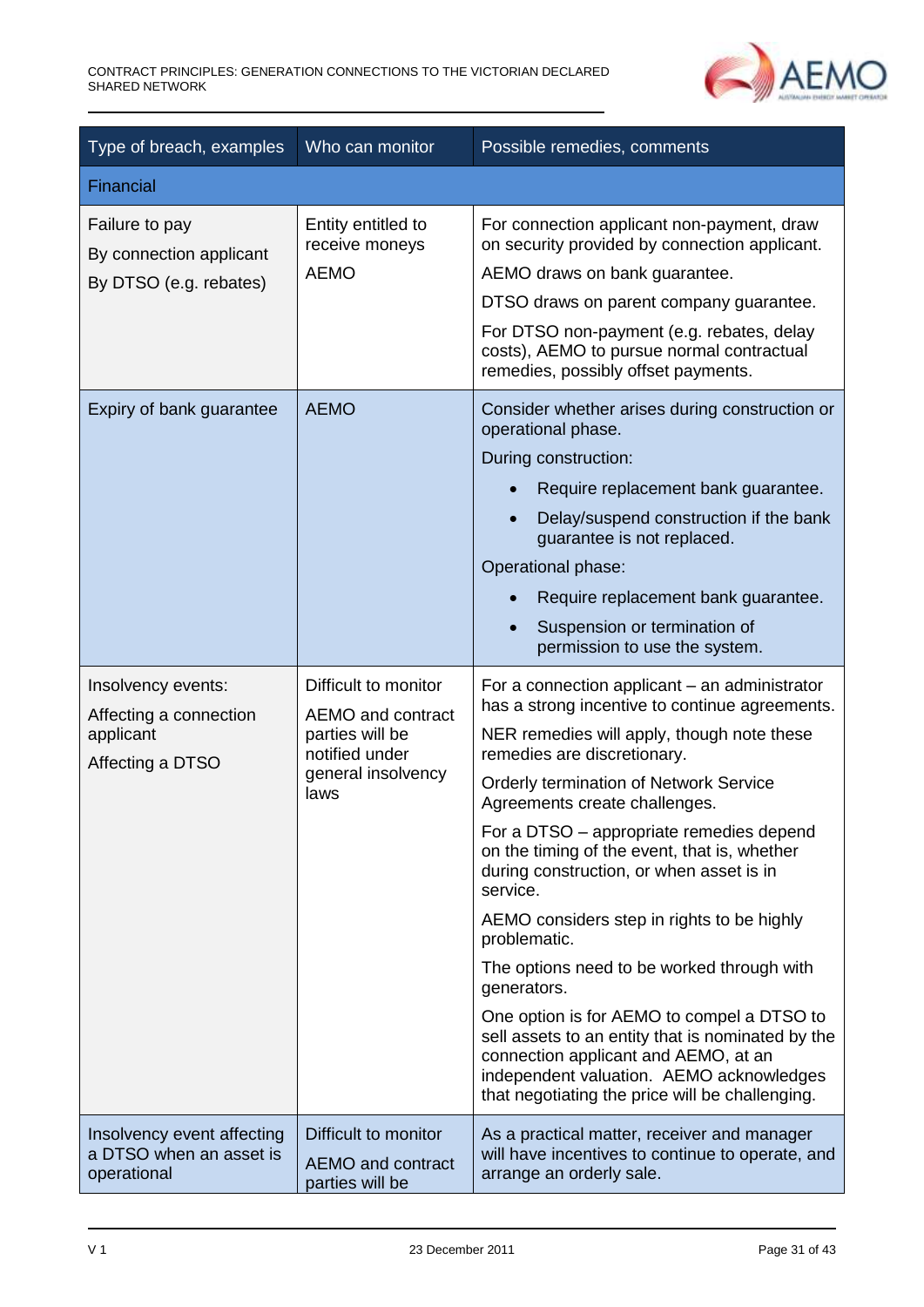

| Who can monitor<br>Type of breach, examples                                                                                                                                                                                                                                                                                                                                                                                                                                                                                                                                                                                              |                                                               | Possible remedies, comments                                                                                                                                                                                                                                                                                                                                                                                                                                     |  |
|------------------------------------------------------------------------------------------------------------------------------------------------------------------------------------------------------------------------------------------------------------------------------------------------------------------------------------------------------------------------------------------------------------------------------------------------------------------------------------------------------------------------------------------------------------------------------------------------------------------------------------------|---------------------------------------------------------------|-----------------------------------------------------------------------------------------------------------------------------------------------------------------------------------------------------------------------------------------------------------------------------------------------------------------------------------------------------------------------------------------------------------------------------------------------------------------|--|
|                                                                                                                                                                                                                                                                                                                                                                                                                                                                                                                                                                                                                                          | notified under<br>general insolvency<br>laws                  | No AEMO remedy required.                                                                                                                                                                                                                                                                                                                                                                                                                                        |  |
| Reduced credit rating<br>(of connection applicant,<br>or DTSO)                                                                                                                                                                                                                                                                                                                                                                                                                                                                                                                                                                           | Difficult to monitor<br>AEMO to be notified<br>under contract | For a connection applicant with a bank<br>guarantee, no remedy required.<br>For a connection applicant with a parent<br>company guarantee, the connection applicant<br>will be required to replace the parent company<br>guarantee with a bank guarantee.<br>For a DTSO, no specific remedies are<br>required, If for example, the DTSO was no<br>longer able to procure insurance, then the<br>arrangements flagged under Section 15<br>Insurance would apply. |  |
| Non-financial breach                                                                                                                                                                                                                                                                                                                                                                                                                                                                                                                                                                                                                     |                                                               |                                                                                                                                                                                                                                                                                                                                                                                                                                                                 |  |
| Impeding delivery                                                                                                                                                                                                                                                                                                                                                                                                                                                                                                                                                                                                                        | Parties on the<br>ground during<br>construction               | Court action - Injunction, with party impeding<br>delivery to bear costs.                                                                                                                                                                                                                                                                                                                                                                                       |  |
| Obstructing third party<br>access to the shared<br>network infrastructure<br><b>Connection applicants</b><br>unreasonably impeding<br>future third party access<br>to the shared network<br>infrastructure over their<br>land.<br>It is expected that the<br>DTSO will have control<br>over the land on which<br>shared network<br>augmentation is built (or<br>planned to be built);<br>however this land may be<br>surrounded by land<br>owned by the initial<br>connection applicant.<br>Initial connection applicant<br>may be in the position to<br>impede the access to the<br>shared network for future<br>connection applicants. | <b>AEMO</b>                                                   | Court action - Injunction or specific<br>performance, with party at fault to bear costs.<br>AEMO will allocate costs for the augmentation<br>between multiple connecting parties in line<br>with a published Cost Allocation Policy.                                                                                                                                                                                                                            |  |
| Failure of connection<br>applicant or DTSO to<br>meet technical                                                                                                                                                                                                                                                                                                                                                                                                                                                                                                                                                                          | <b>AEMO</b>                                                   | Remedies should be exercised commensurate<br>with the harm that is faced.<br>Implement an effective rectification or cure                                                                                                                                                                                                                                                                                                                                       |  |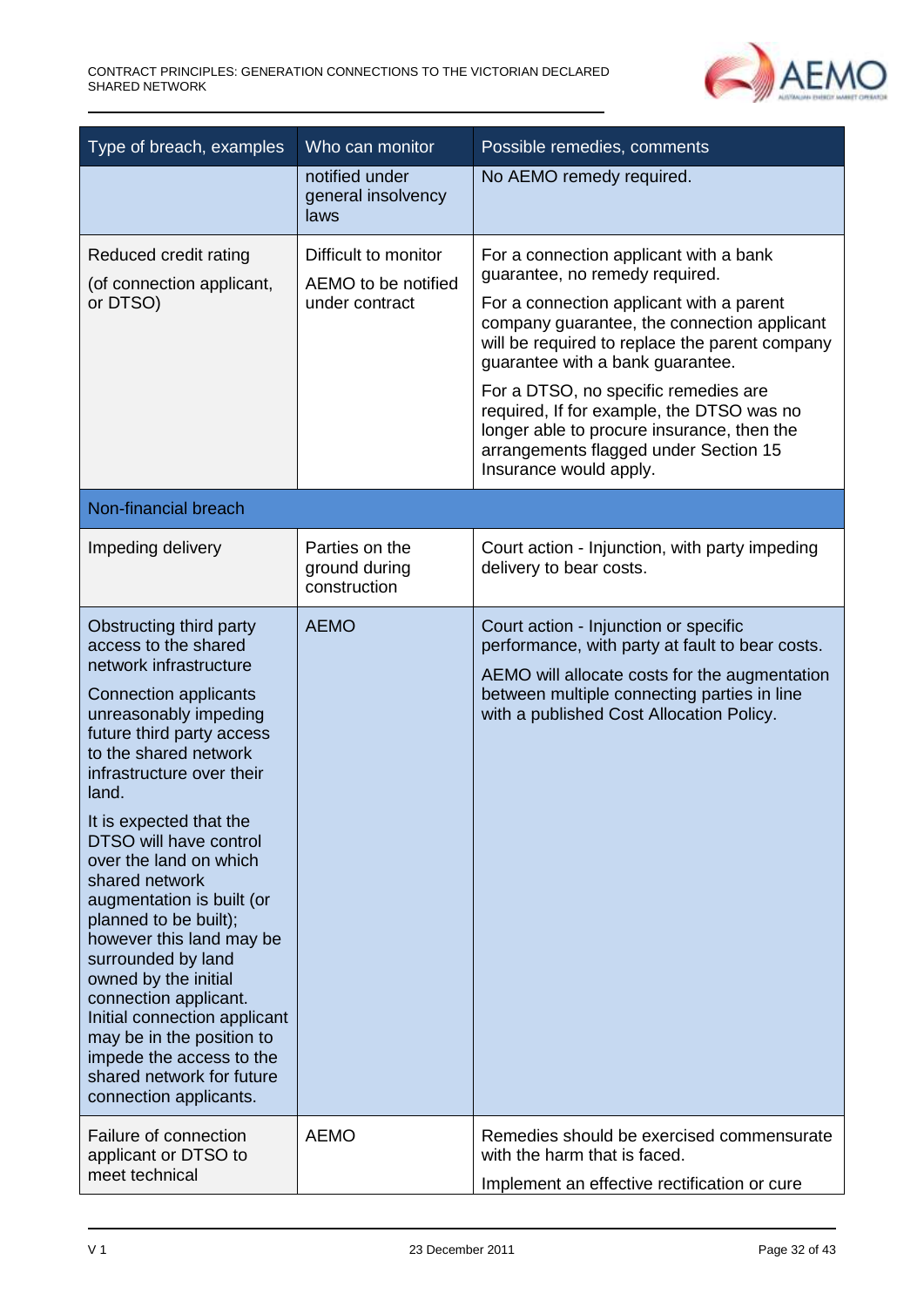

| Type of breach, examples                                                                                                  | Who can monitor                                     | Possible remedies, comments                                                                                                                                                                                                                                                                                                                                                                                                                                                                                                      |
|---------------------------------------------------------------------------------------------------------------------------|-----------------------------------------------------|----------------------------------------------------------------------------------------------------------------------------------------------------------------------------------------------------------------------------------------------------------------------------------------------------------------------------------------------------------------------------------------------------------------------------------------------------------------------------------------------------------------------------------|
| requirements<br>Affecting other parties<br>Affecting power system<br>security, or<br>Causing AEMO to breach<br><b>NER</b> |                                                     | plan.<br>AEMO requires a rectification plan from the<br>connection applicant or DTSO.<br>The level of AEMO input to and oversight of<br>plan will depend on nature of problem.<br>Generally, AEMO will provide comments but<br>the connection applicant or DTSO remains<br>accountable.<br>Disconnection may be required until cure plan<br>received or implemented.<br>NOTE - may require additional financial<br>incentive/ penalty/ rebate to compel a DTSO to<br>rectify problems as quickly and effectively as<br>possible. |
| Failure of AEMO to meet<br>technical requirements<br>(eg quality of supply)                                               | Connection<br>applicant / AEMO                      | Remedies should be exercised commensurate<br>with the harm that is faced.<br>Implement an effective rectification or cure<br>plan.<br>AEMO will prepare a rectification plan for<br>discussion with the connection applicant or<br>DTSO.<br>Generally, AEMO will accept comments from<br>the connection applicant or DTSO but AEMO<br>will remain accountable.<br>NOTE - may require additional financial<br>incentive/ penalty/ rebate to compel a DTSO to<br>rectify problems as quickly and effectively as<br>possible.       |
| Failure to provide timely,<br>accurate information                                                                        | <b>AEMO</b><br>Information recipient                | Unless the NER cover the matter, a party that<br>fails to provide information (e.g. Vic specific<br>schedule information), should bear the costs<br>(including delay costs) that result from its<br>failure.<br>(An example is where a party fails to inform<br>AEMO of the rating of a particular piece of<br>plant, causing AEMO to breach the NER).                                                                                                                                                                           |
| Insurance coverage<br>ceases                                                                                              | DTSO, SP AusNet<br><b>AEMO</b> checking<br>annually | AEMO to confirm remedies.                                                                                                                                                                                                                                                                                                                                                                                                                                                                                                        |
| <b>Breach of the Rules</b>                                                                                                |                                                     |                                                                                                                                                                                                                                                                                                                                                                                                                                                                                                                                  |
| <b>Technical breaches</b>                                                                                                 | <b>AEMO</b>                                         | NER remedies to be applied.<br>Contractual remedies will also be used to                                                                                                                                                                                                                                                                                                                                                                                                                                                         |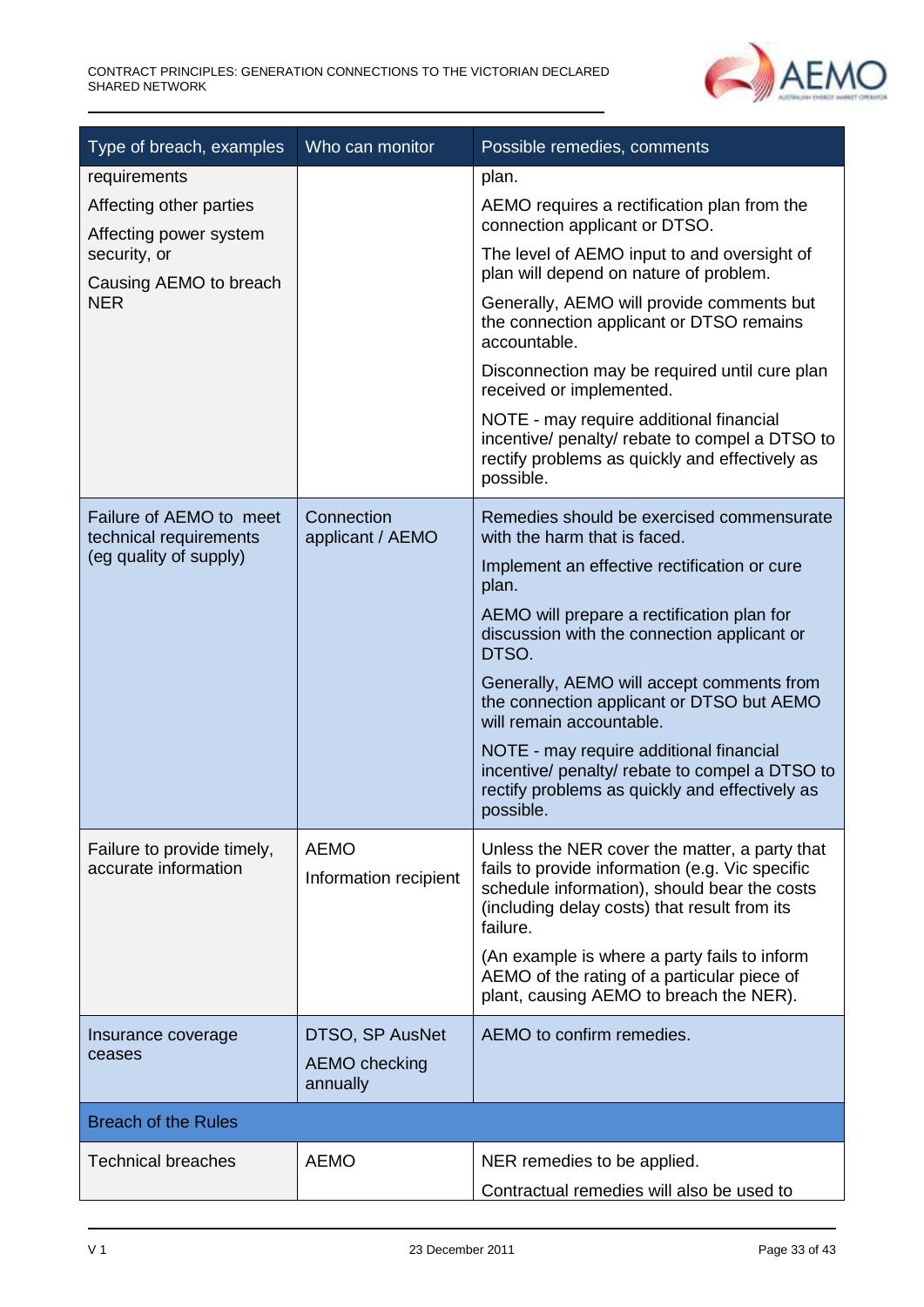

| Type of breach, examples               | Who can monitor | Possible remedies, comments                  |
|----------------------------------------|-----------------|----------------------------------------------|
| Affecting other parties                |                 | support protection of network and connection |
| Affecting power system<br>security, or |                 | applicant assets.                            |
| Causing AEMO to breach<br><b>NER</b>   |                 |                                              |

### <span id="page-33-0"></span>**17.3 What does AEMO's contract with the connection applicant need to cover?**

This agreement is likely to include:

- breach, monitoring, remedy and enforcement provisions applicable under the Use of System Agreement; and
- relevant information on AEMO's enforcement of DTSO obligations that potentially affect the connection applicant.

### <span id="page-33-1"></span>**17.4 Proposed provisions**

A far as practicable, enforcement provisions will be standardised and included in general AEMO standard terms and conditions. Outline provisions will be developed following consultation with stakeholders.

#### <span id="page-33-2"></span>**17.5 Template provisions**

Once the contract provisions are settled, AEMO expects the provisions would be offered as template provisions, capable of automatic acceptance and application (that is, without the need for lengthy negotiations).

### <span id="page-33-3"></span>**18 Delay costs**

During the construction phase, delays may be caused by the connection applicant, DTSO, or by AEMO. To date, several delays have been attributed to late changes in technical requirements that are within the control of the DTSO, but costs have been borne by connection applicants.

Other examples of matters that have resulted in delays in augmentation projects are:

- industrial relations issues with DTSOs:
- site access delays, due to delays in connection applicants completing civil works;
- traffic management plans rejected by the local council;
- removal of native vegetation;
- obtaining easements for interface works;
- variations instigated by AEMO;
- equipment delivery delays;
- coordination with affected stakeholders and asset owners;
- changes in: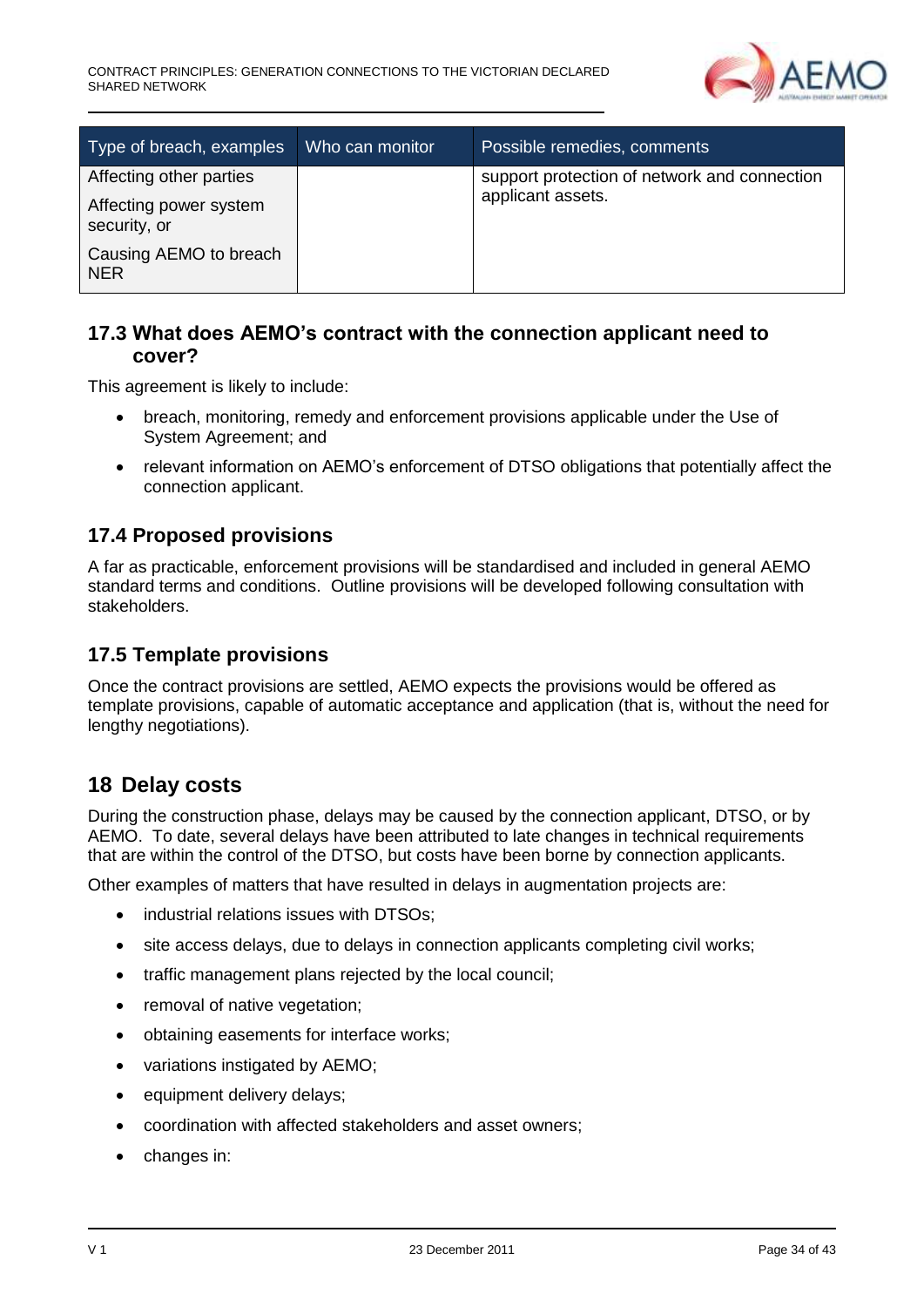

- $\circ$  connection asset location and/or arrangement within a terminal station due to site issues;
- o protection design of the generation system and connection assets;
- o interface arrangements;
- o SCADA design; and
- o requirements for planning permits;
- delayed milestone dates for construction of connection assets or the generating system; and
- requests for additional provision of services from DTSO.

Matters considered in this section could apply equally to transmission-connected customers.

#### <span id="page-34-0"></span>**18.1 What does AEMO's contract with the connection applicant need to cover?**

Ideally, contracts will include:

- commercial incentives to minimise delays, and allocate accountability for associated costs in a fair and reasonable manner;
- obligations to ensure a timely exchange of information on delays; and
- the circumstances in which delay costs are passed (via AEMO) from connection applicant to DTSO, and vice versa.

## <span id="page-34-1"></span>**18.2 Principles to be applied**

The key principles AEMO seeks to achieve in this area are:

- clear governance and accountabilities;
- **•** efficient risk allocation;
- minimising disruption to others;
- encouraging each entity to meet the costs associated with delays that are within its control; and
- AEMO to pass through costs (given its not for profit status).

A practical overlay is necessary here. AEMO's ability to implement a fair and reasonable position is dependent on agreement from willing DTSOs.

Several comments made by generators at an AEMC Transmission Frameworks Review Interim Report forum on 12 December 2012 provide some insights here. Some generators indicated that they had successfully negotiated with DTSOs for fixed project delivery dates and significant penalties for delays, with generators willingly paying a premium for certainty.

These arrangements could also apply to transmission-connected customers.

### <span id="page-34-2"></span>**18.3 Proposed provisions**

AEMO will continue to review all provisions, testing item by item who is best placed to manage each matter. It will document fair and reasonable positions, and seek support for these from the incumbent DTSO. AEMO will review and standardise definitions of proponent-caused delays, DTSO-caused delays, and force majeure events.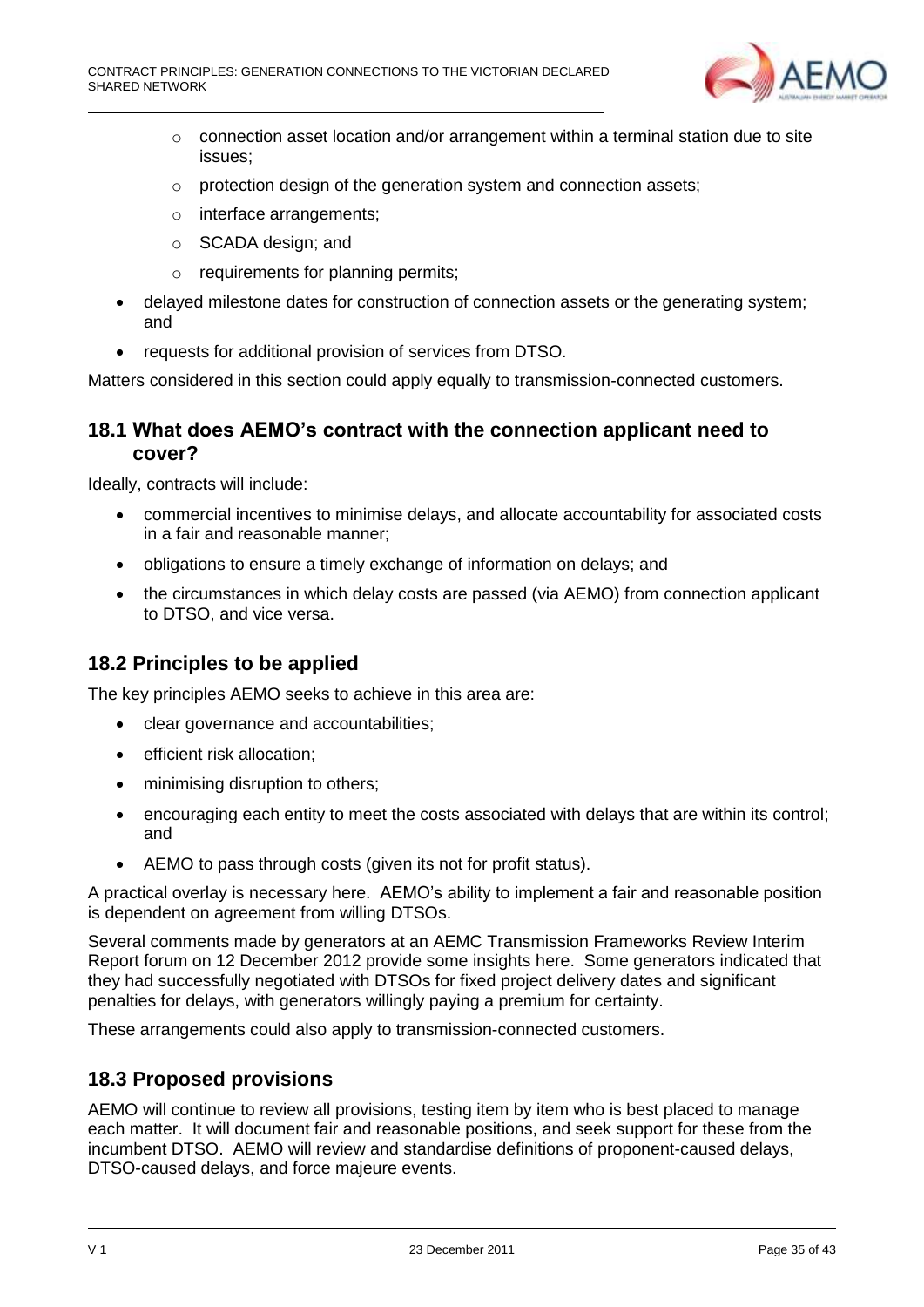

When finalised, template provisions should require each party to meet the financial consequences of delays that are within its control. However, in practice:

- AEMO has not been able to negotiate this position with the incumbent DTSO; and
- Commercial incentives and trade-offs may be required.

Generally, it is in the DTSO's interest to deliver the augmentation sooner as network charges (that is, OPEX, CAPEX recovery and a return on their investment) will only be paid once practical completion is granted. Moreover, practical completion will only be granted if the DTSO can demonstrate that the AEMO functional specification is met. Around 25% of the proposed network charges are usually withheld until all minor outstanding items are completed.

Indicatively, a connection applicant would:

- bear costs (of DTSO, incumbent DTSO or AEMO) associated with delays that are within the connection applicant's control; and
- be consulted on decisions in relation to delays (e.g. whether AEMO should challenge or accept a DTSO-initiated delay) in accordance with Table 2.

Indicatively, AEMO will:

- implement systems and procedures to minimise the occurrence of delay events caused by AEMO;
- be responsible for delays it causes where it has been negligent, provided that these can be funded from AEMO's insurance noting that the connection applicant will pay the costs up to the excess amount;
- pass compensation to / from connection applicant and DTSO; and
- make decisions in relation to accepting or challenging delays in accordance with Section 8 above.

#### <span id="page-35-0"></span>**18.4 Template and variable provisions**

AEMO envisages that the common framework will be offered as a template in all instances, but there will be room to negotiate the conditions under which delay costs are paid and how they are calculated.

### <span id="page-35-1"></span>**19 Liability caps**

Reciprocal liability caps can work to the benefit of connection applicants, AEMO and DTSOs. If effective, they can discourage unnecessary litigation, and promote effective insurances and other risk mitigation measures.

AEMO has raised this topic with stakeholders, but views differed on the appropriateness and adequacy of any existing caps, and the timing or frequency of any reviews.

Nevertheless, AEMO's preferred policy position is as stated below.

#### <span id="page-35-2"></span>**19.1 What could AEMO's contract with a connection applicant cover?**

If liability caps are provided, the contracts will need to address:

- the level of caps, and circumstances in which they will apply as between the connection applicant and AEMO; and
- possibly information on caps that may apply as between AEMO and the DTSO.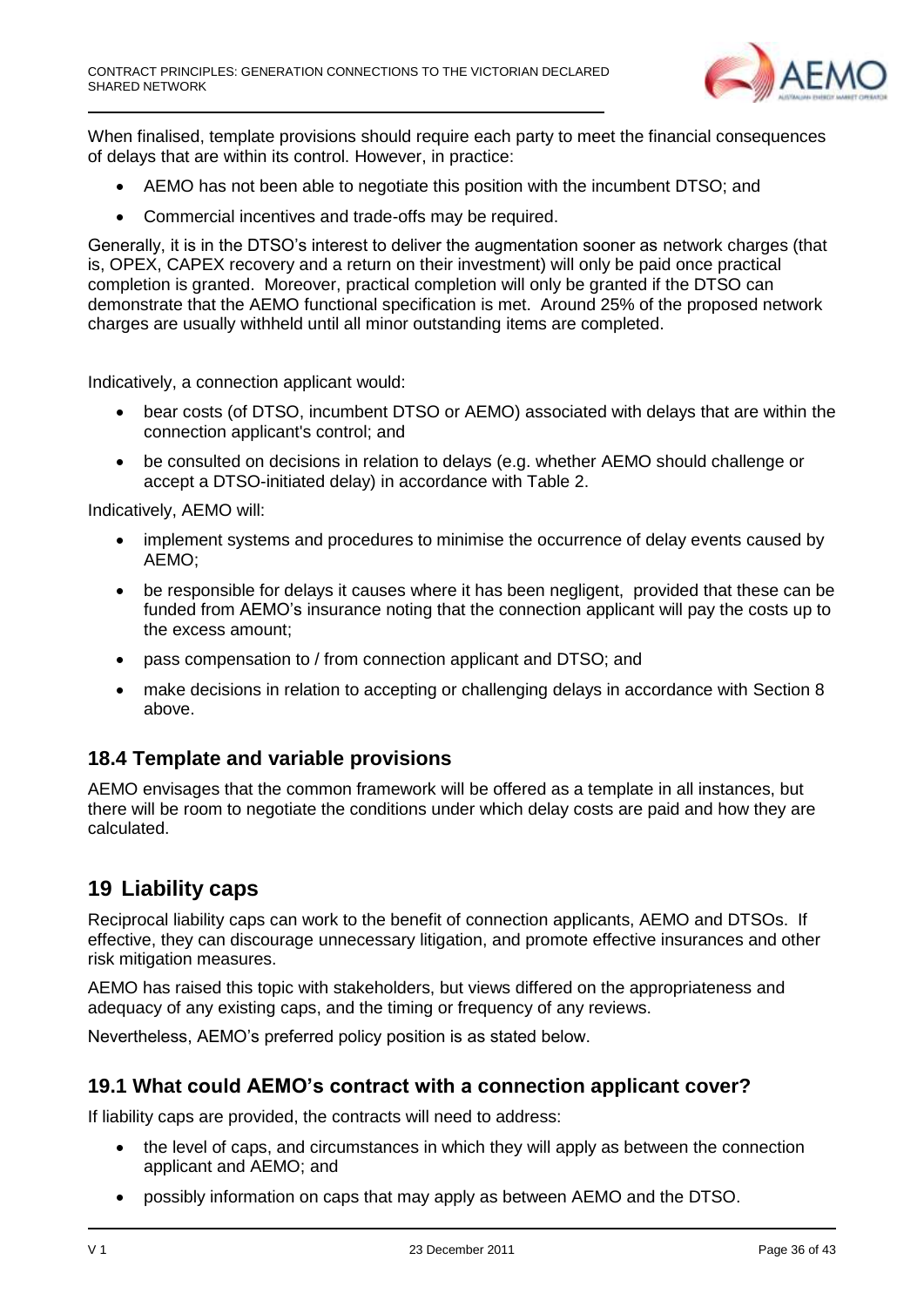

# <span id="page-36-0"></span>**19.2 Principles to be applied**

Ideally, any liability caps would achieve:

- flexibility to deal with multi-connection terminal station scenarios on a fair and reasonable basis;
- consistency with industry practice and limits;
- recognition of AEMO's non-for-profit status; and
- consistency with statutory limitation of liability provisions.

## <span id="page-36-1"></span>**19.3 Proposed provisions**

AEMO will undertake further consultation with stakeholders, and if appropriate, will develop template provisions for future contracts.

### <span id="page-36-2"></span>**19.4 Template provisions**

When drafting of the provisions is finalised, the provisions are expected to be template provisions capable of automatic acceptance and application (that is, without the need for lengthy negotiations).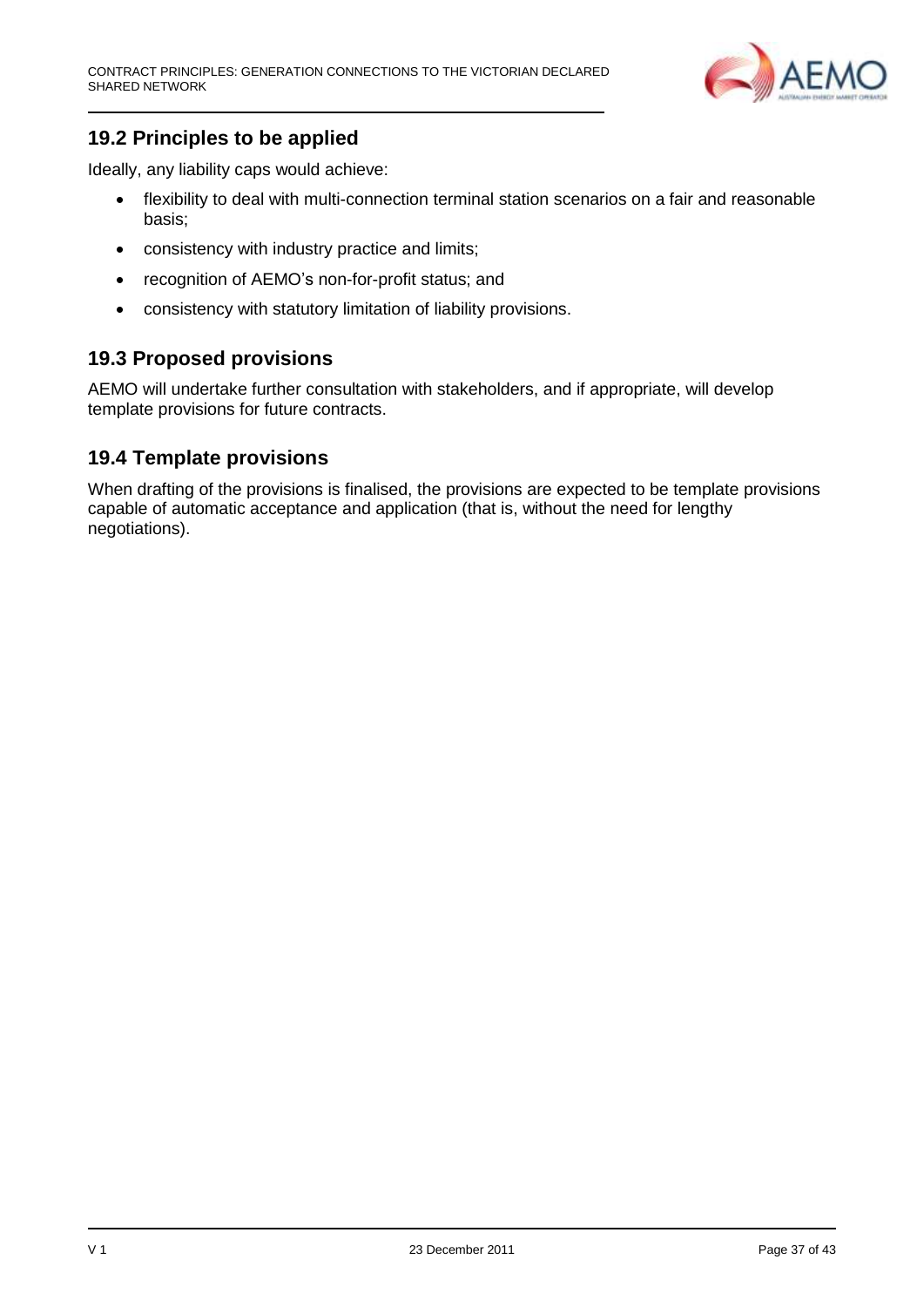

# **Appendix A: Indicative matters that Victorian DNSP load connection arrangements need to cover**

*Note – This table is not comprehensive, but is provided for illustrative purposes only.*

<span id="page-37-0"></span>

|                  | Source of obligations / requirements                                                                                                                                                                                                                                                                                                                                                              |                                                                                                                                                                                                                                                          |                                                                                                                                                                                                                                                                                                                                                                                                                                                 |
|------------------|---------------------------------------------------------------------------------------------------------------------------------------------------------------------------------------------------------------------------------------------------------------------------------------------------------------------------------------------------------------------------------------------------|----------------------------------------------------------------------------------------------------------------------------------------------------------------------------------------------------------------------------------------------------------|-------------------------------------------------------------------------------------------------------------------------------------------------------------------------------------------------------------------------------------------------------------------------------------------------------------------------------------------------------------------------------------------------------------------------------------------------|
| Relevant phase   | <b>NER</b>                                                                                                                                                                                                                                                                                                                                                                                        | <b>Commercial</b>                                                                                                                                                                                                                                        | <b>Technical</b>                                                                                                                                                                                                                                                                                                                                                                                                                                |
| Pre agreement    | NER suggest contract(s) needs to<br>provide for<br>See schedule 5.6 of the NER re<br>connection agreements and<br>schedule 8.11 re principles for<br>contestable augmentation<br>agreements<br><b>Matters covered in NER already:</b><br>Invoicing for study costs as NSP<br>$\bullet$<br>RIT-T to categorise services<br>$\bullet$                                                               | Commercially, need to provide for<br>• Conditions precedent<br>• Project certainty, before committing<br><b>AEMO</b> resources<br>• Payment for studies, etc                                                                                             | From technical perspective, need to deal<br>with<br>• Pre-studies<br>• Agree generator standards<br>• Project certainty, before committing<br><b>AEMO</b> resources<br>Manage priorities, resources<br>$-$<br>Flag accommodating future expansions                                                                                                                                                                                              |
| Pre construction | NER suggest contract(s) needs to<br>provide for<br>See schedule 5.6 of the NER and<br>schedule 8.11 re principles for<br>contestable augmentation<br>agreements<br>Includes:<br>Procedural steps to reach<br>agreement<br><b>Access standards</b><br>$\bullet$<br>Mandatory agreement content<br>$\bullet$<br>Obligations to negotiate in good<br>$\bullet$<br>faith, arrive at fair & reasonable | Commercially, contracts need to<br>provide for<br>• Conditions precedent<br>• Payment certainty - augmentation<br>Security<br>$\qquad \qquad -$<br>Timing of payment obligations<br>Commitment<br>Project certainty, before<br>committing AEMO resources | From technical perspective, contracts<br>need to deal with<br>Location of connection (also a NER<br>requirement)<br>• System management, e.g. hubs<br>Land acquisition, access<br>Development, environment approvals<br>Service definition<br>$\bullet$<br>Design<br>$\bullet$<br>Local and remote functional<br>specification (that is, AEMO primary<br>scope of works)<br>Primary e.g. transformers, cf<br>secondary communications controls, |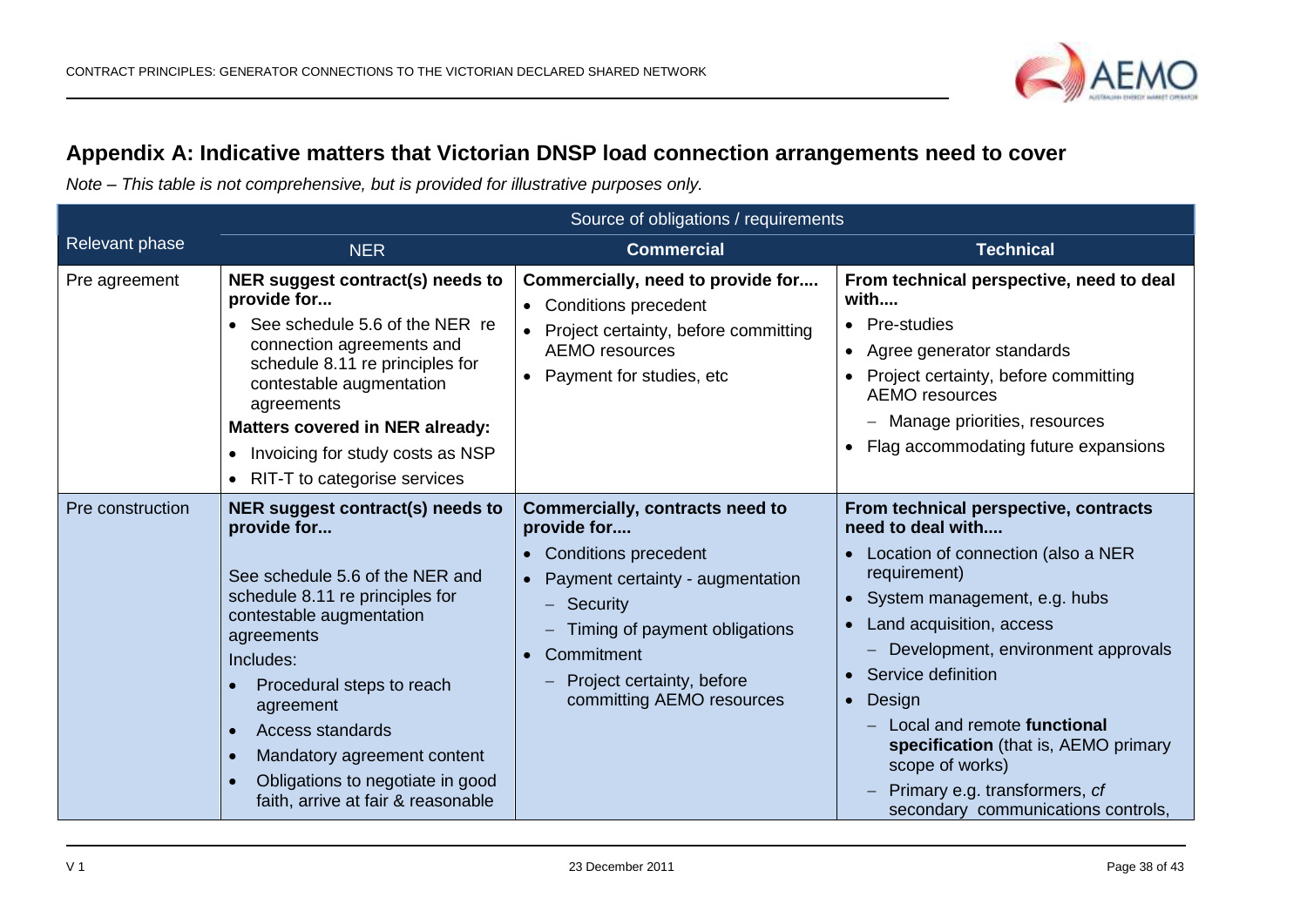

|                | Source of obligations / requirements                                                                                                                                                                                                    |                                                                                                                                                   |                                                                                                                                                                                                                                                                                                                                                                        |
|----------------|-----------------------------------------------------------------------------------------------------------------------------------------------------------------------------------------------------------------------------------------|---------------------------------------------------------------------------------------------------------------------------------------------------|------------------------------------------------------------------------------------------------------------------------------------------------------------------------------------------------------------------------------------------------------------------------------------------------------------------------------------------------------------------------|
| Relevant phase | <b>NER</b>                                                                                                                                                                                                                              | <b>Commercial</b>                                                                                                                                 | <b>Technical</b>                                                                                                                                                                                                                                                                                                                                                       |
|                | terms                                                                                                                                                                                                                                   |                                                                                                                                                   | monitoring, etc)<br>Practical access and cooperation (also a<br>NER requirement)                                                                                                                                                                                                                                                                                       |
| Construction   | NER suggest contract(s) needs to<br>provide for<br><b>Risk allocation</b><br>$\bullet$<br>NER only covers connection and<br>operation, not construction<br>Indicative matters covered in NER<br>already:<br>• Not really covered in NER | Commercially, contracts need to<br>provide for<br>Underwriting of construction costs<br><b>Risk allocation</b><br>$\bullet$<br>Variations, delays | From technical perspective, contracts<br>need to deal with<br><b>Functional specs</b><br>$\bullet$<br>Milestones (see practical completion<br>below)<br>Project coordination and oversight<br>Access to site<br>$\qquad \qquad -$<br>Traffic management<br>$\overline{\phantom{0}}$<br>Responsibility for OH&S, etc<br>Environmental management<br>Outage coordination |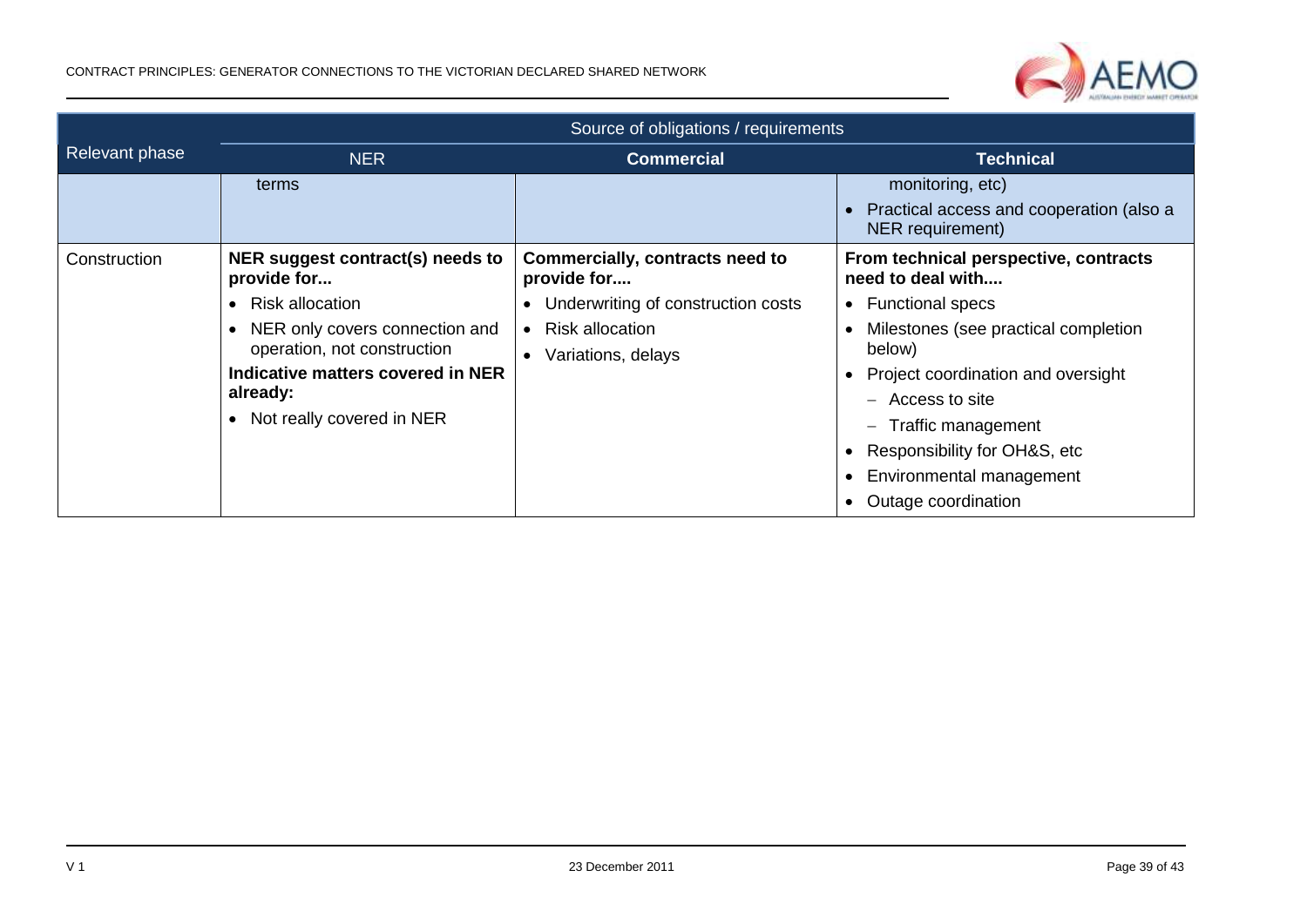

|                                                                                  | Source of obligations / requirements                                                                                                                                                                                                                                                                                                                                                                                                                                                                                                                                                                                                                                                                                                                                                                                                                      |                                                                                                                                                                                                                                                                                                                                                                                                                                                            |                                                                                                                                                                                                                                                                                                                                                                       |
|----------------------------------------------------------------------------------|-----------------------------------------------------------------------------------------------------------------------------------------------------------------------------------------------------------------------------------------------------------------------------------------------------------------------------------------------------------------------------------------------------------------------------------------------------------------------------------------------------------------------------------------------------------------------------------------------------------------------------------------------------------------------------------------------------------------------------------------------------------------------------------------------------------------------------------------------------------|------------------------------------------------------------------------------------------------------------------------------------------------------------------------------------------------------------------------------------------------------------------------------------------------------------------------------------------------------------------------------------------------------------------------------------------------------------|-----------------------------------------------------------------------------------------------------------------------------------------------------------------------------------------------------------------------------------------------------------------------------------------------------------------------------------------------------------------------|
| <b>Relevant phase</b>                                                            | <b>NER</b>                                                                                                                                                                                                                                                                                                                                                                                                                                                                                                                                                                                                                                                                                                                                                                                                                                                | <b>Commercial</b>                                                                                                                                                                                                                                                                                                                                                                                                                                          | <b>Technical</b>                                                                                                                                                                                                                                                                                                                                                      |
| Commissioning<br>Note $-$ applies to<br>generators and<br>transmission<br>assets | NER suggest contract(s) needs to<br>provide for<br>Note that clause 5.8 contains<br>detailed process.<br>No specific additional<br>requirements identified<br>However, AEMO is yet to identify to<br>what extent the contract should go<br>beyond the NER.<br>• There is a possible gap with<br>commissioning of a terminal<br>station<br>Room for greater clarity around<br>procedures for commissioning in<br>the contract<br><b>Matters covered in NER already:</b><br>• Chapter 5 Network Connection,<br>especially 5.8 Commissioning,<br>Schedule 5.2 Conditions for<br><b>Connection of Generators</b><br>AEMO power to stop<br>$\bullet$<br>commissioning - in specified<br>circumstances, generally to do<br>with compliance and upon NSP's<br>request: clause 5.8.5(e)<br><b>NER</b> application to terminal station<br>commissioning is unclear | <b>Commercially, contracts need to</b><br>provide for<br>• Rights and obligations in relation to<br>commissioning process<br>• Practical completion<br>Decisions re minor / major<br>outstanding items<br>• Obligation to pay moneys<br>- When, how much, how varied?<br>• Retained moneys, and when called<br>on<br>Breach, enforcement, termination,<br>remedies<br>Liquidated damages<br>• Risk of failure - Who bears risk?<br>What consequences flow? | From technical perspective, contracts<br>need to deal with<br>• Oversight, monitoring<br>Includes performance data<br>requirements<br>Outage coordination<br>Power system coordination<br><b>Practical completion</b><br>Decisions re minor / major outstanding<br>items<br>• Consequences, remedies where failure<br>Energisation<br><b>Commissioning procedures</b> |
| Operational                                                                      | NER suggest contract(s) needs to<br>provide for                                                                                                                                                                                                                                                                                                                                                                                                                                                                                                                                                                                                                                                                                                                                                                                                           | Commercially, contracts need to<br>provide for                                                                                                                                                                                                                                                                                                                                                                                                             | From technical perspective, contracts<br>need to deal with                                                                                                                                                                                                                                                                                                            |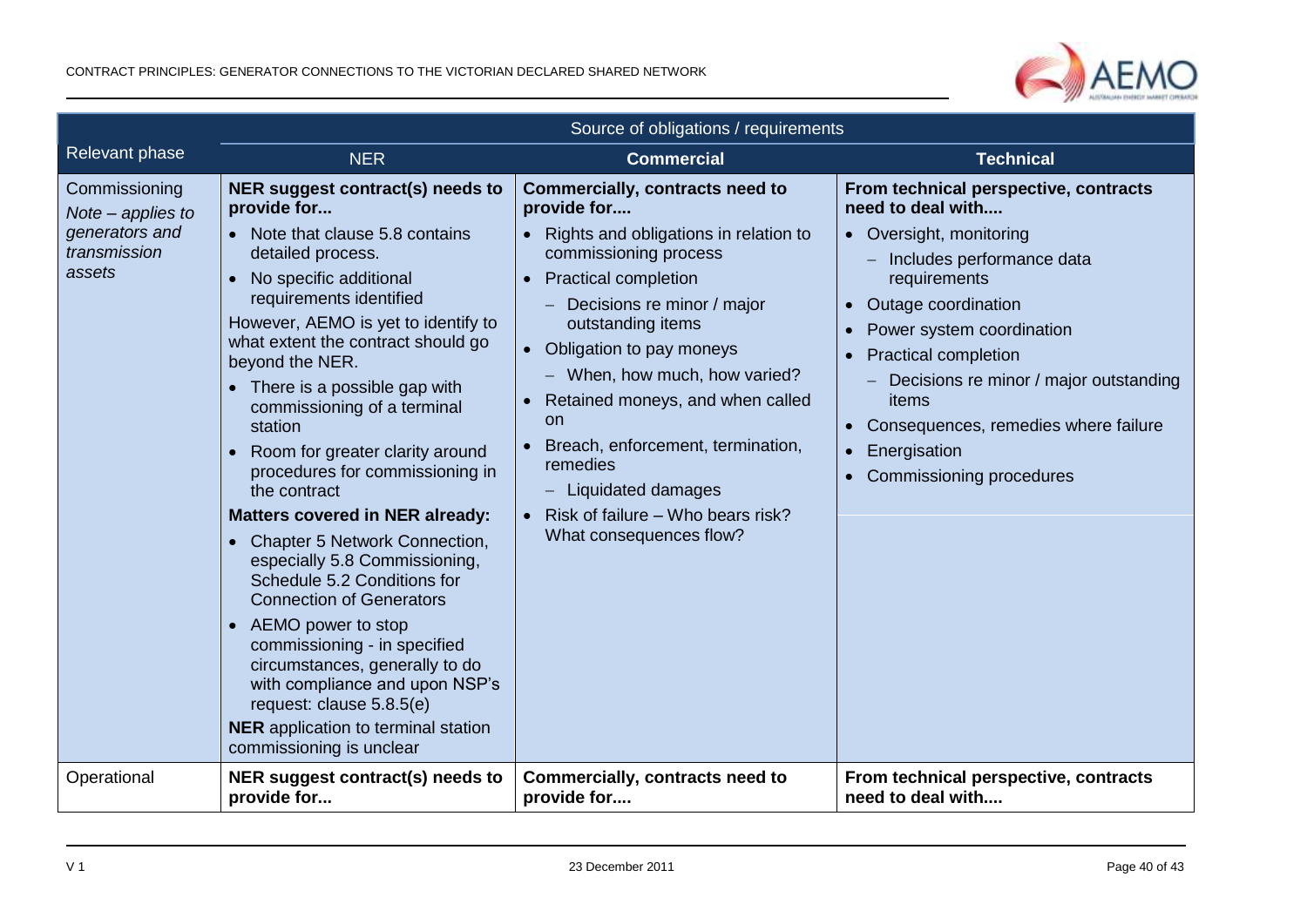

|                | Source of obligations / requirements                                                                                                                                                                                                                                                                                                                                                                                                                                                                                                                                                         |                                                                                                                                                                                                                                                                                                                                                                            |                                                                                                                                                                                                                                                                                                                                                                                                                                                                                                                           |
|----------------|----------------------------------------------------------------------------------------------------------------------------------------------------------------------------------------------------------------------------------------------------------------------------------------------------------------------------------------------------------------------------------------------------------------------------------------------------------------------------------------------------------------------------------------------------------------------------------------------|----------------------------------------------------------------------------------------------------------------------------------------------------------------------------------------------------------------------------------------------------------------------------------------------------------------------------------------------------------------------------|---------------------------------------------------------------------------------------------------------------------------------------------------------------------------------------------------------------------------------------------------------------------------------------------------------------------------------------------------------------------------------------------------------------------------------------------------------------------------------------------------------------------------|
| Relevant phase | <b>NER</b>                                                                                                                                                                                                                                                                                                                                                                                                                                                                                                                                                                                   | <b>Commercial</b>                                                                                                                                                                                                                                                                                                                                                          | <b>Technical</b>                                                                                                                                                                                                                                                                                                                                                                                                                                                                                                          |
|                | Provision and payment for<br>$\bullet$<br>services<br>UoS to include performance<br>standards<br>DTSO standards / Generator<br>standards<br>• Facilitate 3rd party access<br><b>Matters covered in Rules already:</b><br>• Power system security covered in<br>Ch <sub>4</sub><br>Emergency management<br>Compliance with performance<br>standards covered in clause 4.15<br>but also 5.7.3 enables AEMO to<br>constrain output if power system<br>security threatened by Generator<br>failure to adhere to performance<br>standard.<br>Some incident reporting covered<br>in clause 4.8.15. | Obligations to provide and pay for<br>services<br>Insurance requirements<br>- Generator<br><b>DTSO</b><br>Availability incentives<br>Breach, enforcement, termination,<br>remedies (disconnection)<br>Consequences of change in law, etc.<br>Pass through events, thresholds<br>Legal rights and obligations in<br>relation to future 3rd party access,<br>including price | Outage coordination<br>$\bullet$<br>Incident reporting (in excess of NER)<br>Emergency management (in AEMO's<br>NSP role)<br><b>Disconnection</b><br>Monitoring and reporting?<br>Security of land tenure, terms and<br>conditions of future 3rd party access<br>Information provision (including reliability<br>$\bullet$<br>information)<br>Breach of performance (terminal station)<br>and QoS for generator<br>Compliance, maintenance, refurbishment<br>Rectification of problem<br>Decommissioning of other parties |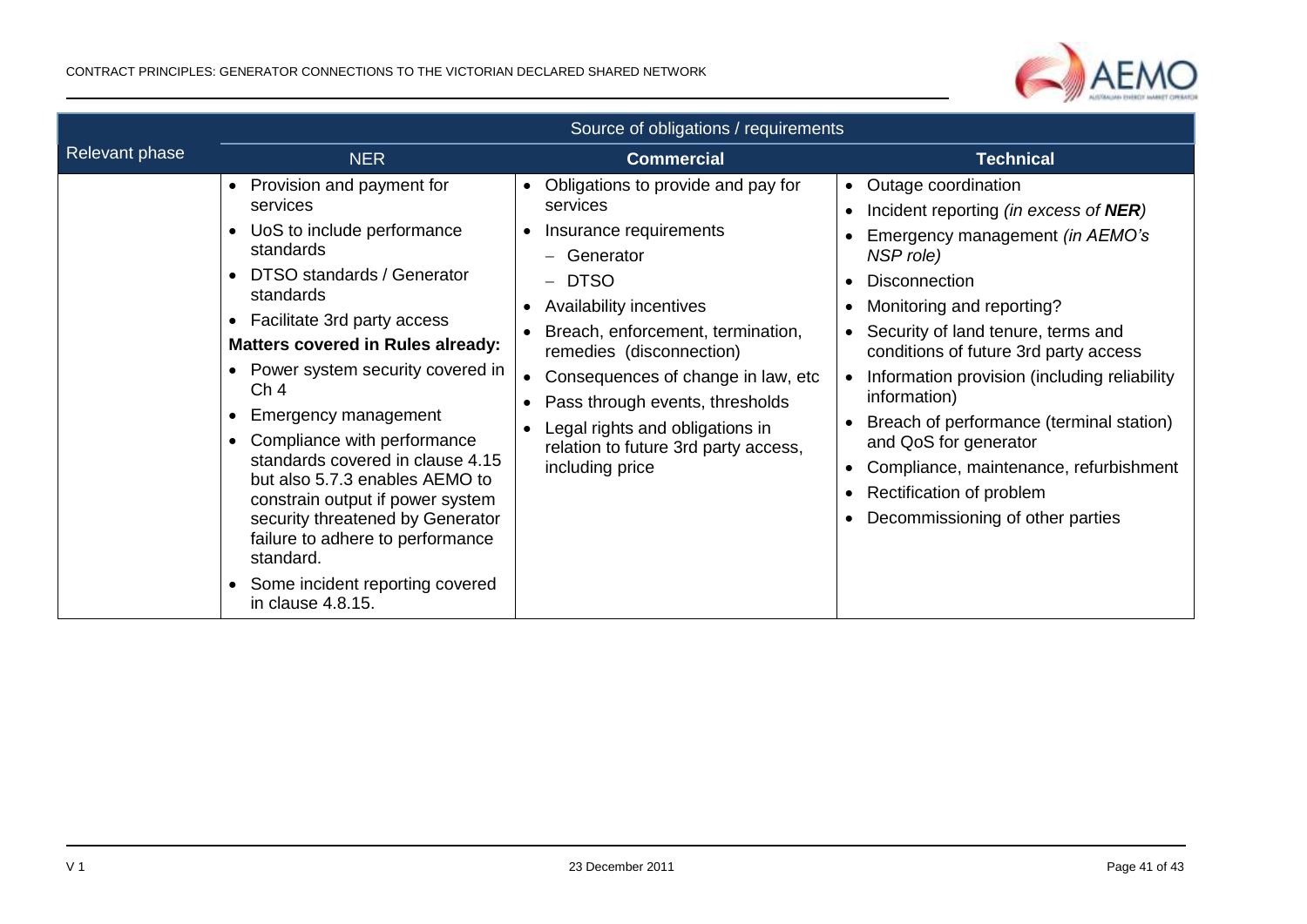

|                      | Source of obligations / requirements                                                                                                                                                                                                                                                                                                                                                                                                                                                                        |                                                                                                                                                                                                                                                                                                                                    |                                                                                                                                                                                                                                                                                                                                                                                                                                                               |
|----------------------|-------------------------------------------------------------------------------------------------------------------------------------------------------------------------------------------------------------------------------------------------------------------------------------------------------------------------------------------------------------------------------------------------------------------------------------------------------------------------------------------------------------|------------------------------------------------------------------------------------------------------------------------------------------------------------------------------------------------------------------------------------------------------------------------------------------------------------------------------------|---------------------------------------------------------------------------------------------------------------------------------------------------------------------------------------------------------------------------------------------------------------------------------------------------------------------------------------------------------------------------------------------------------------------------------------------------------------|
| Relevant phase       | <b>NER</b>                                                                                                                                                                                                                                                                                                                                                                                                                                                                                                  | <b>Commercial</b>                                                                                                                                                                                                                                                                                                                  | <b>Technical</b>                                                                                                                                                                                                                                                                                                                                                                                                                                              |
| <b>Future access</b> | Rules suggest contract(s) needs<br>to provide for<br>Facilitating future 3rd party<br>$\bullet$<br>access, by generators,<br>landowners (TNSPs already<br>captured)<br>Indicative matters covered in<br><b>Rules already:</b><br>• 3rd party access by TNSPs<br>Fair and reasonable, good faith<br>obligations of TNSPs                                                                                                                                                                                     | <b>Commercially, contracts need to</b><br>provide for<br>• Facilitate future access by<br>generators, landowners<br>• Commercial terms for access<br>Price implications for future access<br>Cost allocation<br>Fair and reasonable charges<br>Recalculating charges to<br>incumbent<br>Land rights and $$$<br>• Native title risk | From technical perspective, contracts<br>need to deal with<br>• Optimal design to facilitate future access<br>Covered by functional spec design<br>Limitations on land use, changes (e.g.<br>$\bullet$<br>through easements)<br>• Practical access and cooperation                                                                                                                                                                                            |
| Termination          | Rules suggest contract needs to<br>provide for<br>• NER appear silent on this point<br>Indicative matters covered in<br><b>Rules already:</b><br>Note - NER not concerned with<br>termination of contracts,<br>however, they require the<br>existence of connection<br>agreements at all times.<br>Need to clarify how this sits with<br>$\bullet$<br>a termination remedy. AEMO<br>could constrain a participant's<br>ability to continue to participate in<br>the NEM if it terminated their<br>contract. | Commercially, contracts need to<br>provide for<br>• Rights and obligations<br>• Ability to accept / reject / postpone<br>termination request                                                                                                                                                                                       | From technical perspective, contracts<br>need to deal with<br>Presumably, if contract to be terminated,<br>would it need to provide for<br>disconnection (at the very least)<br>Assets remaining on site<br>$\bullet$<br>Clean up / rectification of land<br>$\bullet$<br>Technical impact on agreements that<br>haven't been terminated<br>Timeframes (notifications)<br>Extensions of time / replacement /<br>renewal<br><b>Land transfers</b><br>$\bullet$ |